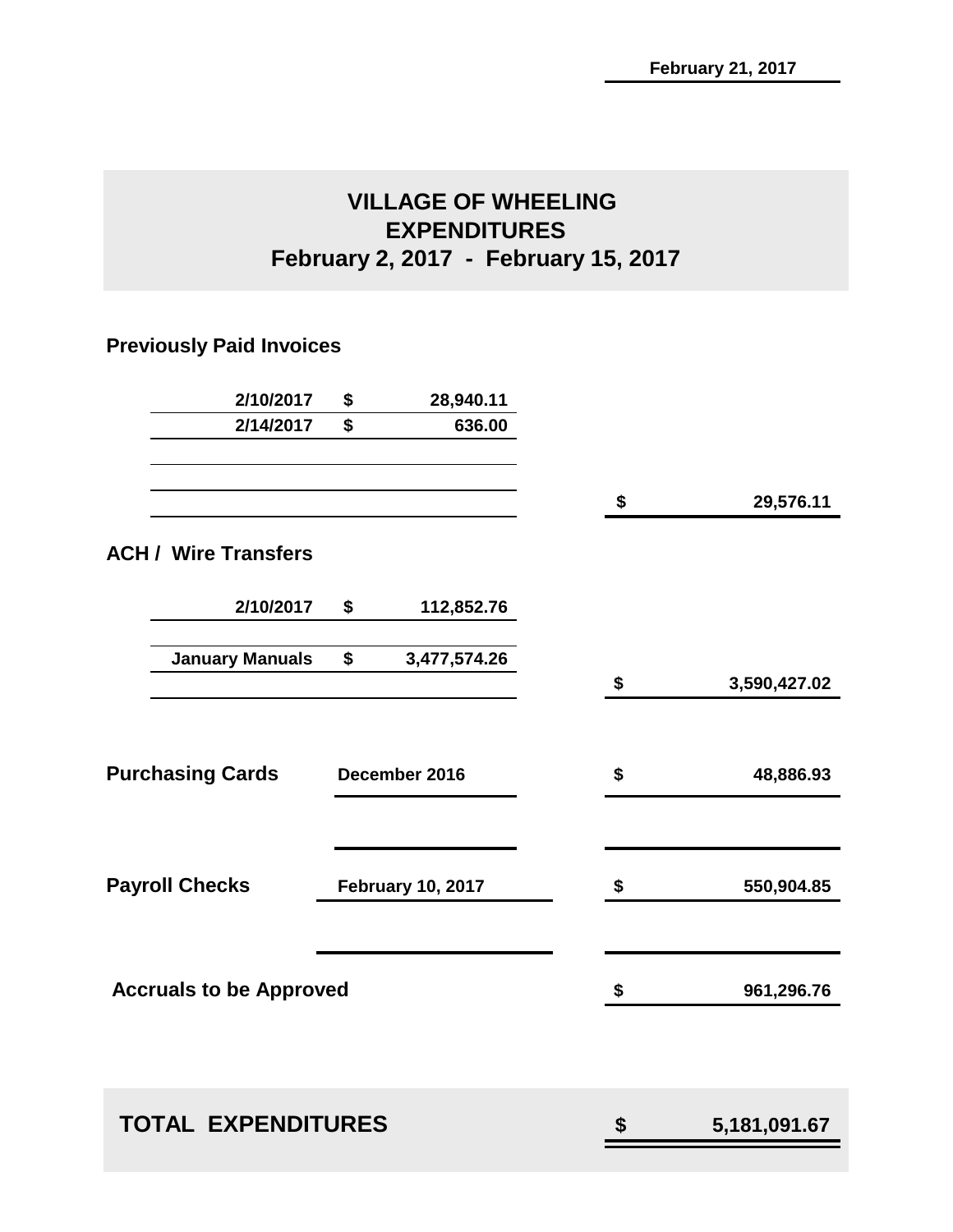SELECTION CRITERIA: ALL

SUNGARD PENTAMATION PAGE NUMBER: 1VILLAGE OF WHEELING **ACCTPA51** TIME: 09:22:37 CASH REQUIREMENTS - CHECK FORMAT - DUE DATE: 02/10/2017

| VENDOR                                      | ORGANIZATION       | <b>ACCOUNT</b>       | PURCHASE OR INVOICE              |                               | AMOUNT                                     | DESCRIPTION                                                                     |
|---------------------------------------------|--------------------|----------------------|----------------------------------|-------------------------------|--------------------------------------------|---------------------------------------------------------------------------------|
| 6255<br>AT&T MOBILITY                       | 1600               | 5239                 | 17000256                         |                               | 436.88                                     | CELLULAR SERVICE-JAN.                                                           |
| TOTAL CHECK                                 |                    |                      |                                  |                               | 436.88                                     |                                                                                 |
| 296<br>BAXTER & WOODMAN INC<br>TOTAL CHECK  | 11<br>3500<br>3500 | 5206<br>5206<br>5206 | 17000310<br>16000380<br>16001808 | 0190429<br>0190430<br>0190431 | 1,000.00<br>6,078.42<br>690.00<br>7,768.42 | 2017 BRIDGE INSPECTION<br>PHASE III ENGINEERING - C<br>NORTHGATE PKWY BRIDGE SW |
|                                             |                    |                      |                                  |                               |                                            |                                                                                 |
| 9706<br>CCMSI<br>TOTAL CHECK                | 2100               | 5104                 | 17000306                         | 16F71G905872                  | 408.21<br>408.21                           | REFUND WC OVERPAYMENT                                                           |
| 10285                                       | 3420               | 5509                 | 17000311                         | 7308                          | 767.82                                     | FIBER OPTIC DESIGN                                                              |
| CLIENTFIRST CONSULTING GROUP<br>TOTAL CHECK |                    |                      |                                  |                               | 767.82                                     |                                                                                 |
| 807<br>ENCAP INC                            | 4200               | 5217                 | 17000272                         | 2956                          | 765.00                                     | 2016 CREEK MONITORING                                                           |
| TOTAL CHECK                                 |                    |                      |                                  |                               | 765.00                                     |                                                                                 |
| 10286<br>PAT HOREJS                         | 1320               | 5297                 | 17000307                         |                               | 50.00                                      | TRIP REFUND                                                                     |
| TOTAL CHECK                                 |                    |                      |                                  |                               | 50.00                                      |                                                                                 |
| 1094<br>HR SIMPLIFIED                       | 1800               | 5206                 | 17000346                         | 49869                         | 100.00                                     | JAN COBRA FEES                                                                  |
| TOTAL CHECK                                 |                    |                      |                                  |                               | 100.00                                     |                                                                                 |
| 10276<br>THOMAS & DOROTHY KIM               | 01                 | 4220                 | 17000262                         | 17010045                      | 52.75                                      | PERMIT REFUND                                                                   |
| TOTAL CHECK                                 |                    |                      |                                  |                               | 52.75                                      |                                                                                 |
| 9442<br>LAW OFFICES OF NICHOLAS J ST        | 1900               | 5218                 | 17000003                         |                               | 1,500.00                                   | PROSECUTOR FEE-FEB.                                                             |
| TOTAL CHECK                                 |                    |                      |                                  |                               | 1,500.00                                   |                                                                                 |
| 1478<br>LA-Z-BOY GALLERIES                  | 2200               | 5317                 | 17000296                         | $2017 - 01 - 11$              | 1,889.97                                   | REPLACEMENT CHAIRS                                                              |
| TOTAL CHECK                                 |                    |                      |                                  |                               | 1,889.97                                   |                                                                                 |
| 7422                                        | 50                 | 2134                 |                                  |                               | 636.00                                     | DED:192 MISC DEDUC                                                              |
| LORI LEE SMITH<br>TOTAL CHECK               |                    |                      |                                  |                               | 636.00                                     |                                                                                 |
| 5927                                        | 1170               | 5209                 | 17000274                         |                               | 264.15                                     | JAN. GAS SERVICE                                                                |
| NICOR GAS<br>TOTAL CHECK                    | 4100<br>4200       | 5209<br>5209         | 17000274<br>17000274             |                               | 769.83<br>237.75<br>1,271.73               | JAN. GAS SERVICE<br>JAN. GAS SERVICE                                            |
| 5495                                        | 50                 | 2138                 |                                  |                               | 157.00                                     | DED:191 MISC DEDUC                                                              |
| OFFICE OF CHAPTER 13 TRUSTEE<br>TOTAL CHECK |                    |                      |                                  |                               | 157.00                                     |                                                                                 |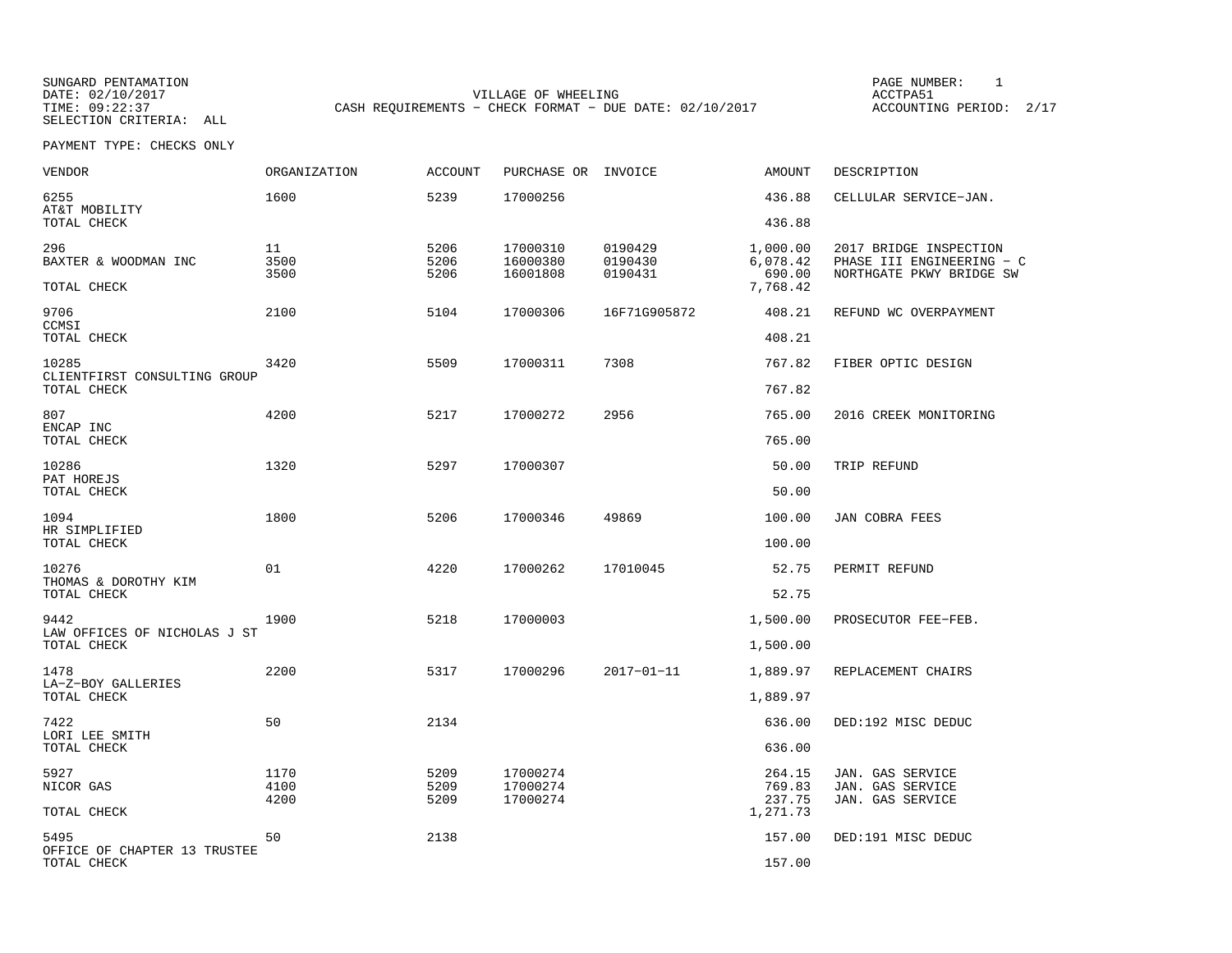SUNGARD PENTAMATION PAGE NUMBER: 2SELECTION CRITERIA: ALL

DATE: 02/10/2017 VILLAGE OF WHEELING ACCTPA51TIME: 09:22:37 CASH REQUIREMENTS - CHECK FORMAT - DUE DATE: 02/10/2017

ACCOUNTING PERIOD: 2/17

| VENDOR                                 | ORGANIZATION | <b>ACCOUNT</b> | PURCHASE OR INVOICE  |                  | AMOUNT             | DESCRIPTION                                    |
|----------------------------------------|--------------|----------------|----------------------|------------------|--------------------|------------------------------------------------|
| 6778<br>PARAMEDIC BILLING SERVICES I   | 01           | 4409           | 17000347             |                  | 1,871.30           | BAL DEC SERVICE FEES                           |
| TOTAL CHECK                            |              |                |                      |                  | 1,871.30           |                                                |
| 3884                                   | 1420         | 5310           | 17000260             |                  | 1,901.20           | PARTS                                          |
| POMP'S TIRE SERVICE INC                | 2200<br>4100 | 5310<br>5310   | 17000260<br>17000260 |                  | 774.41<br>1,056.00 | PARTS<br>PARTS                                 |
| TOTAL CHECK                            |              |                |                      |                  | 3,731.61           |                                                |
| 8852<br>RJN GROUP INC                  | 4320         | 5502           | 16001416             | 08               | 1,155.92           | <b>BASIN INSPECTIONS</b>                       |
| TOTAL CHECK                            |              |                |                      |                  | 1,155.92           |                                                |
| 6456                                   | 1240         | 5106           | 17000259             | 231587           | 131.75             | UNIFORM ITEMS                                  |
| ROGANS SHOES INC                       | 1420<br>1430 | 5106<br>5106   | 17000259<br>17000259 | 231587<br>231587 | 35.25<br>35.25     | UNIFORM ITEMS<br>UNIFORM ITEMS                 |
| TOTAL CHECK                            |              |                |                      |                  | 202.25             |                                                |
| 2440<br>STATE DISBURSEMENT UNIT        | 50           | 2140           |                      |                  | 332.00             | DED:198 MISC DEDUC                             |
| TOTAL CHECK                            |              |                |                      |                  | 332.00             |                                                |
| 2441                                   | 50           | 2136           |                      |                  | 527.00             | DED:193 MISC DEDUC                             |
| STATE DISBURSEMENT UNIT<br>TOTAL CHECK |              |                |                      |                  | 527.00             |                                                |
| 2443                                   | 50           | 2139           |                      |                  | 722.49             | DED:197 MISC DEDUC                             |
| STATE DISBURSEMENT UNIT<br>TOTAL CHECK |              |                |                      |                  | 722.49             |                                                |
| 2444                                   | 50           | 2136           |                      |                  | 408.44             | DED:502 MISC DEDUC                             |
| STATE DISBURSEMENT UNIT<br>TOTAL CHECK |              |                |                      |                  | 408.44             |                                                |
| 2445                                   | 50           | 2136           |                      |                  | 976.50             | DED:196 MISC DEDUC                             |
| STATE DISBURSEMENT UNIT<br>TOTAL CHECK |              |                |                      |                  | 976.50             |                                                |
| 2447                                   | 50           | 2136           |                      |                  | 494.77             | DED:194 MISC DEDUC                             |
| STATE DISBURSEMENT UNIT<br>TOTAL CHECK |              |                |                      |                  | 494.77             |                                                |
| 8200                                   | 50           | 2136           |                      |                  | 703.85             | DED:504 MISC DED                               |
| STATE DISBURSEMENT UNIT<br>TOTAL CHECK |              |                |                      |                  | 703.85             |                                                |
| 2573                                   | 1160         | 5227           | 17000275             | 20304            | 1.68               | WATERBILL POSTAGE-JAN                          |
| THIRD MILLENNIUM ASSOCIATES            | 4100<br>4200 | 5227<br>5227   | 17000275<br>17000275 | 20304<br>20304   | 44.90<br>9.54      | WATERBILL POSTAGE-JAN<br>WATERBILL POSTAGE-JAN |
|                                        | 1160         | 5228           | 17000304             | 20304            | 29.92              | PRINT WATERBILLS-JAN                           |
|                                        | 4100<br>4200 | 5228<br>5228   | 17000304<br>17000304 | 20304<br>20304   | 777.89<br>164.55   | PRINT WATERBILLS-JAN<br>PRINT WATERBILLS-JAN   |
| TOTAL CHECK                            |              |                |                      |                  | 1,028.48           |                                                |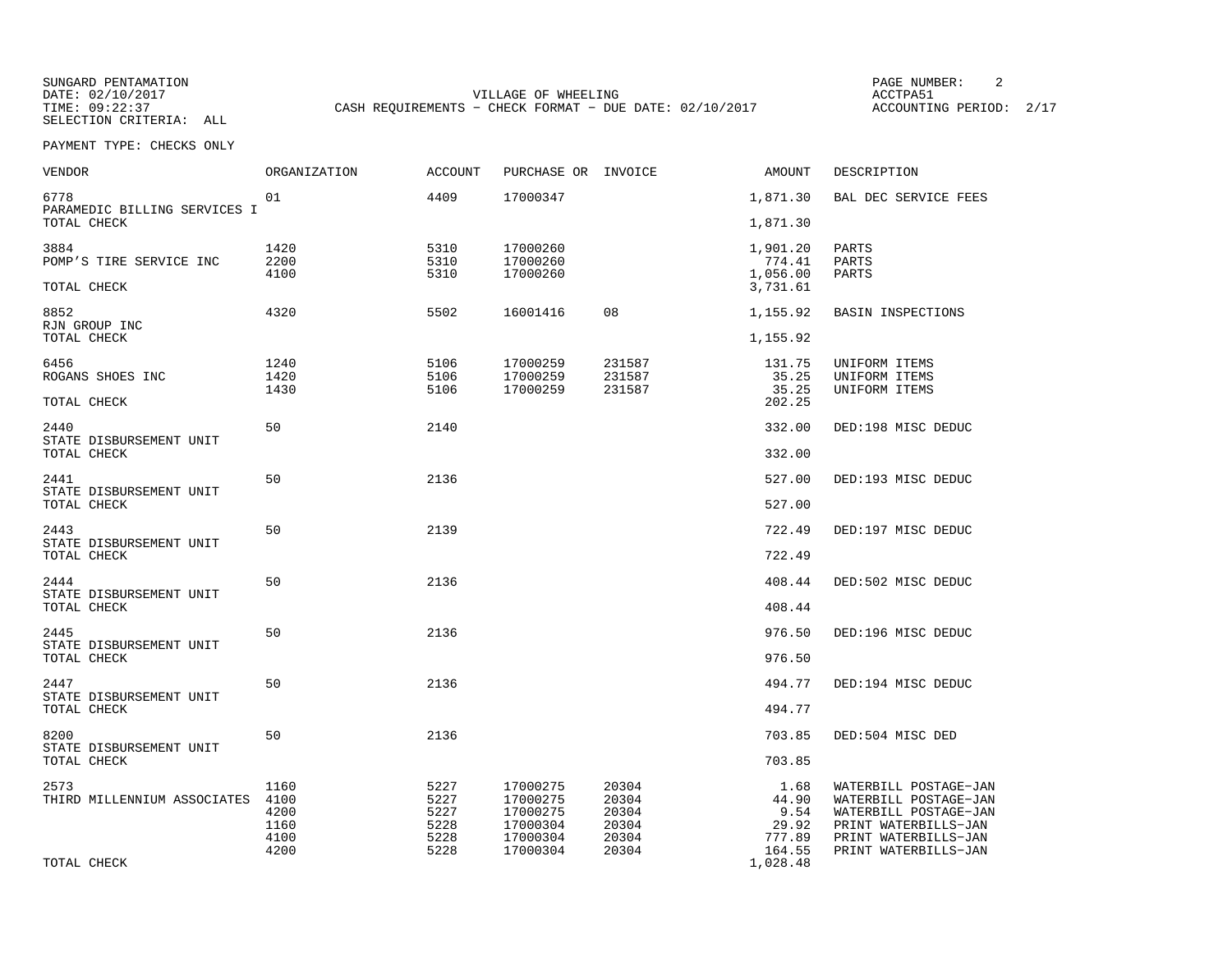SUNGARD PENTAMATION PAGE NUMBER: 3SELECTION CRITERIA: ALL

DATE: 02/10/2017 VILLAGE OF WHEELING ACCTPA51TIME: 09:22:37 CASH REQUIREMENTS - CHECK FORMAT - DUE DATE: 02/10/2017

ACCOUNTING PERIOD: 2/17

| VENDOR                                                                                                    | ORGANIZATION | ACCOUNT              | PURCHASE OR                      | INVOICE                             | AMOUNT                    | DESCRIPTION                                                                  |
|-----------------------------------------------------------------------------------------------------------|--------------|----------------------|----------------------------------|-------------------------------------|---------------------------|------------------------------------------------------------------------------|
| 2590<br>THOMPSON ELEVATOR INSPECTION 1300                                                                 | 1300<br>1300 | 5206<br>5206<br>5206 | 16003121<br>17000252<br>17000264 | 16WHL-0088<br>17-0178<br>17WHL-0058 | 78.75<br>200.00<br>236.25 | ELEVATOR INSPECTION<br>ELEVATOR PLAN REVIEWS FOR<br>ELEVATOR INSPECTIONS & 1 |
| TOTAL CHECK                                                                                               |              |                      |                                  |                                     | 515.00                    |                                                                              |
| 2666<br>UPS                                                                                               | 1600         | 5227                 | 17000273                         | 328T1T047                           | 11.96                     | OVERNIGHT DELIVERY                                                           |
| TOTAL CHECK                                                                                               |              |                      |                                  |                                     | 11.96                     |                                                                              |
| 2836<br>WPH CHAMBER OF COMMERCE & IN                                                                      | 01           | 4790                 | 17000263                         | 01000431470                         | 300.00                    | LOCKBOX PAYMENT                                                              |
| TOTAL CHECK                                                                                               |              |                      |                                  |                                     | 300.00                    |                                                                              |
| 10277                                                                                                     | 40           | 2207                 |                                  |                                     | 45.76                     | WATER BILL REFUND                                                            |
| KENT ZERANGUE<br>TOTAL CHECK                                                                              |              |                      |                                  |                                     | 45.76                     |                                                                              |
| 10258<br>ANGELICA MORENO                                                                                  | 5600         | 5206                 | 17000261                         |                                     | 109.00                    | FOX POINT DOCUMENTS                                                          |
| TOTAL CHECK                                                                                               |              |                      |                                  |                                     | 109.00                    |                                                                              |
| TOTAL CASHABLE CHECKS<br>TOTAL EFT VOUCHERS                                                               |              |                      |                                  |                                     | 28,940.11<br>.00          |                                                                              |
| TOTAL REPORT<br>TOTAL NUMBER OF CHECKS TO BE ISSUED - 30<br>TOTAL NUMBER OF EFT VOUCHERS TO BE ISSUED - 0 |              |                      |                                  |                                     | 28,940.11                 |                                                                              |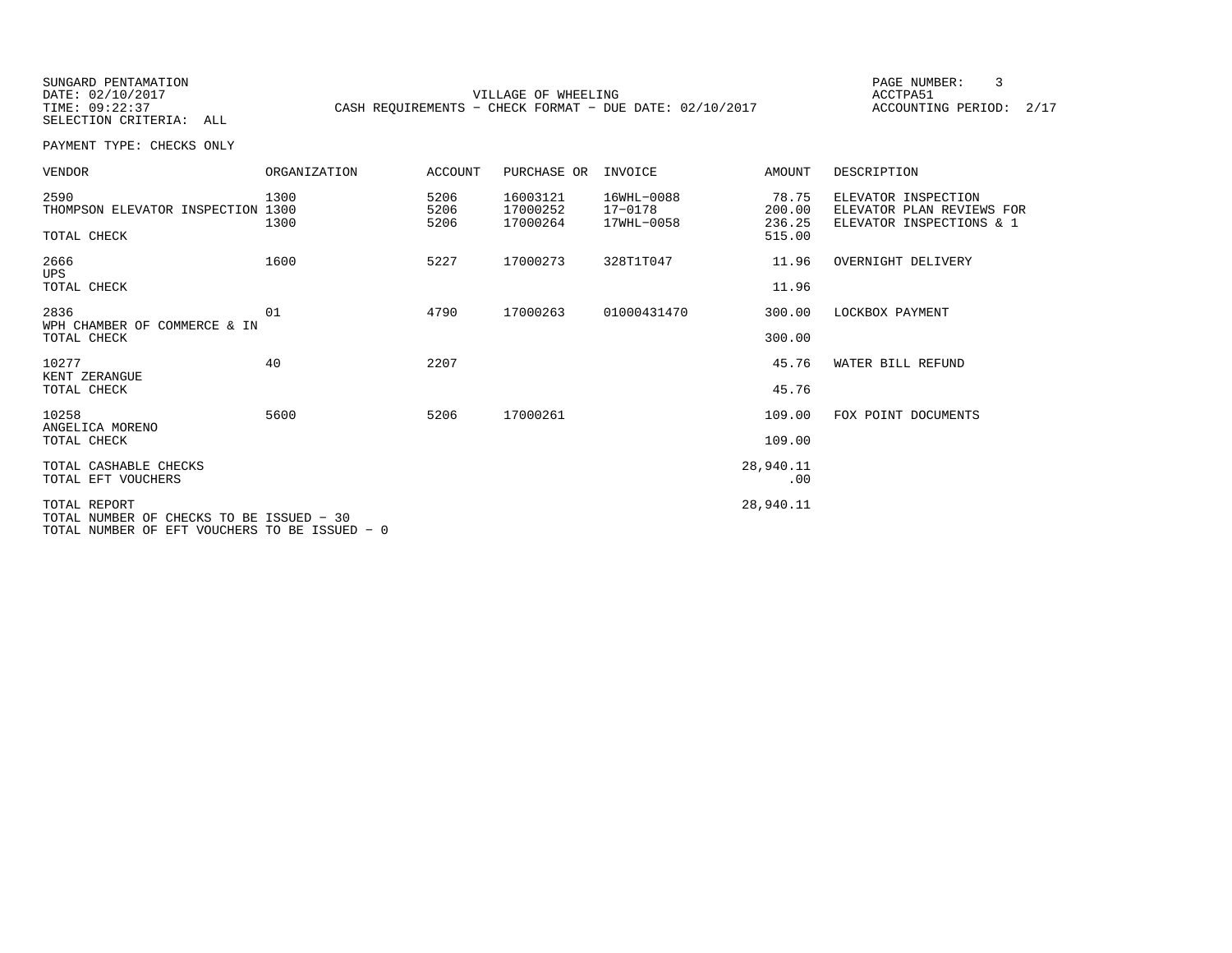| SUNGARD PENTAMATION                          |                                                           | PAGE NUMBER:            |  |
|----------------------------------------------|-----------------------------------------------------------|-------------------------|--|
| DATE: 02/14/2017                             | VILLAGE OF WHEELING                                       | ACCTPA51                |  |
| TIME: 14:18:26                               | CASH REOUIREMENTS - CHECK FORMAT - DUE DATE: $02/14/2017$ | ACCOUNTING PERIOD: 2/17 |  |
| SELECTION CRITERIA: payable.batch='AMM02/14' |                                                           |                         |  |

| VENDOR                                                  | ORGANIZATION | ACCOUNT | PURCHASE OR | INVOICE | AMOUNT        | DESCRIPTION      |
|---------------------------------------------------------|--------------|---------|-------------|---------|---------------|------------------|
| 7422<br>LORI LEE SMITH                                  | 50           | 2134    | 17000402    | 1/27/17 | 636.00        | REPLACE CK#36768 |
| TOTAL CHECK                                             |              |         |             |         | 636.00        |                  |
| TOTAL CASHABLE CHECKS<br>TOTAL EFT VOUCHERS             |              |         |             |         | 636.00<br>.00 |                  |
| TOTAL REPORT<br>TOTAL NUMBER OF CHECKS TO BE ISSUED - 1 |              |         |             |         | 636.00        |                  |

TOTAL NUMBER OF CHECKS TO BE ISSUED − 1 TOTAL NUMBER OF EFT VOUCHERS TO BE ISSUED − 0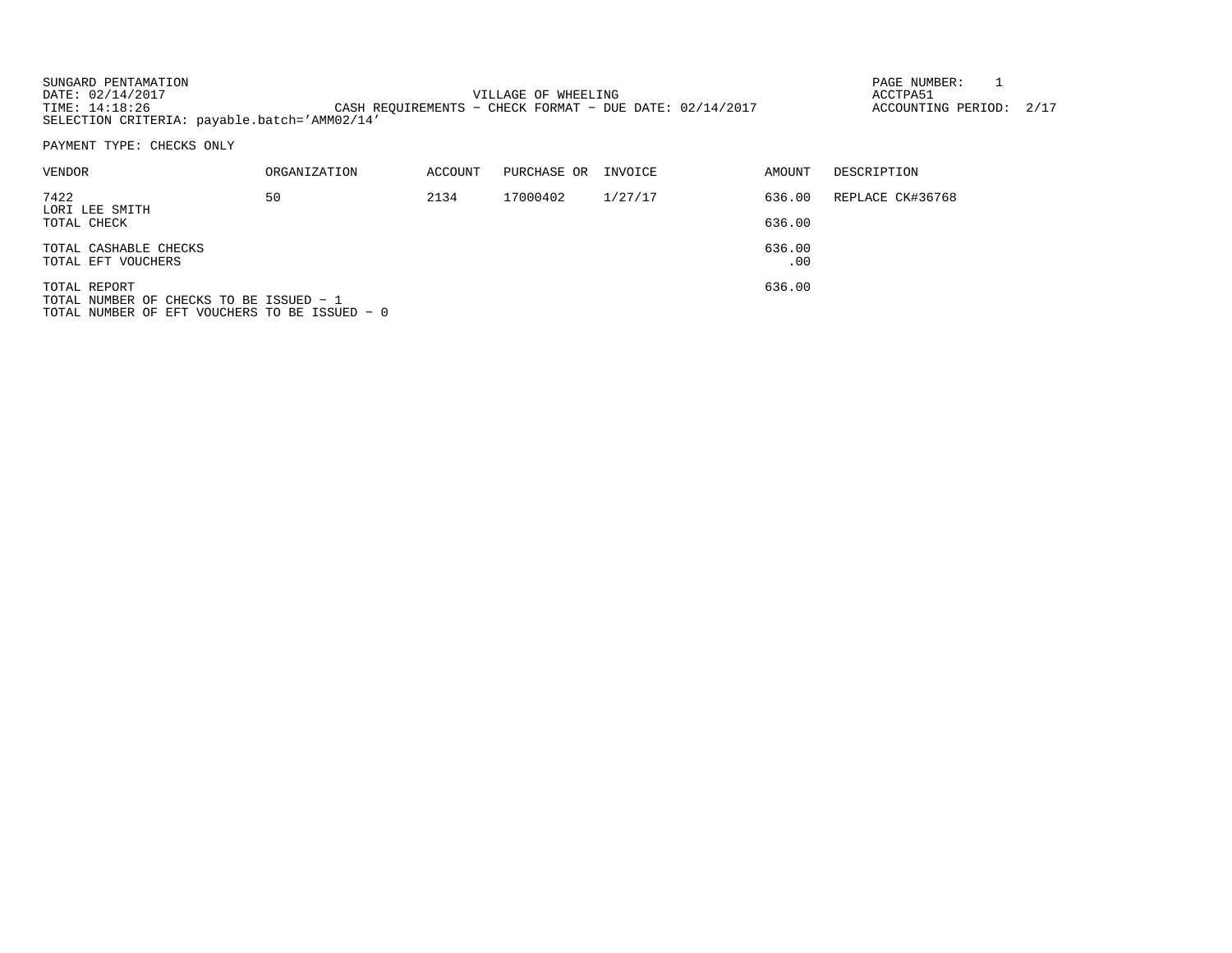SELECTION CRITERIA: ALL

SUNGARD PENTAMATION PAGE NUMBER: 1DATE: 02/10/2017 VILLAGE OF WHEELING ACCTPA51CASH REQUIREMENTS - CHECK FORMAT - DUE DATE: 02/10/2017

ACCOUNTING PERIOD: 2/17

PAYMENT TYPE: EFT ONLY

| <b>VENDOR</b>                                         | <b>ORGANIZATION</b> | <b>ACCOUNT</b> | PURCHASE OR INVOICE  | <b>AMOUNT</b>            | DESCRIPTION                                |
|-------------------------------------------------------|---------------------|----------------|----------------------|--------------------------|--------------------------------------------|
| 8768<br>AFSCME COUNCIL 31                             | 50                  | 2124           |                      | 858.70                   | DED:094 AFSCME DUE                         |
| TOTAL VOUCHER                                         |                     |                |                      | 858.70                   |                                            |
| 5487<br>DEAN ARGIRIS<br>TOTAL VOUCHER                 | 1600<br>1600        | 5239<br>5105   | 17000001<br>17000303 | 60.00<br>45.00<br>105.00 | CELL PHONE REIMB.-FEB<br>MTG REIMBURSEMENT |
| 10024<br>ILEEN BRYER<br>TOTAL VOUCHER                 | 2200                | 5106           | 17000237             | 71.34<br>71.34           | UNIFORM ALLOWANCE                          |
|                                                       |                     |                |                      |                          |                                            |
| 554<br>COMBINED COUNTIES POLICE ASN<br>TOTAL VOUCHER  | 50                  | 2108           |                      | 991.00<br>991.00         | DED:090 CCPA DUES                          |
|                                                       | 50                  |                |                      |                          |                                            |
| 4972<br>DIVERSIFIED 457 INVESTMENT A<br>TOTAL VOUCHER |                     | 2115           |                      | 3,830.20<br>3,830.20     | DED:042 DIVERS 457                         |
| 7023                                                  | 1600                | 5239           | 17000002             | 60.00                    | CELL PHONE REIMB.-FEB                      |
| DRUCILLA GARCIA<br>TOTAL VOUCHER                      |                     |                |                      | 60.00                    |                                            |
| 804<br>EMMETT GRIBBENS                                | 2200                | 5106           | 17000291             | 80.99                    | UNIFORM ALLOWANCE                          |
| TOTAL VOUCHER                                         |                     |                |                      | 80.99                    |                                            |
| 1106<br>I C M A RETIREMENT TRUST-457                  | 50                  | 2101           |                      | 23,003.17                | DED:030 457 ICMA                           |
| TOTAL VOUCHER                                         |                     |                |                      | 23,003.17                |                                            |
| 6991<br>ICMA VANTAGE CARE RHS PLAN                    | 50                  | 2113           |                      | 24,835.49                | DED:021F ICMA RHS                          |
| TOTAL VOUCHER                                         |                     |                |                      | 24,835.49                |                                            |
| 6327<br>JENNIFER KANCHES                              | 50                  | 2136           |                      | 668.35                   | DED:199 MISC DEDUC                         |
| TOTAL VOUCHER                                         |                     |                |                      | 668.35                   |                                            |
| 8407<br>MICHAEL KELLY                                 | 15                  | 5205           | 17000009             | 161.00                   | CONF. MEAL ADVANCE                         |
| TOTAL VOUCHER                                         |                     |                |                      | 161.00                   |                                            |
| 2326<br>SEAN LINDSAY                                  | 1220                | 5106           | 17000276             | 111.96                   | WORK BOOTS                                 |
| TOTAL VOUCHER                                         |                     |                |                      | 111.96                   |                                            |
| 1426<br>KEITH MACISAAC                                | 2200                | 5106           | 17000236             | 162.24                   | UNIFORM ALLOWANCE                          |
| TOTAL VOUCHER                                         |                     |                |                      | 162.24                   |                                            |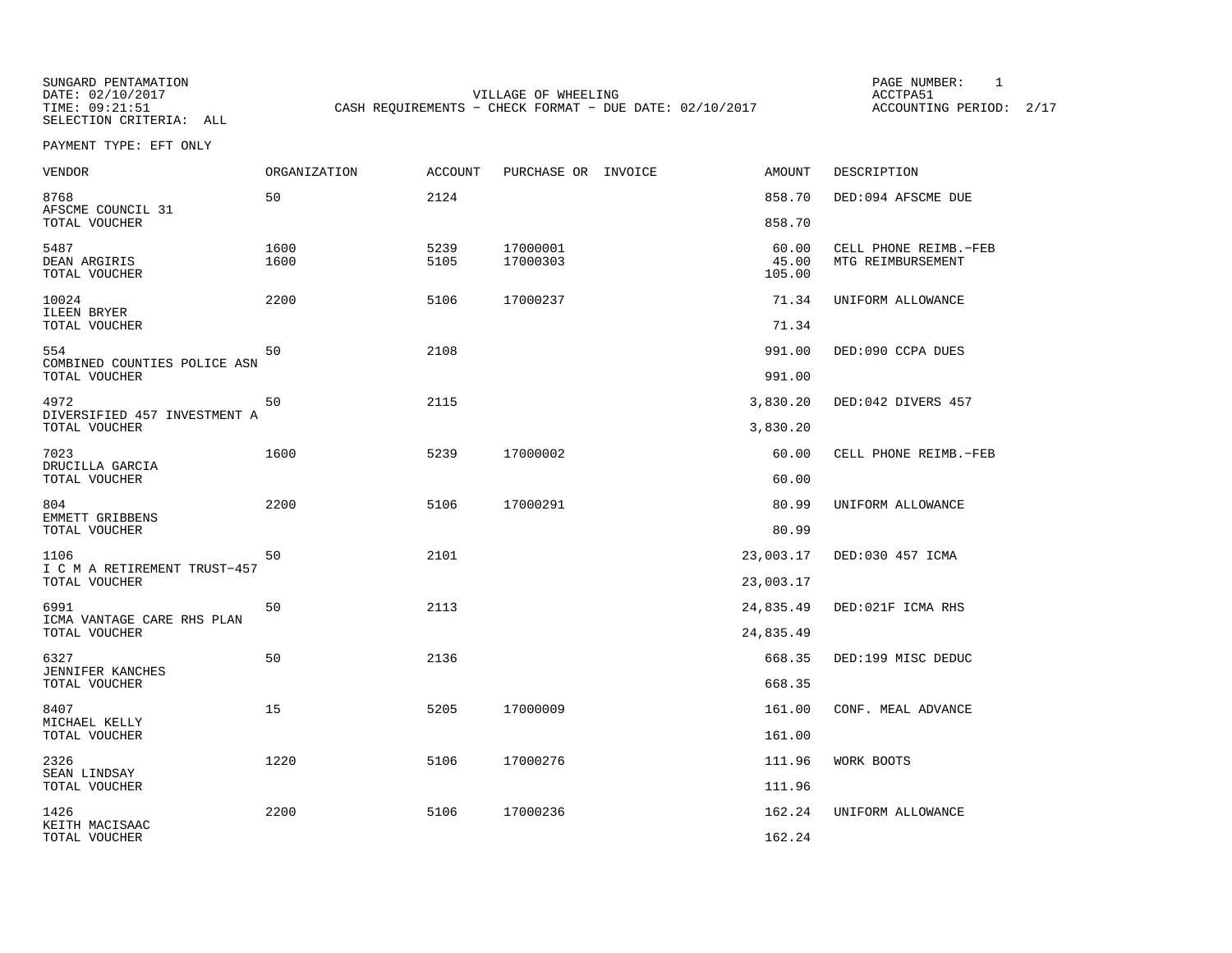SUNGARD PENTAMATION PAGE NUMBER: 2SELECTION CRITERIA: ALL

DATE: 02/10/2017 VILLAGE OF WHEELING ACCTPA51TIME: 09:21:51 CASH REQUIREMENTS - CHECK FORMAT - DUE DATE: 02/10/2017

ACCOUNTING PERIOD: 2/17

PAYMENT TYPE: EFT ONLY

| <b>VENDOR</b>                                                                                             | <b>ORGANIZATION</b> | <b>ACCOUNT</b> | PURCHASE OR<br>INVOICE | AMOUNT                  | DESCRIPTION                    |
|-----------------------------------------------------------------------------------------------------------|---------------------|----------------|------------------------|-------------------------|--------------------------------|
| 10279<br>ROBERTO MARTINEZ<br>TOTAL VOUCHER                                                                | 1420<br>1430        | 5106<br>5106   | 17000308<br>17000308   | 22.49<br>22.49<br>44.98 | UNIFORM ITEMS<br>UNIFORM ITEMS |
| 1869                                                                                                      | 50                  | 2112           |                        | 15,766.24               | DED:040 457 NTWIDE             |
| NATIONWIDE RETIREMENT SOLUTI<br>TOTAL VOUCHER                                                             |                     |                |                        | 15,766.24               |                                |
| 10171<br>ROCELLA RODGERS                                                                                  | 15                  | 5205           | 17000008               | 161.00                  | CONF. MEAL ADVANCE             |
| TOTAL VOUCHER                                                                                             |                     |                |                        | 161.00                  |                                |
| 3461<br>ERIC STERBENZ                                                                                     | 2200                | 5106           | 17000290               | 166.61                  | UNIFORM ALLOWANCE              |
| TOTAL VOUCHER                                                                                             |                     |                |                        | 166.61                  |                                |
| 9062<br>JON TACK                                                                                          | 1400                | 5205           | 17000309               | 234.50                  | TRAVEL REIM-MADISON            |
| TOTAL VOUCHER                                                                                             |                     |                |                        | 234.50                  |                                |
| 4013<br>JACEK TRZEBUNIA                                                                                   | 2100                | 5205           | 17000010               | 161.00                  | CONF. MEAL ADVANCE             |
| TOTAL VOUCHER                                                                                             |                     |                |                        | 161.00                  |                                |
| 2735<br>WHEELING FIRE PENSION FUND                                                                        | 50                  | 2107           |                        | 18,212.75               | DED:012 FIRE PENS              |
| TOTAL VOUCHER                                                                                             |                     |                |                        | 18, 212. 75             |                                |
| 2792<br>WHEELING FIREFIGHTER'S ASSN                                                                       | 50                  | 2111           |                        | 1,808.10                | DED:091 FF ASC DUE             |
| TOTAL VOUCHER                                                                                             |                     |                |                        | 1,808.10                |                                |
| 2736<br>WHEELING POLICE PENSION FUND                                                                      | 50                  | 2106           |                        | 21,358.14               | DED:011 POL PENS               |
| TOTAL VOUCHER                                                                                             |                     |                |                        | 21,358.14               |                                |
| TOTAL CASHABLE CHECKS<br>TOTAL EFT VOUCHERS                                                               |                     |                |                        | .00<br>112,852.76       |                                |
| TOTAL REPORT<br>TOTAL NUMBER OF CHECKS TO BE ISSUED - 0<br>TOTAL NUMBER OF EFT VOUCHERS TO BE ISSUED - 22 |                     |                |                        | 112,852.76              |                                |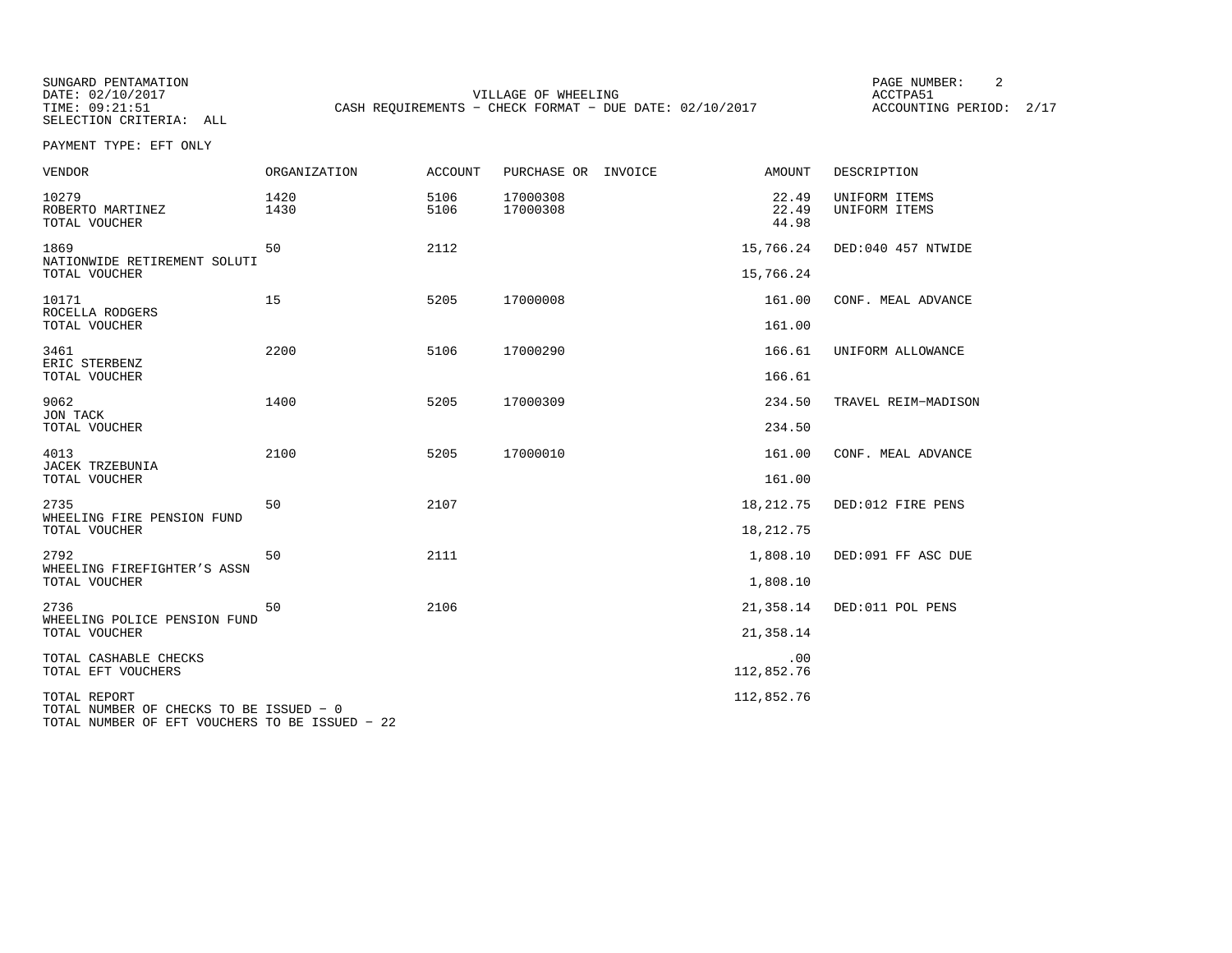### SUNGARD PENTAMATION PAGE NUMBER: 1 DATE: 02/13/2017 VILLAGE OF WHEELING DAILY51

SELECTION CRITERIA:

ACCOUNTING PERIOD: 1/17

FUND − 01 − GENERAL FUND

| ORGANIZATION                                                               | <b>ACCOUNT</b><br>CONTROL | VENDOR<br>DESCRIPTION                             |    | 1099 PURCHASE ORDE TRANSACT PROJ/TAS CASH ACCT<br>T/C INVOICE | CHK DATE ACCOUNT     | CHECK NO        |   | SALES TAX<br>USE TAX | DISC DATE<br>DISC AMT | CHECK AMT<br>NET PAYABLE |
|----------------------------------------------------------------------------|---------------------------|---------------------------------------------------|----|---------------------------------------------------------------|----------------------|-----------------|---|----------------------|-----------------------|--------------------------|
| 01                                                                         | 2011<br><b>RBS0117</b>    | IPBC<br>JAN 17 HEALTH PREMIU 20                   | N  |                                                               | 01/03/17<br>01/03/17 | 1003<br>2017003 |   | 0.00<br>0.00         | 0.00                  | 106186.96<br>106186.96   |
| 01                                                                         | 2011<br><b>BS0117</b>     | GUARDIAN<br>0117 DENTAL PREMIUMS 20               | N  |                                                               | 01/17/17<br>01/17/17 | 1003<br>2017009 |   | 0.00<br>0.00         | 0.00                  | 672.07<br>672.07         |
| TOTAL GENERAL FUND CHECK AMT<br>TOTAL GENERAL FUND NET PAYABLE             |                           |                                                   |    |                                                               |                      |                 |   |                      |                       | 106859.03<br>106859.03   |
| 1160                                                                       | 5227<br><b>RBS0117</b>    | POSTMASTER PERMIT 3 N<br>JAN WATER BILLS          | 20 |                                                               | 01/27/17<br>01/27/17 | 1003<br>2017012 |   | 0.00<br>0.00         | 0.00                  | 40.74<br>40.74           |
| 1160                                                                       | 5231<br><b>RBS0117</b>    | SOLID WASTE AGCY NOR N<br>2016 TRUE UP (2 OF 4 20 |    |                                                               | 01/24/17<br>01/24/17 | 1003<br>2017010 |   | 0.00<br>0.00         | 0.00                  | 21081.07<br>21081.07     |
| 1160                                                                       | 5231<br><b>RBS0117</b>    | SOLID WASTE AGCY NOR N<br>JAN SWANCC FEES         | 20 |                                                               | 01/24/17<br>01/24/17 | 1003<br>2017010 |   | 0.00<br>0.00         | 0.00                  | 31247.87<br>31247.87     |
| TOTAL VENDOR CHECK AMT<br>TOTAL VENDOR NET PAYABLE                         |                           |                                                   |    |                                                               |                      |                 |   |                      |                       | 52328.94<br>52328.94     |
| TOTAL SOLID WASTE SYSTEM CHECK AMT<br>TOTAL SOLID WASTE SYSTEM NET PAYABLE |                           |                                                   |    |                                                               |                      |                 |   |                      |                       | 52369.68<br>52369.68     |
| 2100                                                                       | 5105                      | VISION FOR CHANGE LL M<br>AMM01/17 TRAINING       |    | 17000016-01<br>20 020317                                      | 01/17/17<br>01/17/17 | 1003<br>36753   | V | 0.00<br>0.00         | 01/11/17<br>0.00      | $-4400.00$<br>$-4400.00$ |
| TOTAL POLICE DEPARTMENT CHECK AMT<br>TOTAL POLICE DEPARTMENT NET PAYABLE   |                           |                                                   |    |                                                               |                      |                 |   |                      |                       | $-4400.00$<br>$-4400.00$ |
| TOTAL GENERAL FUND CHECK AMT<br>TOTAL GENERAL FUND NET PAYABLE             |                           |                                                   |    |                                                               |                      |                 |   |                      |                       | 154828.71<br>154828.71   |

MANUAL CHECK ACTIVITY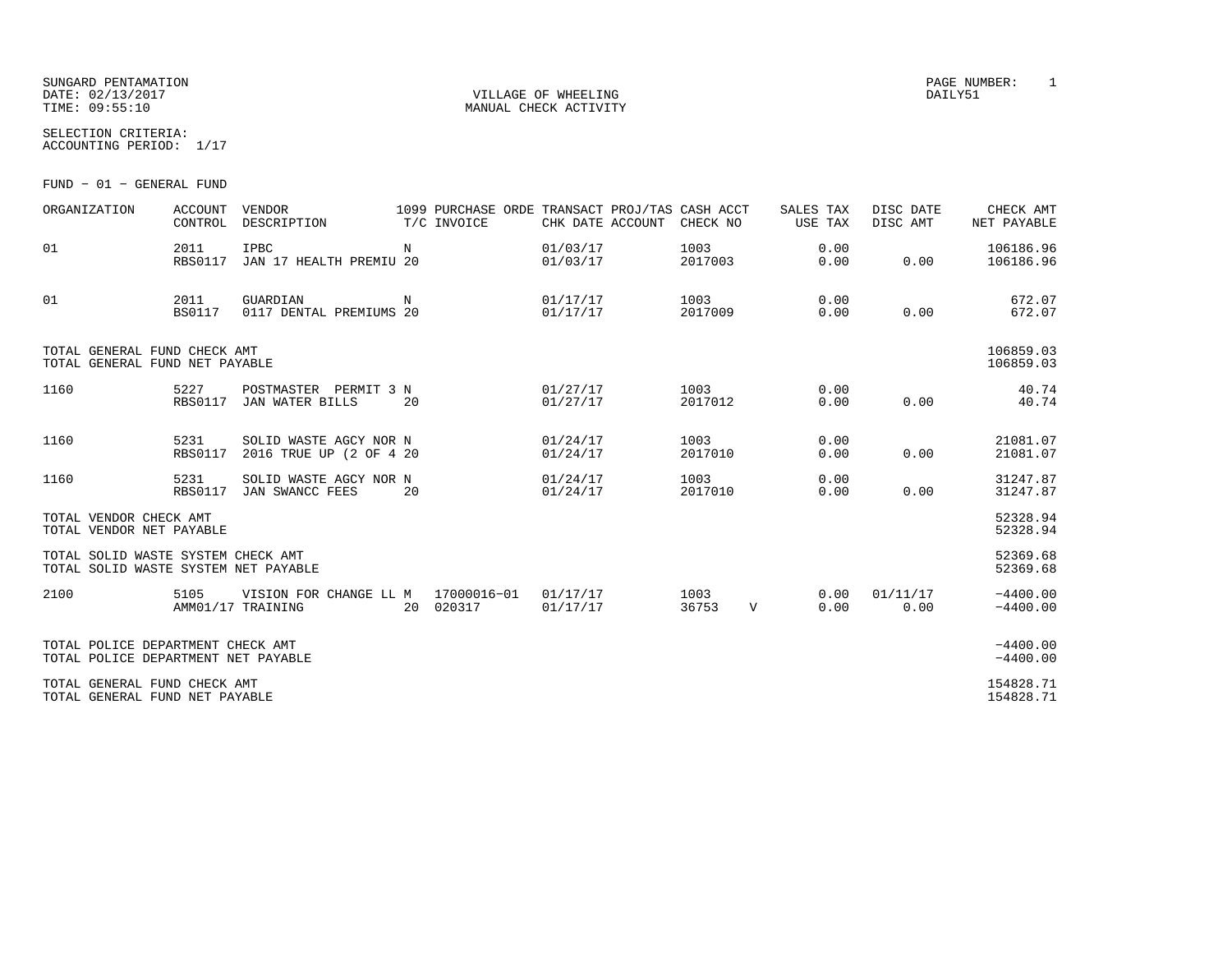DATE: 02/13/2017 VILLAGE OF WHEELING DAILY51

MANUAL CHECK ACTIVITY

SUNGARD PENTAMATION PAGE NUMBER: 2

SELECTION CRITERIA:ACCOUNTING PERIOD: 1/17

FUND − 23 − 2009 GEN OBLIG BOND FUND

| ORGANIZATION                             | ACCOUNT | VENDOR                                     |             |                  | 1099 PURCHASE ORDE TRANSACT PROJ/TAS CASH ACCT | SALES TAX |      | DISC DATE | CHECK AMT   |
|------------------------------------------|---------|--------------------------------------------|-------------|------------------|------------------------------------------------|-----------|------|-----------|-------------|
|                                          | CONTROL | DESCRIPTION                                | T/C INVOICE | CHK DATE ACCOUNT | CHECK NO                                       | USE TAX   |      | DISC AMT  | NET PAYABLE |
| 23                                       | 5624    | BANK OF AMERICA, CHI N                     |             | 01/03/17         | 1003                                           |           | 0.00 |           | 25311.87    |
|                                          | RBS0117 | JAN 17 SWAP PAYMENT 20                     |             | 01/03/17         | 2017001                                        |           | 0.00 | 0.00      | 25311.87    |
|                                          |         |                                            |             |                  |                                                |           |      |           |             |
| TOTAL 2009 GEN OBLIG BOND FUND CHECK AMT |         |                                            |             |                  |                                                |           |      |           | 25311.87    |
|                                          |         | TOTAL 2009 GEN OBLIG BOND FUND NET PAYABLE |             |                  |                                                |           |      |           | 25311.87    |
| TOTAL 2009 GEN OBLIG BOND FUND CHECK AMT |         |                                            |             |                  |                                                |           |      |           | 25311.87    |
|                                          |         | TOTAL 2009 GEN OBLIG BOND FUND NET PAYABLE |             |                  |                                                |           |      |           | 25311.87    |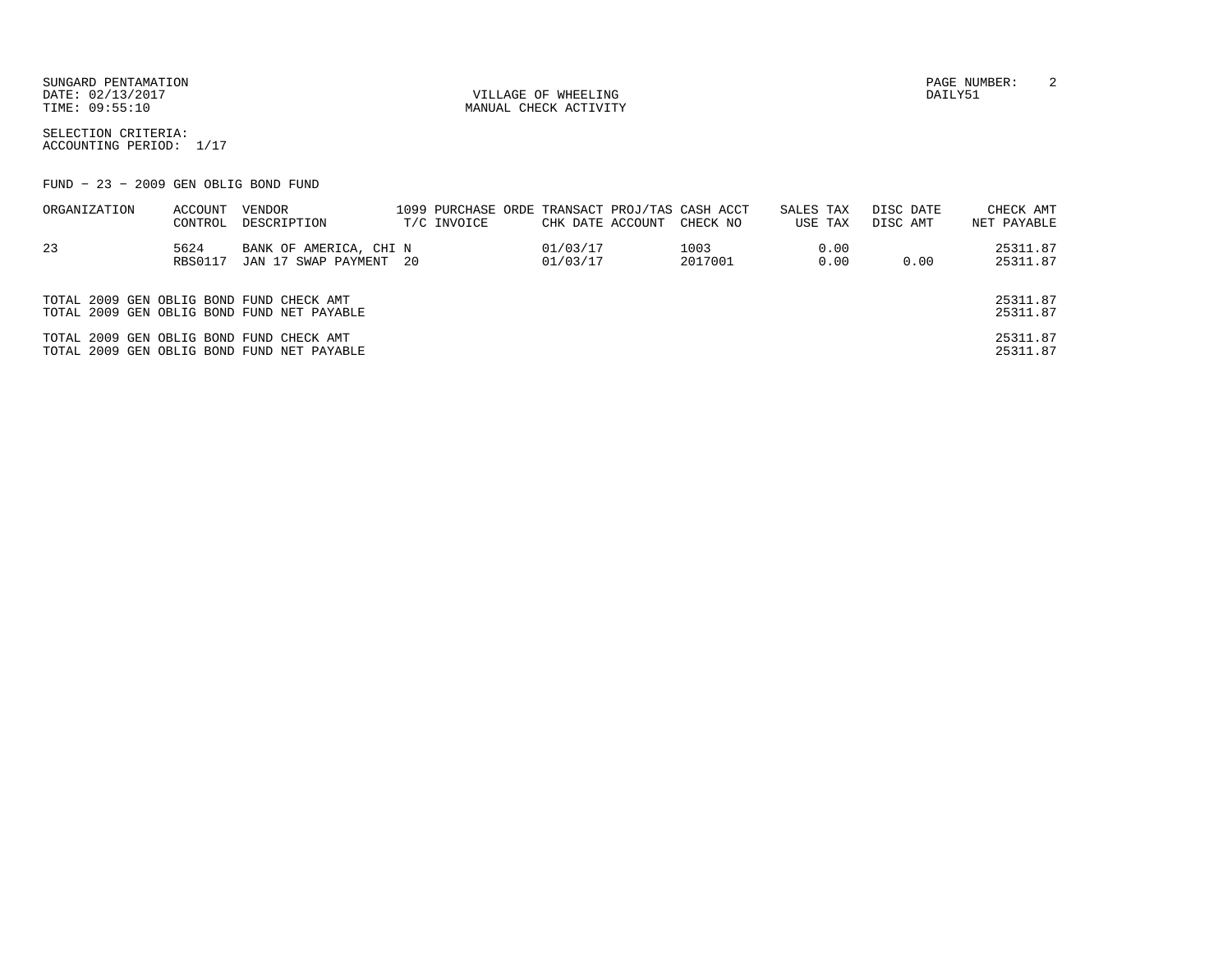SUNGARD PENTAMATION PAGE NUMBER: 3DATE: 02/13/2017 VILLAGE OF WHEELING DAILY51

MANUAL CHECK ACTIVITY

SELECTION CRITERIA:ACCOUNTING PERIOD: 1/17

FUND − 31 − CROSSROADS TIF FUND

| ORGANIZATION                                                                 | ACCOUNT<br>CONTROL | VENDOR<br>DESCRIPTION                             | T/C INVOICE | CHK DATE ACCOUNT |                        | 1099 PURCHASE ORDE TRANSACT PROJ/TAS CASH ACCT<br>CHECK NO | SALES TAX | USE TAX      | DISC DATE<br>DISC AMT | CHECK AMT<br>NET PAYABLE |
|------------------------------------------------------------------------------|--------------------|---------------------------------------------------|-------------|------------------|------------------------|------------------------------------------------------------|-----------|--------------|-----------------------|--------------------------|
| 3100                                                                         | 5299<br>RBS0117    | COOK COUNTY TREASURE N<br>'15 TAX LEVY SURPLUS 20 |             | 01/04/17 5299    | 01/04/17 2005-043 1003 | 2017005                                                    |           | 0.00<br>0.00 | 0.00                  | 1967912.00<br>1967912.00 |
| TOTAL CROSSROAD TIF IMPLEMENT. CHECK AMT                                     |                    | TOTAL CROSSROAD TIF IMPLEMENT. NET PAYABLE        |             |                  |                        |                                                            |           |              |                       | 1967912.00<br>1967912.00 |
| TOTAL CROSSROADS TIF FUND CHECK AMT<br>TOTAL CROSSROADS TIF FUND NET PAYABLE |                    |                                                   |             |                  |                        |                                                            |           |              |                       | 1967912.00<br>1967912.00 |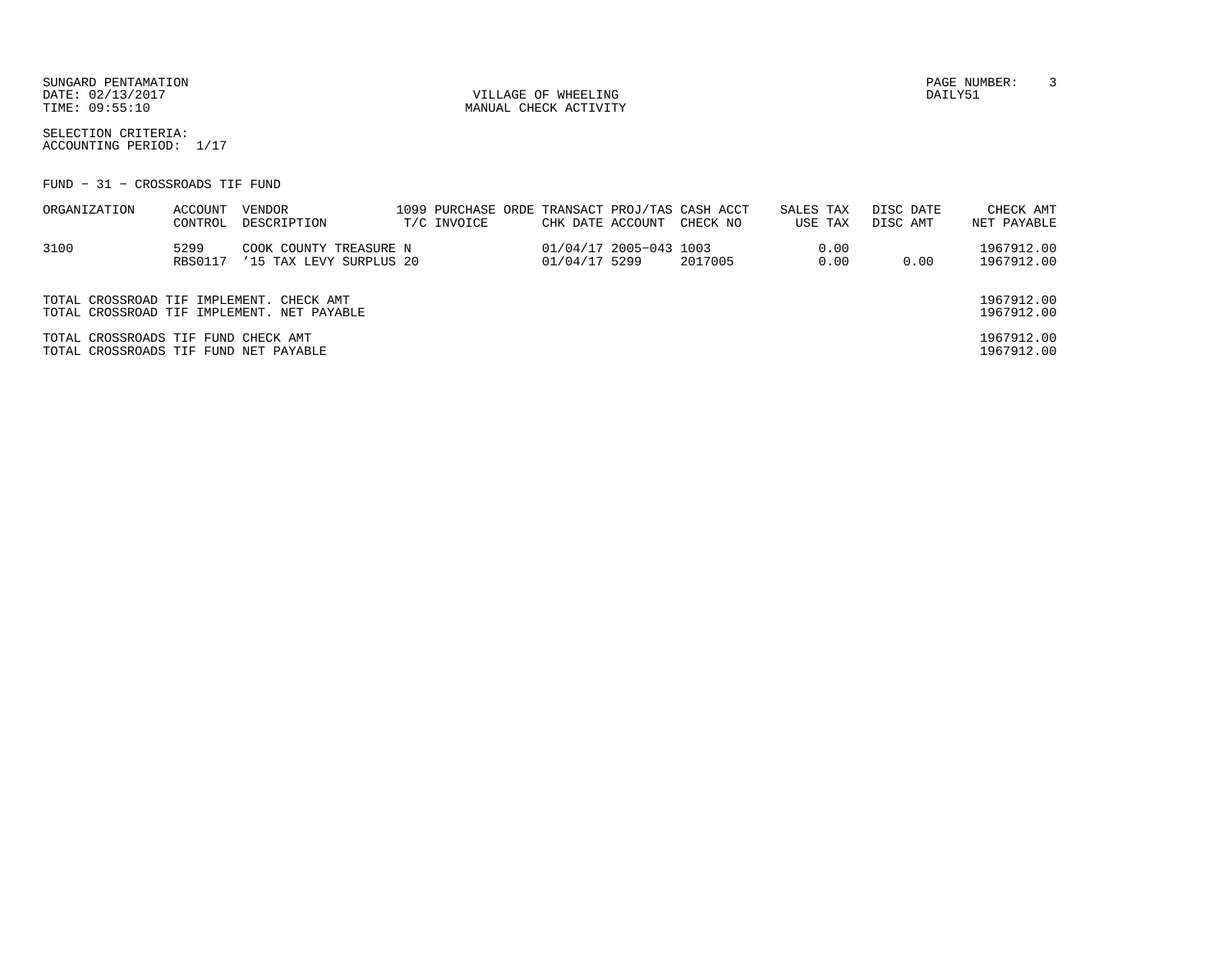SUNGARD PENTAMATION PAGE NUMBER: 4 DATE: 02/13/2017 VILLAGE OF WHEELING DAILY51

MANUAL CHECK ACTIVITY

SELECTION CRITERIA:ACCOUNTING PERIOD: 1/17

FUND − 40 − WATER AND SEWER FUND

| ORGANIZATION                                                                   | <b>ACCOUNT</b><br>CONTROL | VENDOR<br>DESCRIPTION                       |    | 1099 PURCHASE ORDE<br>T/C INVOICE | CHK DATE ACCOUNT     | TRANSACT PROJ/TAS CASH ACCT<br>CHECK NO | SALES TAX<br>USE TAX | DISC DATE<br>DISC AMT | CHECK AMT<br>NET PAYABLE |
|--------------------------------------------------------------------------------|---------------------------|---------------------------------------------|----|-----------------------------------|----------------------|-----------------------------------------|----------------------|-----------------------|--------------------------|
| 4100                                                                           | 5705<br><b>RBS0117</b>    | NORTHWEST WATER COMM N<br>OTRLY PAYMENT     | 20 |                                   | 01/31/17<br>01/31/17 | 1003<br>2017015                         | 0.00<br>0.00         | 0.00                  | 339564.00<br>339564.00   |
| 4100                                                                           | 5227<br><b>RBS0117</b>    | POSTMASTER<br>PERMIT 3 N<br>JAN WATER BILLS | 20 |                                   | 01/27/17<br>01/27/17 | 1003<br>2017012                         | 0.00<br>0.00         | 0.00                  | 1086.45<br>1086.45       |
| TOTAL WATER DIVISION CHECK AMT<br>TOTAL WATER DIVISION NET PAYABLE             |                           |                                             |    |                                   |                      |                                         |                      |                       | 340650.45<br>340650.45   |
| 4200                                                                           | 5227<br><b>RBS0117</b>    | POSTMASTER<br>PERMIT 3 N<br>JAN WATER BILLS | 20 |                                   | 01/27/17<br>01/27/17 | 1003<br>2017012                         | 0.00<br>0.00         | 0.00                  | 230.87<br>230.87         |
| TOTAL SEWER DIVISION CHECK AMT<br>TOTAL SEWER DIVISION NET PAYABLE             |                           |                                             |    |                                   |                      |                                         |                      |                       | 230.87<br>230.87         |
| TOTAL WATER AND SEWER FUND CHECK AMT<br>TOTAL WATER AND SEWER FUND NET PAYABLE |                           |                                             |    |                                   |                      |                                         |                      |                       | 340881.32<br>340881.32   |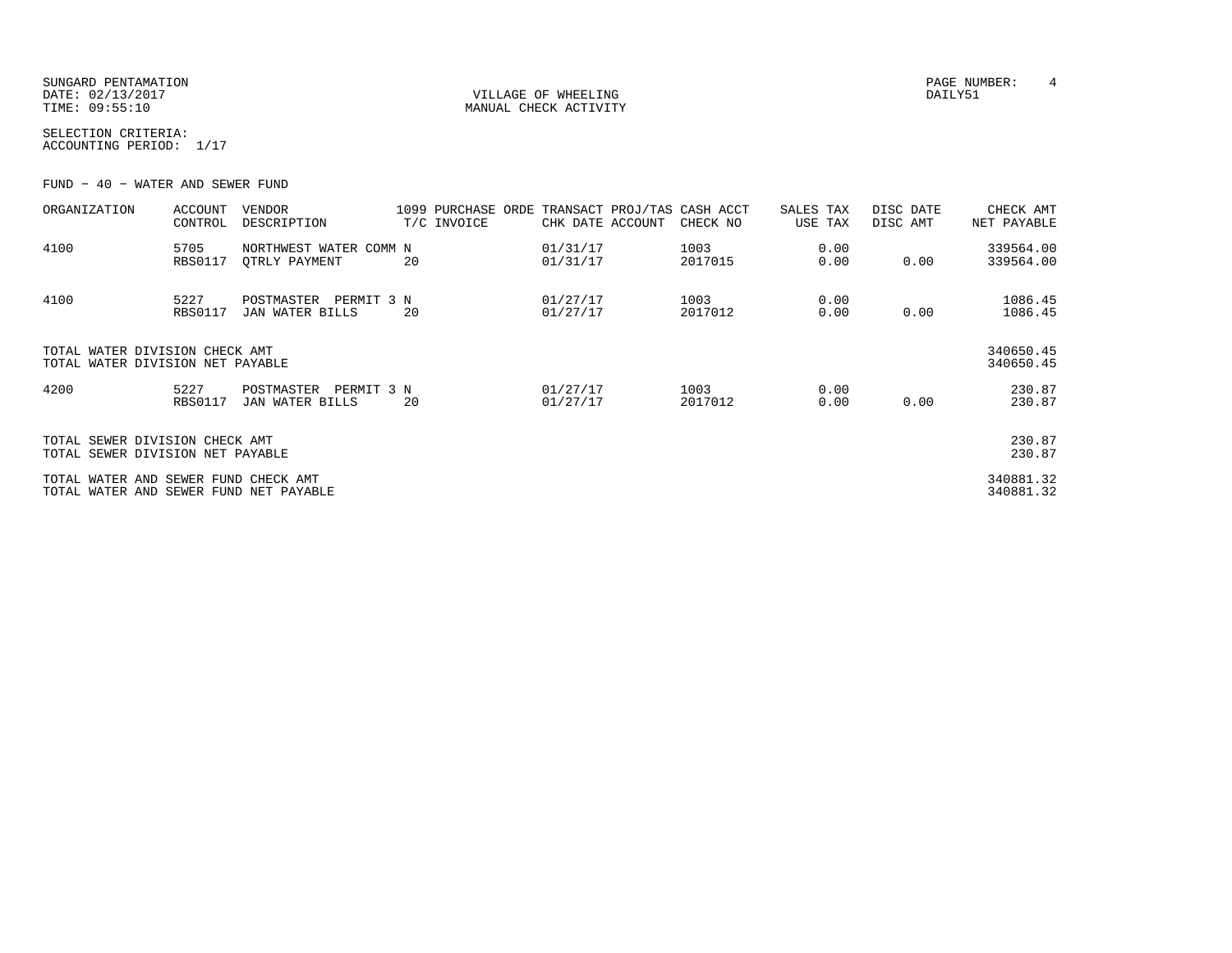### SUNGARD PENTAMATION PAGE NUMBER: 5DATE: 02/13/2017 VILLAGE OF WHEELING DAILY51

SELECTION CRITERIA:

MANUAL CHECK ACTIVITY

ACCOUNTING PERIOD: 1/17

FUND − 50 − PAYROLL FUND

| ORGANIZATION                                       | <b>ACCOUNT</b><br>CONTROL | VENDOR<br>DESCRIPTION                                    | T/C INVOICE | 1099 PURCHASE ORDE TRANSACT PROJ/TAS CASH ACCT | CHK DATE ACCOUNT     | CHECK NO        | SALES TAX<br>USE TAX | DISC DATE<br>DISC AMT | CHECK AMT<br>NET PAYABLE |
|----------------------------------------------------|---------------------------|----------------------------------------------------------|-------------|------------------------------------------------|----------------------|-----------------|----------------------|-----------------------|--------------------------|
| 50                                                 | 2104<br><b>RBS0117</b>    | ILLINOIS MUNICIPAL R N<br>DEC16 IMRF CONTR               | 20          |                                                | 01/04/17<br>01/04/17 | 1003<br>2017004 | 0.00<br>0.00         | 0.00                  | 196761.22<br>196761.22   |
| 50                                                 | 2105<br>RBS0117           | INTERNAL REVENUE SER N<br>FED PR TAX 011317              | 20          |                                                | 01/12/17<br>01/12/17 | 1003<br>2017007 | 0.00<br>0.00         | 0.00                  | 79602.56<br>79602.56     |
| 50                                                 | 2102<br><b>RBS0117</b>    | INTERNAL REVENUE SER N<br>FED PR TAX 011317              | 20          |                                                | 01/12/17<br>01/12/17 | 1003<br>2017007 | 0.00<br>0.00         | 0.00                  | 130476.24<br>130476.24   |
| 50                                                 | 2102<br>RBS0117           | INTERNAL REVENUE SER N<br>FED PR TAX 012717              | 20          |                                                | 01/26/17<br>01/26/17 | 1003<br>2017011 | 0.00<br>0.00         | 0.00                  | 104468.64<br>104468.64   |
| 50                                                 | 2105<br>RBS0117           | INTERNAL REVENUE SER N<br>FED PR TAX 012717              | 20          |                                                | 01/26/17<br>01/26/17 | 1003<br>2017011 | 0.00<br>0.00         | 0.00                  | 70360.94<br>70360.94     |
| TOTAL VENDOR CHECK AMT<br>TOTAL VENDOR NET PAYABLE |                           |                                                          |             |                                                |                      |                 |                      |                       | 384908.38<br>384908.38   |
| 50                                                 | 2103<br>RBS0117           | ILLINOIS DEPARTMENT<br>IL PR TAXES 011317                | N<br>20     |                                                | 01/13/17<br>01/13/17 | 1003<br>2017008 | 0.00<br>0.00         | 0.00                  | 30230.26<br>30230.26     |
| 50                                                 | 2103                      | ILLINOIS DEPARTMENT N<br>RBS0117 IL PR TAXES 01272017 20 |             |                                                | 01/27/17<br>01/27/17 | 1003<br>2017013 | 0.00<br>0.00         | 0.00                  | 26041.75<br>26041.75     |
| TOTAL VENDOR CHECK AMT<br>TOTAL VENDOR NET PAYABLE |                           |                                                          |             |                                                |                      |                 |                      |                       | 56272.01<br>56272.01     |
| 50                                                 | 2117<br><b>RBS0117</b>    | <b>IPBC</b><br>JAN 17 HEALTH PREMIU 20                   | N           |                                                | 01/03/17<br>01/03/17 | 1003<br>2017003 | 0.00<br>0.00         | 0.00                  | 140449.16<br>140449.16   |
| 50                                                 | 2118<br><b>RBS0117</b>    | <b>IPBC</b><br>JAN 17 HEALTH PREMIU 20                   | N           |                                                | 01/03/17<br>01/03/17 | 1003<br>2017003 | 0.00<br>0.00         | 0.00                  | 181316.30<br>181316.30   |
| TOTAL VENDOR CHECK AMT<br>TOTAL VENDOR NET PAYABLE |                           |                                                          |             |                                                |                      |                 |                      |                       | 321765.46<br>321765.46   |
| 50                                                 | 2119<br><b>BS0117</b>     | GUARDIAN<br>0117 DENTAL PREMIUMS 20                      | N           |                                                | 01/17/17<br>01/17/17 | 1003<br>2017009 | 0.00<br>0.00         | 0.00                  | 9309.93<br>9309.93       |
| 50                                                 | 2109<br><b>RBS0117</b>    | WISCONSIN DEPARTMENT N<br>DEC 16 WI PR TAXES             | 20          |                                                | 01/03/17<br>01/03/17 | 1003<br>2017002 | 0.00<br>0.00         | 0.00                  | 1026.64<br>1026.64       |
| 50                                                 | 2109<br>RBS0117           | WISCONSIN DEPARTMENT N<br>JAN 17 WI PR TAXES             | 20          |                                                | 01/30/17<br>01/30/17 | 1003<br>2017014 | 0.00<br>0.00         | 0.00                  | 664.15<br>664.15         |
| TOTAL VENDOR CHECK AMT<br>TOTAL VENDOR NET PAYABLE |                           |                                                          |             |                                                |                      |                 |                      |                       | 1690.79<br>1690.79       |
| TOTAL PAYROLL FUND CHECK AMT                       |                           |                                                          |             |                                                |                      |                 |                      |                       | 970707.79                |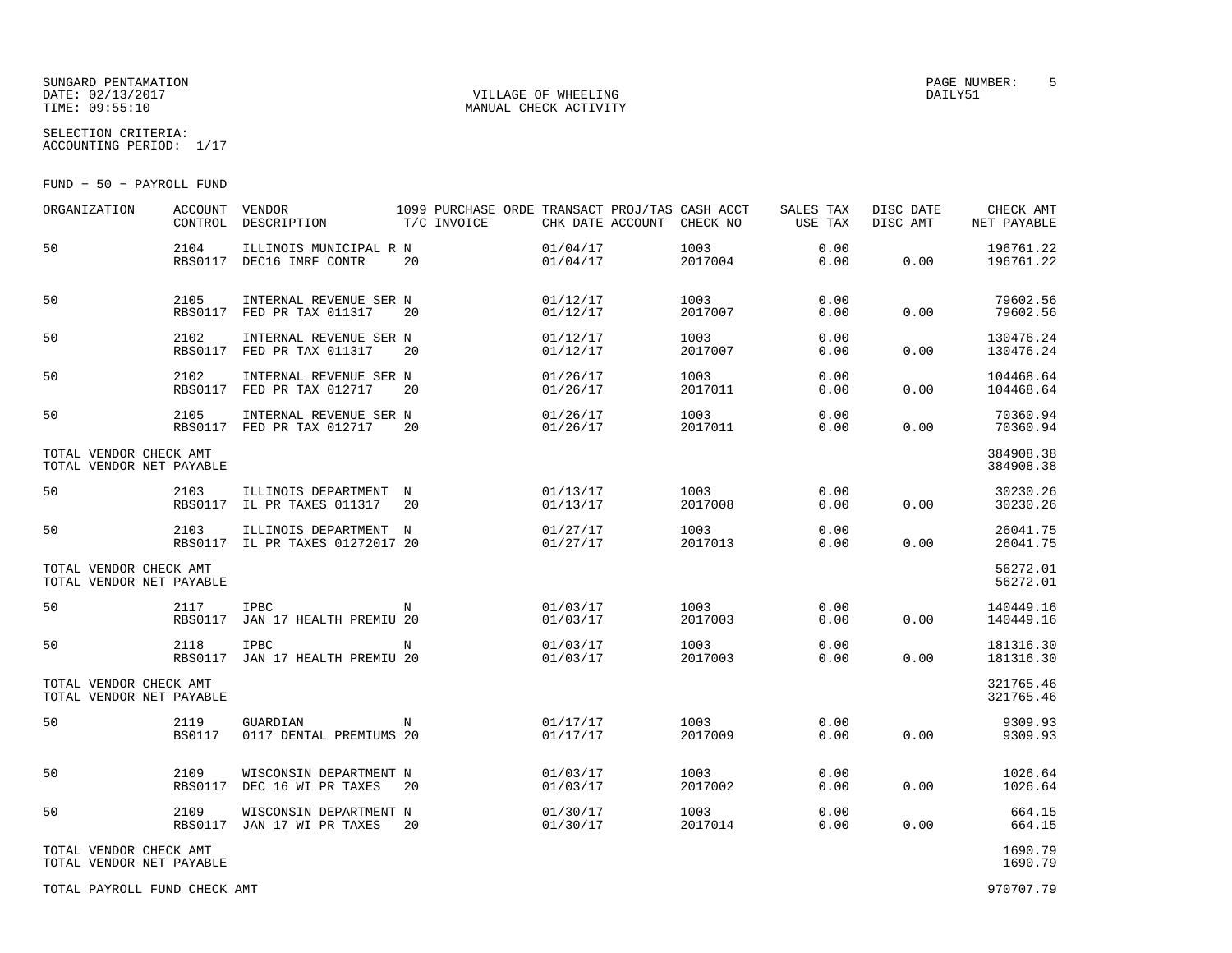SUNGARD PENTAMATION PAGE NUMBER: 6DATE: 02/13/2017 VILLAGE OF WHEELING DAILY51

MANUAL CHECK ACTIVITY

SELECTION CRITERIA:ACCOUNTING PERIOD: 1/17

FUND − 50 − PAYROLL FUND

| ORGANIZATION                   | ACCOUNT | VENDOR      |             |  | 1099 PURCHASE ORDE TRANSACT PROJ/TAS CASH ACCT | SALES TAX |         | DISC DATE | CHECK AMT   |
|--------------------------------|---------|-------------|-------------|--|------------------------------------------------|-----------|---------|-----------|-------------|
|                                | CONTROL | DESCRIPTION | T/C INVOICE |  | CHK DATE ACCOUNT CHECK NO                      |           | USE TAX | DISC AMT  | NET PAYABLE |
|                                |         |             |             |  |                                                |           |         |           |             |
| TOTAL PAYROLL FUND NET PAYABLE |         |             |             |  |                                                |           |         |           | 970707.79   |
|                                |         |             |             |  |                                                |           |         |           |             |
| TOTAL PAYROLL FUND CHECK AMT   |         |             |             |  |                                                |           |         |           | 970707.79   |
| TOTAL PAYROLL FUND NET PAYABLE |         |             |             |  |                                                |           |         |           | 970707.79   |
|                                |         |             |             |  |                                                |           |         |           |             |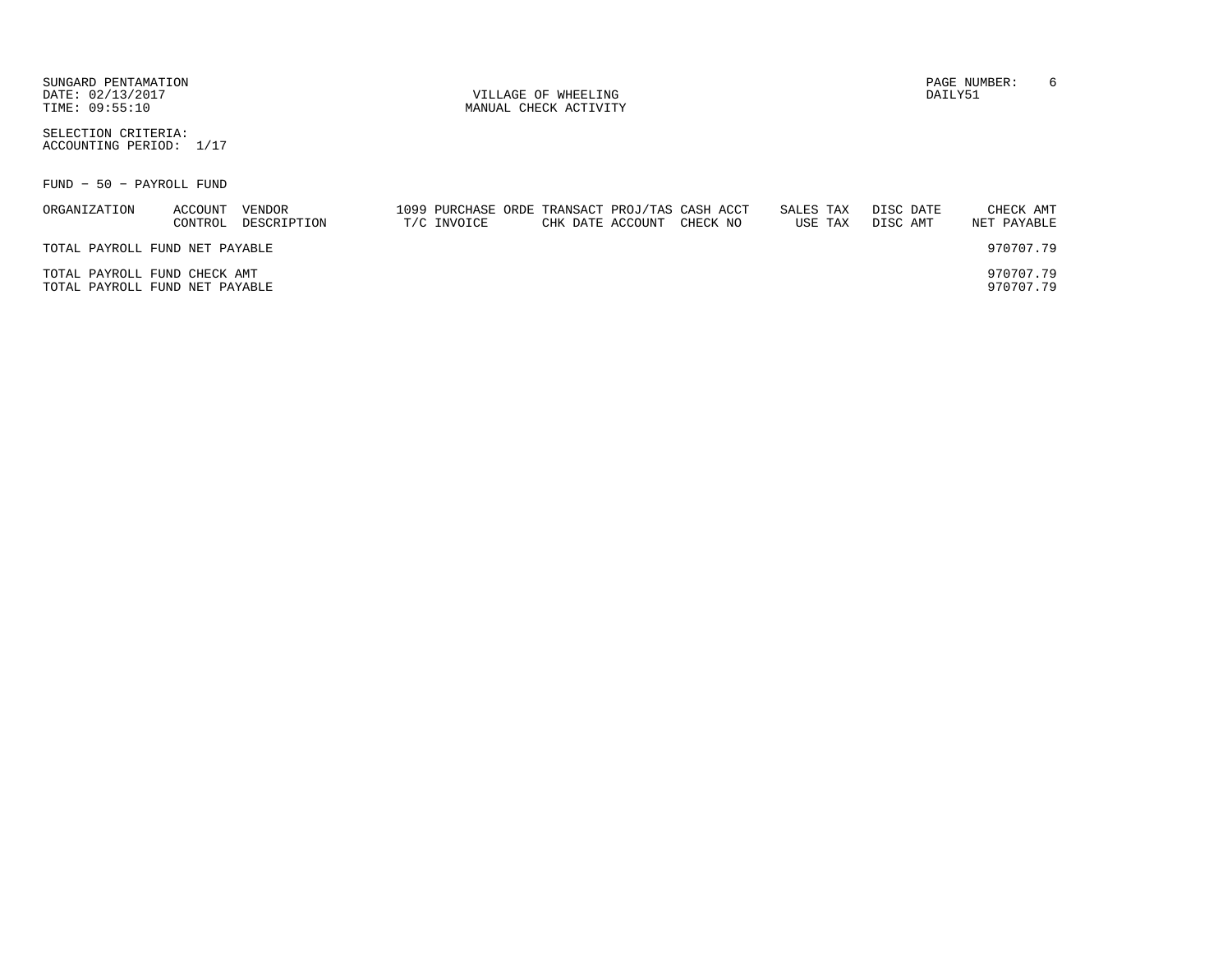SUNGARD PENTAMATION PAGE NUMBER: T DATE: 02/13/2017 VILLAGE OF WHEELING DAILY51

MANUAL CHECK ACTIVITY

SELECTION CRITERIA:ACCOUNTING PERIOD: 1/17

FUND − 51 − LIABILITY INSURANCE FUND

| ORGANIZATION                                       | ACCOUNT<br>CONTROL     | VENDOR<br>DESCRIPTION                                      | 1099 PURCHASE ORDE TRANSACT PROJ/TAS CASH ACCT<br>T/C INVOICE | CHK DATE ACCOUNT     | CHECK NO        |             | SALES TAX<br>USE TAX | DISC DATE<br>DISC AMT | CHECK AMT<br>NET PAYABLE |
|----------------------------------------------------|------------------------|------------------------------------------------------------|---------------------------------------------------------------|----------------------|-----------------|-------------|----------------------|-----------------------|--------------------------|
| 51                                                 | 5213                   | NUGENT CONSULTING LL M<br>AMM01/17 2017 CONSULTING SVCS 20 | 17000025-01<br>888                                            | 01/31/17<br>01/17/17 | 1003<br>36731   | $\mathbf v$ | 0.00<br>0.00         | 01/11/17<br>0.00      | $-5000.00$<br>$-5000.00$ |
| 51                                                 | 1008<br><b>RBS0117</b> | CCMSI<br>ESCROW FUNDING DEC 1 20                           |                                                               | 01/05/17<br>01/05/17 | 1003<br>2017006 |             | 0.00<br>0.00         | 0.00                  | 22932.57<br>22932.57     |
| TOTAL LIABILITY INSURANCE FUND CHECK AMT           |                        | TOTAL LIABILITY INSURANCE FUND NET PAYABLE                 |                                                               |                      |                 |             |                      |                       | 17932.57<br>17932.57     |
| TOTAL LIABILITY INSURANCE FUND CHECK AMT           |                        | TOTAL LIABILITY INSURANCE FUND NET PAYABLE                 |                                                               |                      |                 |             |                      |                       | 17932.57<br>17932.57     |
| TOTAL REPORT CHECK AMT<br>TOTAL REPORT NET PAYABLE |                        |                                                            |                                                               |                      |                 |             |                      |                       | 3477574.26<br>3477574.26 |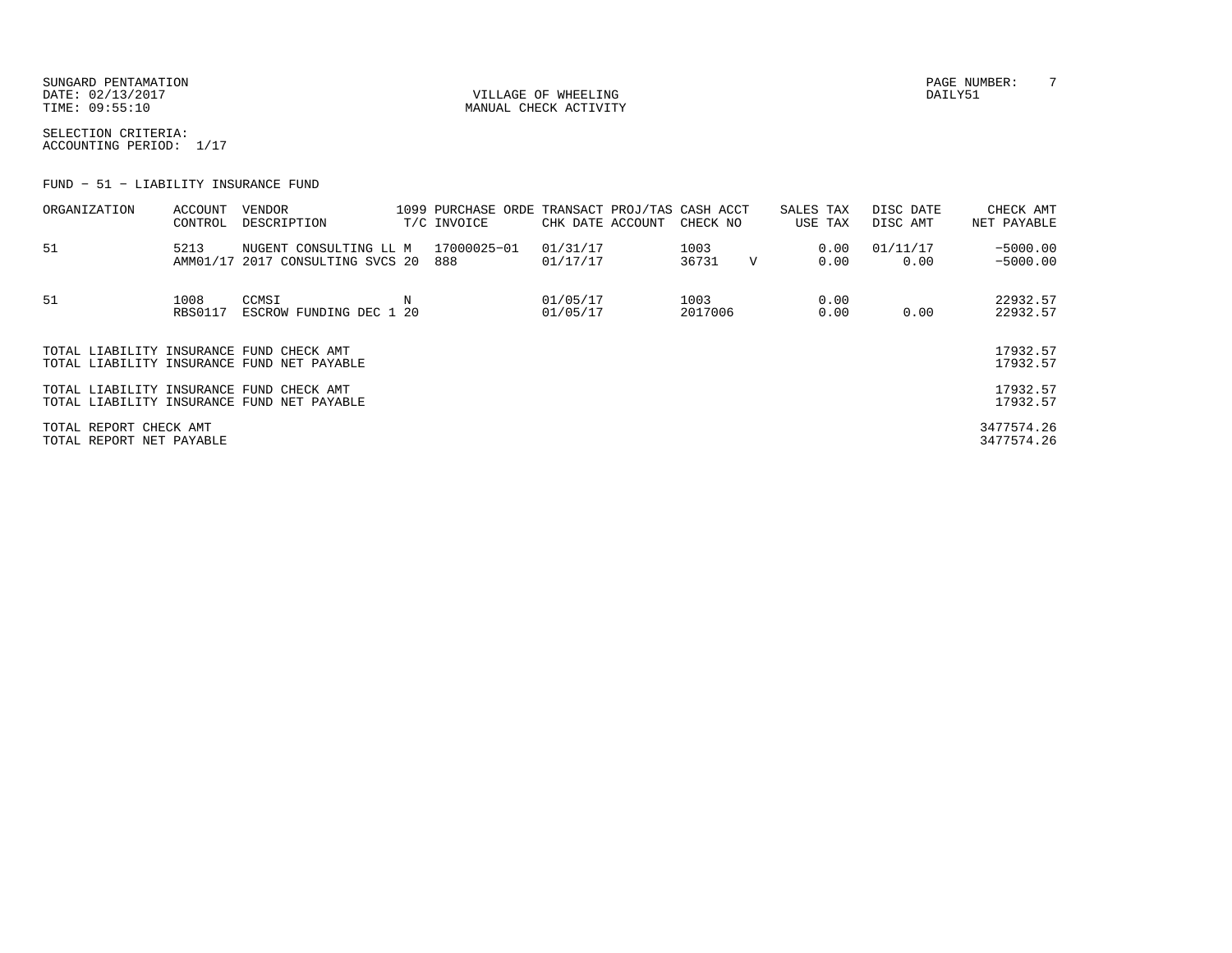# PURCHASE CARD REPORT December, 2016

**(12/06/2016 through 01/04/2017)**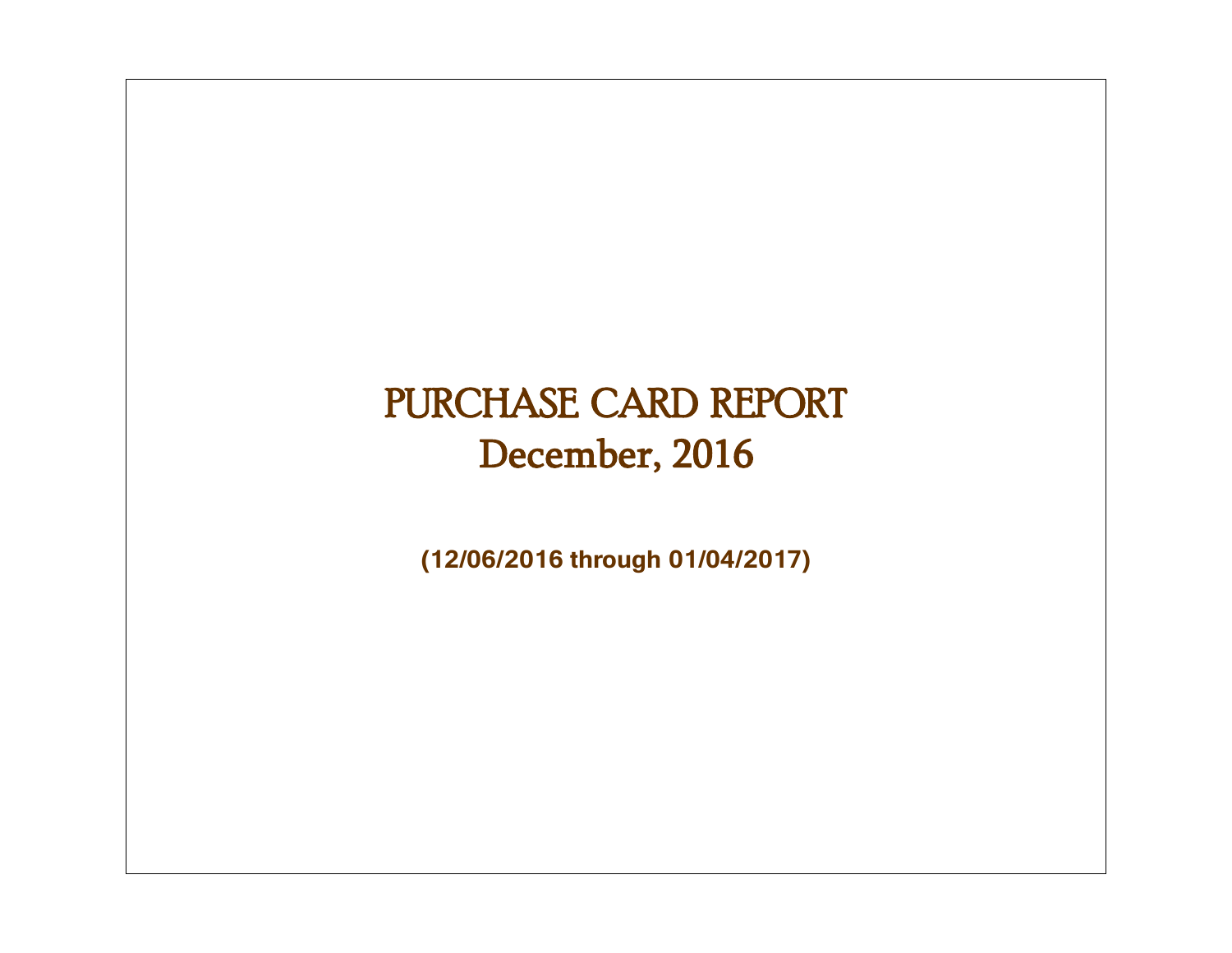### Account Statement

Posting Date: 12/06/2016 - 01/04/2017

| <b>Account Name</b>          | Transaction             | Transaction |
|------------------------------|-------------------------|-------------|
|                              | Count                   | Amount      |
| ALYSIA MILLER GOLDSTEIN      | 4                       | 780.94      |
| <b>ANGELA MORRIS</b>         | 8                       | 10,666.20   |
| <b>CHRISTIE REVELAND</b>     | $\overline{13}$         | 1,547.56    |
| <b>CHUCK SPRATT</b>          | 34                      | 7,019.41    |
| <b>DARLA CALLANAN</b>        | 7                       | 1,913.43    |
| <b>DERRYL SHAPIRO</b>        | 5                       | 1,526.19    |
| <b>DONALD WENNERSTROM</b>    | 1                       | 94.08       |
| <b>DRUCILLA GARCIA</b>       | 6                       | 1,079.06    |
| <b>ISAAC SANTOS</b>          | 1                       | 75.30       |
| <b>JEFF WOLFGRAM</b>         | 1                       | 127.36      |
| <b>JOHN MELANIPHY III</b>    | 4                       | 398.80      |
| <b>JOHNNY PEREZ</b>          | 12                      | 2,338.66    |
| <b>JON SFONDILIS</b>         | 6                       | 2,834.68    |
| <b>JOSHUA BERMAN</b>         | 4                       | 365.26      |
| <b>LANA RUDNIK</b>           | 3                       | 348.46      |
| <b>LINA COLUNGA</b>          | $\overline{13}$         | 4,188.36    |
| <b>LORI HAZLEWOOD</b>        | $\overline{7}$          | 972.47      |
| <b>LUCA URSAN</b>            | $\overline{31}$         | 845.96      |
| MICHAEL BLIEFERNICH          | 5                       | 923.11      |
| <b>MICHAEL CROTTY</b>        | $\overline{2}$          | 794.00      |
| <b>MICHAEL SCHROEDER</b>     | $\overline{1}$          | 63.37       |
| <b>PETER RODGERS</b>         | $\overline{\mathbf{3}}$ | 3,821.04    |
| <b>ROSE LEMANIS</b>          | $\overline{3}$          | 136.71      |
| <b>SCOTT WILSON</b>          | 4                       | 584.78      |
| <b>SEAN LINDSAY</b>          | $\overline{3}$          | 1,415.94    |
| <b>SHARI MATTHEWS HUIZAR</b> | 1                       | 266.55      |
| <b>STEVEN PARKINSON</b>      | 1                       | 465.00      |
| <b>THOMAS LUEDERS</b>        | $\mathbf{1}$            | 13.00       |
| TY JOHNSON                   | 4                       | 2,334.17    |
| <b>VINCENT HOFFMAN</b>       | 4                       | 947.08      |
| <b>Report Totals</b>         | 192                     | 48,886.93   |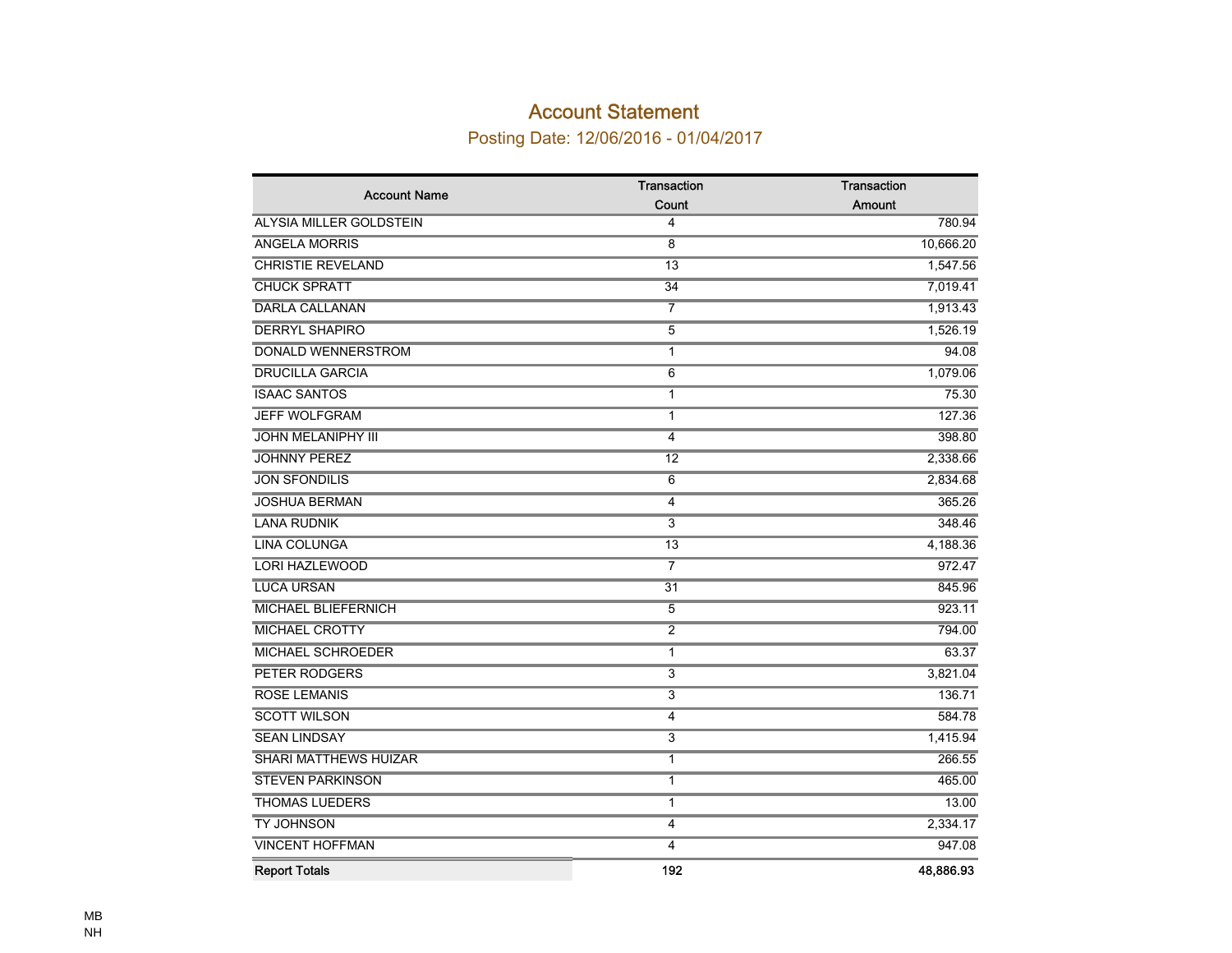### Expense Report

Posting Date: 12/06/2016 - 01/04/2017

#### ALYSIA MILLER GOLDSTEIN

#### Card Transactions

| Posting                                                                      | Transaction                   |                                            |                          | Receipt | Expense |          |
|------------------------------------------------------------------------------|-------------------------------|--------------------------------------------|--------------------------|---------|---------|----------|
| Date                                                                         | Date                          | Description                                |                          | Amount  | Amount  | Reviewed |
| 12/07/2016                                                                   | 12/05/2016                    | MANNYS COFFEE SHOP INC-CHICAGO, IL, 60607  |                          | 185.00  | 185.00  |          |
| Expense Description: Meal Gift Cards/Trip 12/5<br>FUND/PROGRAM:<br>PROJECT#: | 1320 SENIOR CITIZENS SERVICES | <b>EXPENDITURE ACCOUNTS:</b>               | 5297 PROGRAMS/ACTIVITIES |         |         |          |
| 12/07/2016                                                                   | 12/06/2016                    | PAYPAL TRANSACOUST-6308168590,CA,95131     |                          | 456.00  | 456.00  |          |
| Expense Description: Xmas Once More trip 12/9<br>FUND/PROGRAM:<br>PROJECT#:  | 1320 SENIOR CITIZENS SERVICES | <b>EXPENDITURE ACCOUNTS:</b>               | 5297 PROGRAMS/ACTIVITIES |         |         |          |
| 12/16/2016                                                                   | 12/14/2016                    | OTC BRANDS, INC.-OMAHA, NE, 68137          |                          | 122.92  | 122.92  |          |
| Expense Description: NewYearParty Suppl 12/29<br>FUND/PROGRAM:<br>PROJECT#:  | 1320 SENIOR CITIZENS SERVICES | <b>EXPENDITURE ACCOUNTS:</b>               | 5297 PROGRAMS/ACTIVITIES |         |         |          |
| 12/16/2016                                                                   | 12/15/2016                    | DENGEOS ON DUNDEE-BUFFALO GROVE, IL, 60089 |                          | 17.02   | 17.02   |          |
| Expense Description: Alysia's Dinner 12/15/16<br>FUND/PROGRAM:<br>PROJECT#:  | 1320 SENIOR CITIZENS SERVICES | <b>EXPENDITURE ACCOUNTS:</b>               | 5297 PROGRAMS/ACTIVITIES |         |         |          |
|                                                                              |                               | <b>Card Subtotal</b>                       |                          |         | 780.94  |          |

#### ANGELA MORRIS

| 12/12/2016                                                                   | 12/09/2016                                     | DAILY HERALD/REFLEJOS-847-4274300,IL,60005   | 35.25                          | 35.25    |              |
|------------------------------------------------------------------------------|------------------------------------------------|----------------------------------------------|--------------------------------|----------|--------------|
| Expense Description: Mtg Notice-Proposd Budget<br>FUND/PROGRAM:<br>PROJECT#: | 1600 ADMIN & BOT                               | <b>EXPENDITURE ACCOUNTS:</b>                 | 5201 ADVERTISING & PUBLISHING  |          |              |
| 12/12/2016                                                                   | 12/09/2016                                     | COMCAST-866-511-6489, PA, 19462              | 3,111.60                       | 1,555.80 | $\checkmark$ |
| Expense Description: Fiber Optic Data Links<br>FUND/PROGRAM:<br>PROJECT#:    | 1750 INFORMATION SYSTEMS                       | <b>EXPENDITURE ACCOUNTS:</b>                 | 5207 IS SERV & MAINT AGREEMENT |          |              |
| 12/12/2016                                                                   | 12/09/2016                                     | COMCAST-866-511-6489, PA, 19462              | 3,111.60                       | 1,555.80 | $\checkmark$ |
| Expense Description: Fiber Optic Data Links<br>FUND/PROGRAM:<br>PROJECT#:    | 0015 EMERGENCY TELEPHONE SYS (911)<br>2014-037 | <b>EXPENDITURE ACCOUNTS:</b>                 | 5207 IS SERV & MAINT AGREEMENT |          |              |
| 12/12/2016                                                                   | 12/09/2016                                     | DAILY HERALD/REFLEJOS-847-4274300, IL, 60005 | 141.45                         | 49.95    |              |
| Expense Description: Notice-Doc 2016 24<br>FUND/PROGRAM:<br>PROJECT#:        | 1300 COMMUNITY DEVELOPMENT                     | <b>EXPENDITURE ACCOUNTS:</b>                 | 5201 ADVERTISING & PUBLISHING  |          |              |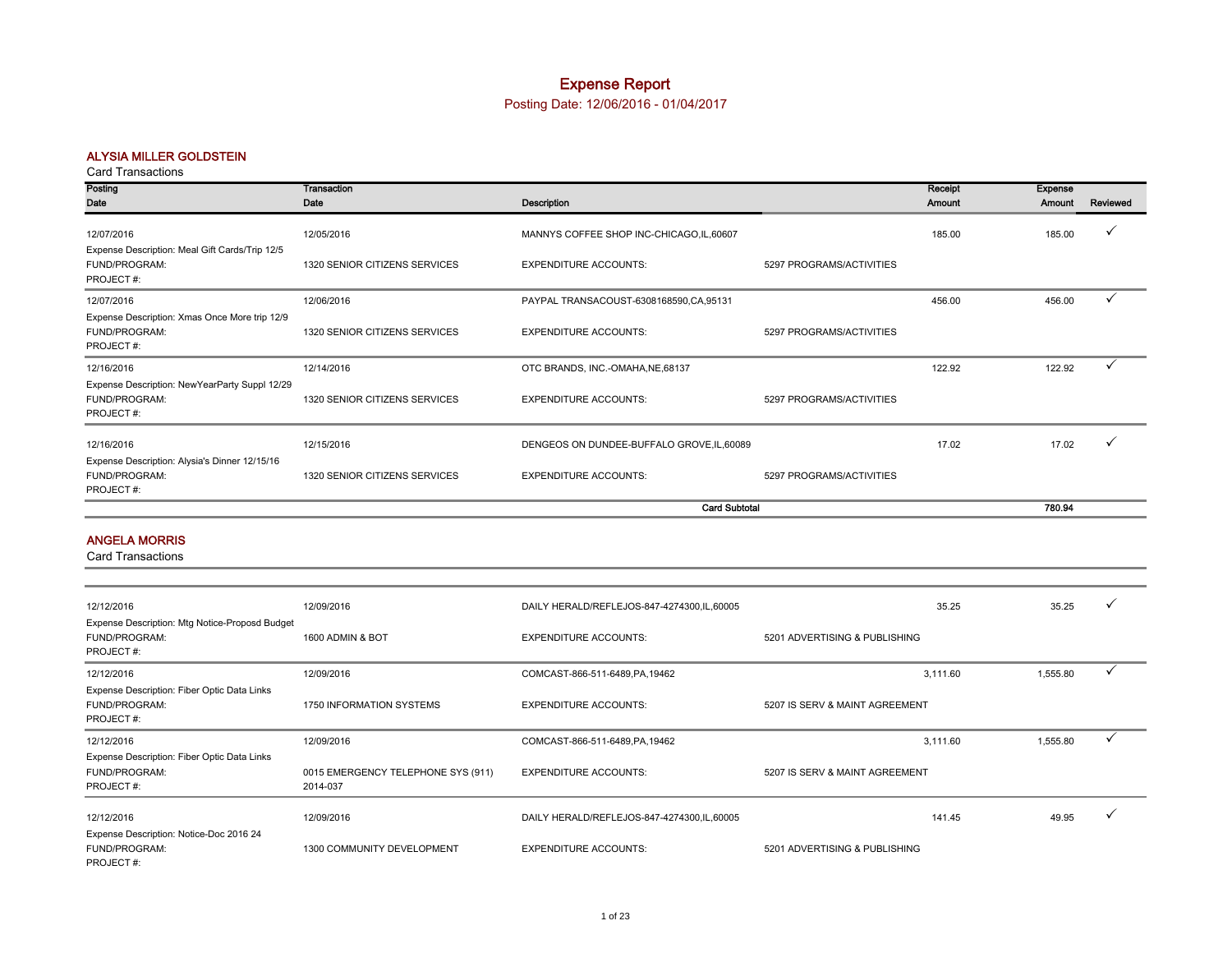| 12/12/2016                                                                  | 12/09/2016                    | DAILY HERALD/REFLEJOS-847-4274300,IL,60005        |                               | 141.45   | 91.50     |   |
|-----------------------------------------------------------------------------|-------------------------------|---------------------------------------------------|-------------------------------|----------|-----------|---|
| Expense Description: Notice-6B 800 Northgate<br>FUND/PROGRAM:<br>PROJECT#:  | 1600 ADMIN & BOT              | <b>EXPENDITURE ACCOUNTS:</b>                      | 5201 ADVERTISING & PUBLISHING |          |           |   |
| 12/12/2016                                                                  | 12/09/2016                    | POSTNET IL140-WHEELING, IL, 60090                 |                               | 207.94   | 207.94    | ✓ |
| Expense Description: Mail/Postage 11/30- 12/2<br>FUND/PROGRAM:<br>PROJECT#: | 1600 ADMIN & BOT              | <b>EXPENDITURE ACCOUNTS:</b>                      | 5227 POSTAGE                  |          |           |   |
| 12/12/2016                                                                  | 12/10/2016                    | VZWRLSS MY VZ VB P-800-922-0204,FL,32746          |                               | 6,210.58 | 6,210.58  | ✓ |
| Expense Description: Nov. Cellular Service<br>FUND/PROGRAM:<br>PROJECT#:    | 1600 ADMIN & BOT              | <b>EXPENDITURE ACCOUNTS:</b>                      | 5239 CELLULAR SERVICES        |          |           |   |
| 12/14/2016                                                                  | 12/12/2016                    | POSTNET IL140-WHEELING, IL, 60090                 |                               | 343.22   | 343.22    | ✓ |
| Expense Description: Mail/Postage 12/5-12/9<br>FUND/PROGRAM:<br>PROJECT#:   | 1600 ADMIN & BOT              | <b>EXPENDITURE ACCOUNTS:</b>                      | 5227 POSTAGE                  |          |           |   |
| 12/21/2016                                                                  | 12/19/2016                    | DAILY HERALD/REFLEJOS-847-4274300,IL,60005        |                               | 39.00    | 39.00     | ✓ |
| Expense Description: Notice-Doc 2016 26 A&B<br>FUND/PROGRAM:<br>PROJECT#:   | 1300 COMMUNITY DEVELOPMENT    | <b>EXPENDITURE ACCOUNTS:</b>                      | 5201 ADVERTISING & PUBLISHING |          |           |   |
| 12/29/2016                                                                  | 12/27/2016                    | POSTNET IL140-WHEELING, IL, 60090                 |                               | 577.16   | 281.20    | ✓ |
| Expense Description: Mail/postage 12/12-12/16<br>FUND/PROGRAM:<br>PROJECT#: | 1600 ADMIN & BOT              | <b>EXPENDITURE ACCOUNTS:</b>                      | 5227 POSTAGE                  |          |           |   |
| 12/29/2016                                                                  | 12/27/2016                    | POSTNET IL140-WHEELING, IL, 60090                 |                               | 577.16   | 295.96    | ✓ |
| Expense Description: Senior Newsletter<br>FUND/PROGRAM:<br>PROJECT#:        | 1320 SENIOR CITIZENS SERVICES | <b>EXPENDITURE ACCOUNTS:</b>                      | 5227 POSTAGE                  |          |           |   |
|                                                                             |                               | <b>Card Subtotal</b>                              |                               |          | 10,666.20 |   |
| <b>CHRISTIE REVELAND</b><br><b>Card Transactions</b>                        |                               |                                                   |                               |          |           |   |
| 12/07/2016                                                                  | 12/06/2016                    | QUILL CORPORATION-800-982-3400, SC, 29223         |                               | 18.99    | 18.99     | ✓ |
| Expense Description: Office Supplies<br>FUND/PROGRAM:<br>PROJECT#:          | 1300 COMMUNITY DEVELOPMENT    | <b>EXPENDITURE ACCOUNTS:</b>                      | 5318 OFFICE SUPPLIES          |          |           |   |
| 12/09/2016                                                                  | 12/08/2016                    | AMAZON MKTPLACE PMTS-<br>AMZN.COM/BILL, WA, 98109 |                               | (5.72)   | (2.86)    | ✓ |

| Expense Description: Sale Tax Refund<br>FUND/PROGRAM:<br>PROJECT #: | 1300 COMMUNITY DEVELOPMENT | <b>EXPENDITURE ACCOUNTS:</b> | 5220 MAINT OFF/SPEC EQUIPMENT |        |        |  |
|---------------------------------------------------------------------|----------------------------|------------------------------|-------------------------------|--------|--------|--|
|                                                                     |                            | <b>AMAZON MKTPLACE PMTS-</b> |                               |        |        |  |
| 12/09/2016                                                          | 12/08/2016                 | AMZN.COM/BILL, WA, 98109     |                               | (5.72) | (2.86) |  |
| Expense Description: Sale Tax Refund                                |                            |                              |                               |        |        |  |
| FUND/PROGRAM:                                                       | 1750 INFORMATION SYSTEMS   | <b>EXPENDITURE ACCOUNTS:</b> | 5220 MAINT OFF/SPEC EQUIPMENT |        |        |  |
| PROJECT #:                                                          |                            |                              |                               |        |        |  |
|                                                                     |                            | AMAZON MKTPLACE PMTS-        |                               |        |        |  |
| 12/09/2016                                                          | 12/08/2016                 | AMZN.COM/BILL, WA, 98109     |                               | 97.16  | 48.58  |  |
|                                                                     |                            |                              |                               |        |        |  |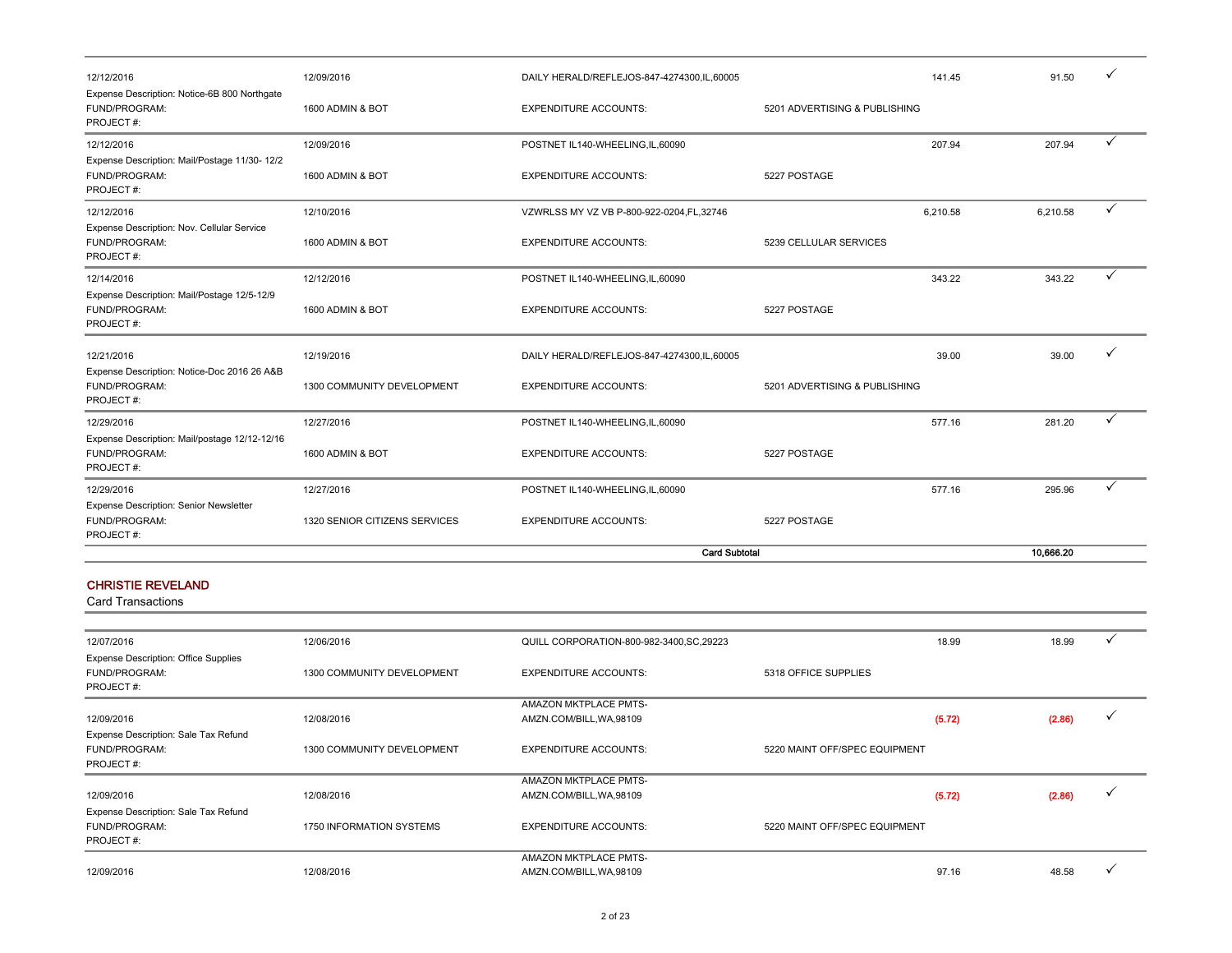| Expense Description: Inkjet Paper<br>FUND/PROGRAM:<br>PROJECT#:     | 1300 COMMUNITY DEVELOPMENT | <b>EXPENDITURE ACCOUNTS:</b>                           | 5220 MAINT OFF/SPEC EQUIPMENT  |        |              |
|---------------------------------------------------------------------|----------------------------|--------------------------------------------------------|--------------------------------|--------|--------------|
| 12/09/2016                                                          | 12/08/2016                 | AMAZON MKTPLACE PMTS-<br>AMZN.COM/BILL, WA, 98109      | 97.16                          | 48.58  | ✓            |
| Expense Description: Inkjet Paper<br>FUND/PROGRAM:<br>PROJECT#:     | 1750 INFORMATION SYSTEMS   | <b>EXPENDITURE ACCOUNTS:</b>                           | 5220 MAINT OFF/SPEC EQUIPMENT  |        |              |
| 12/09/2016                                                          | 12/08/2016                 | AMAZON.COM-AMZN.COM/BILL, WA, 98109                    | 284.45                         | 142.23 | ✓            |
| Expense Description: Ink Cartridge<br>FUND/PROGRAM:<br>PROJECT#:    | 1300 COMMUNITY DEVELOPMENT | <b>EXPENDITURE ACCOUNTS:</b>                           | 5220 MAINT OFF/SPEC EQUIPMENT  |        |              |
| 12/09/2016                                                          | 12/08/2016                 | AMAZON.COM-AMZN.COM/BILL, WA, 98109                    | 284.45                         | 142.22 | ✓            |
| Expense Description: Ink Cartridge<br>FUND/PROGRAM:<br>PROJECT#:    | 1750 INFORMATION SYSTEMS   | <b>EXPENDITURE ACCOUNTS:</b>                           | 5220 MAINT OFF/SPEC EQUIPMENT  |        |              |
| 12/12/2016                                                          | 12/10/2016                 | QUILL CORPORATION-800-982-3400, SC, 29223              | 192.99                         | 192.99 | ✓            |
| Expense Description: Office Supplies<br>FUND/PROGRAM:<br>PROJECT#:  | 1300 COMMUNITY DEVELOPMENT | <b>EXPENDITURE ACCOUNTS:</b>                           | 5318 OFFICE SUPPLIES           |        |              |
| 12/14/2016                                                          | 12/13/2016                 | AMAZON.COM-AMZN.COM/BILL, WA, 98109                    | (12.55)                        | (6.28) | $\checkmark$ |
| Expense Description: Return Credit<br>FUND/PROGRAM:<br>PROJECT#:    | 1300 COMMUNITY DEVELOPMENT | <b>EXPENDITURE ACCOUNTS:</b>                           | 5220 MAINT OFF/SPEC EQUIPMENT  |        |              |
| 12/14/2016                                                          | 12/13/2016                 | AMAZON.COM-AMZN.COM/BILL, WA, 98109                    | (12.55)                        | (6.27) | $\checkmark$ |
| Expense Description: Return Credit<br>FUND/PROGRAM:<br>PROJECT#:    | 1300 COMMUNITY DEVELOPMENT | <b>EXPENDITURE ACCOUNTS:</b>                           | 5220 MAINT OFF/SPEC EQUIPMENT  |        |              |
| 12/14/2016                                                          | 12/13/2016                 | AMAZON.COM-AMZN.COM/BILL, WA, 98109                    | (3.73)                         | (1.87) | ✓            |
| Expense Description: Sales Tax Refund<br>FUND/PROGRAM:<br>PROJECT#: | 1300 COMMUNITY DEVELOPMENT | <b>EXPENDITURE ACCOUNTS:</b>                           | 5220 MAINT OFF/SPEC EQUIPMENT  |        |              |
| 12/14/2016                                                          | 12/13/2016                 | AMAZON.COM-AMZN.COM/BILL, WA, 98109                    | (3.73)                         | (1.86) | ✓            |
| Expense Description: Sales Tax Refund<br>FUND/PROGRAM:<br>PROJECT#: | 1750 INFORMATION SYSTEMS   | <b>EXPENDITURE ACCOUNTS:</b>                           | 5220 MAINT OFF/SPEC EQUIPMENT  |        |              |
| 12/26/2016                                                          | 12/23/2016                 | QUILL CORPORATION-800-982-3400, SC, 29223              | 197.03                         | 197.03 | ✓            |
| Expense Description: Office Supplies<br>FUND/PROGRAM:<br>PROJECT#:  | 1300 COMMUNITY DEVELOPMENT | <b>EXPENDITURE ACCOUNTS:</b>                           | 5318 OFFICE SUPPLIES           |        |              |
| 12/26/2016                                                          | 12/24/2016                 | QUILL CORPORATION-800-982-3400, SC, 29223              | 26.99                          | 26.99  | ✓            |
| Expense Description: Office Supplies<br>FUND/PROGRAM:<br>PROJECT#:  | 1300 COMMUNITY DEVELOPMENT | EXPENDITURE ACCOUNTS:                                  | 5318 OFFICE SUPPLIES           |        |              |
| 12/27/2016                                                          | 12/26/2016                 | PLANETIZEN INC-03238576901.CA.93401                    | 16.95                          | 16.95  | $\checkmark$ |
| Expense Description: Web Cert/AJ<br>FUND/PROGRAM:<br>PROJECT#:      | 1300 COMMUNITY DEVELOPMENT | <b>EXPENDITURE ACCOUNTS:</b>                           | 5105 LOCAL TRAINING & MEETINGS |        |              |
| 01/02/2017                                                          | 12/30/2016                 | AMERICAN PLANNING ASSO-312-431-<br>9100, IL, 606010000 | 735.00                         | 735.00 | $\checkmark$ |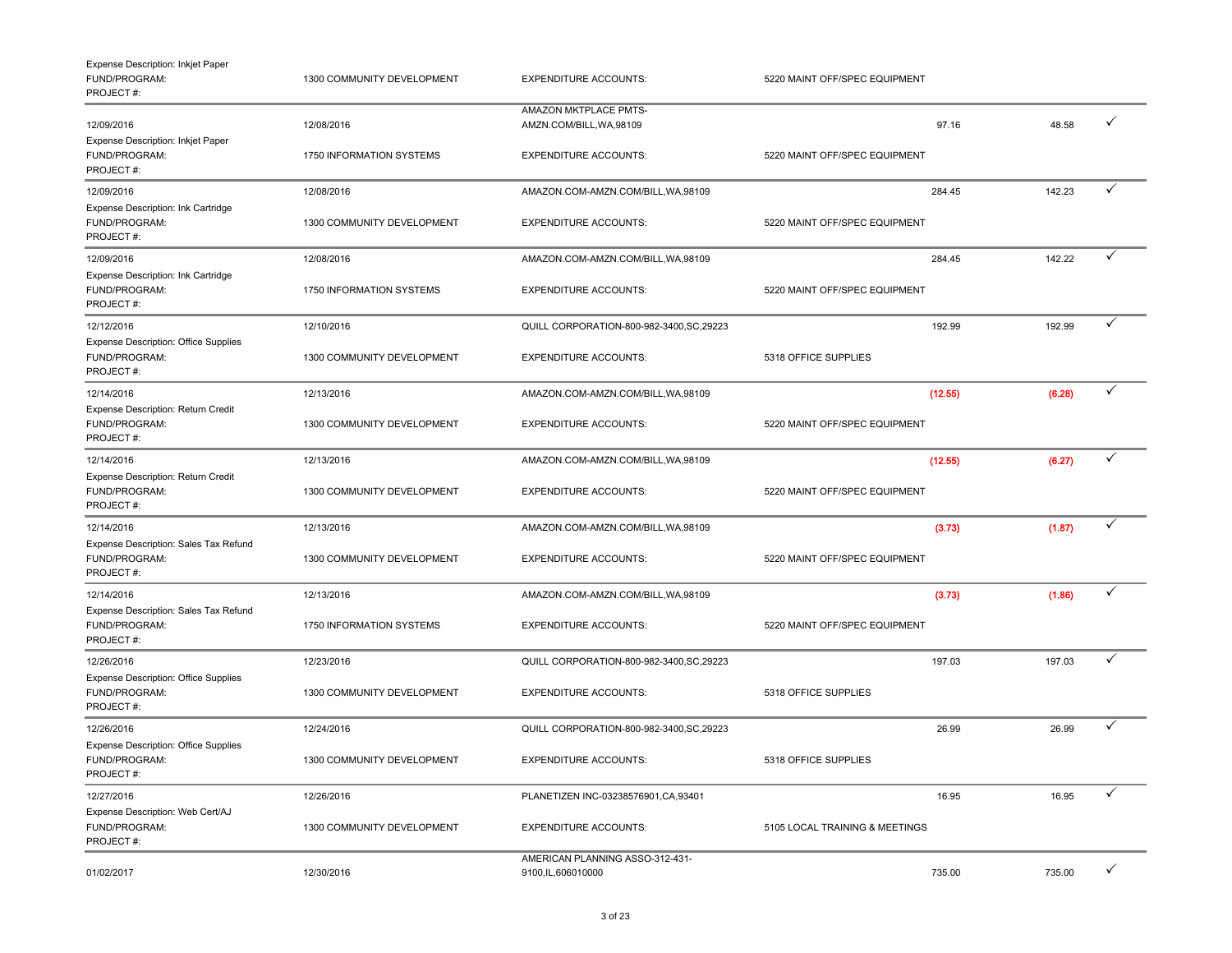| Expense Description: APA Conf Reg-AJ<br><b>FUND/PROGRAM:</b><br>PROJECT#: | 1300 COMMUNITY DEVELOPMENT       | <b>EXPENDITURE ACCOUNTS:</b>                 | 5205 CONFERENCES & MEETINGS |          |          |  |
|---------------------------------------------------------------------------|----------------------------------|----------------------------------------------|-----------------------------|----------|----------|--|
|                                                                           |                                  | AMERICAN PLANNING ASSO-312-431-              |                             |          |          |  |
| 01/02/2017                                                                | 12/30/2016                       | 9100,IL,606010000                            |                             | 735.00   | 735.00   |  |
| Expense Description: APA Conf Reg/AJ Duplicate                            |                                  |                                              |                             |          |          |  |
| FUND/PROGRAM:                                                             | 1300 COMMUNITY DEVELOPMENT       | <b>EXPENDITURE ACCOUNTS:</b>                 | 5205 CONFERENCES & MEETINGS |          |          |  |
| PROJECT#:                                                                 |                                  |                                              |                             |          |          |  |
| 01/02/2017                                                                | 12/30/2016                       | AMERICAN PLANNING ASSO-312-431-9100, IL, UNK |                             | (735.00) | (735.00) |  |
| Expense Description: APA Conf Reg-Dupl Refund                             |                                  |                                              |                             |          |          |  |
| <b>FUND/PROGRAM:</b>                                                      | 1300 COMMUNITY DEVELOPMENT       | <b>EXPENDITURE ACCOUNTS:</b>                 | 5205 CONFERENCES & MEETINGS |          |          |  |
| PROJECT#:                                                                 |                                  |                                              |                             |          |          |  |
|                                                                           | <b>Card Subtotal</b><br>1.547.56 |                                              |                             |          |          |  |

#### CHUCK SPRATT

| 12/06/2016                                                                 | 12/05/2016             | AUTOZONE #3569-WHEELING, IL, 60090                |                          | 126.97 | 126.97 | ✓ |
|----------------------------------------------------------------------------|------------------------|---------------------------------------------------|--------------------------|--------|--------|---|
| Expense Description: Bracketed Caliper/#1820<br>FUND/PROGRAM:<br>PROJECT#: | 4100 WATER DIVISION    | <b>EXPENDITURE ACCOUNTS:</b>                      | 5310 VEHICLE MAINTENANCE |        |        |   |
| 12/07/2016                                                                 | 12/06/2016             | AUTOZONE #3569-WHEELING,IL,60090                  |                          | 52.19  | 52.19  |   |
| Expense Description: Reman Starter/#350<br>FUND/PROGRAM:<br>PROJECT#:      | 1240 FLEET SERVICES    | <b>EXPENDITURE ACCOUNTS:</b>                      | 5310 VEHICLE MAINTENANCE |        |        |   |
| 12/08/2016                                                                 | 12/07/2016             | CENTRAL PARTS WAREHOUS-815-464-4800, IL, 60477    |                          | 530.86 | 530.86 | ✓ |
| Expense Description: Plow Mount/#820<br>FUND/PROGRAM:<br>PROJECT#:         | 4100 WATER DIVISION    | <b>EXPENDITURE ACCOUNTS:</b>                      | 5310 VEHICLE MAINTENANCE |        |        |   |
| 12/08/2016                                                                 | 12/07/2016             | CARQUEST 2780-WHEELING,IL,60090                   |                          | 71.16  | 36.04  | ✓ |
| Expense Description: Fuel & Lube<br>FUND/PROGRAM:<br>PROJECT#:             | 2200 FIRE DEPARTMENT   | <b>EXPENDITURE ACCOUNTS:</b>                      | 5310 VEHICLE MAINTENANCE |        |        |   |
| 12/08/2016                                                                 | 12/07/2016             | CARQUEST 2780-WHEELING,IL,60090                   |                          | 71.16  | 35.12  | ✓ |
| Expense Description: Snowbrush<br>FUND/PROGRAM:<br>PROJECT#:               | 1240 FLEET SERVICES    | <b>EXPENDITURE ACCOUNTS:</b>                      | 5310 VEHICLE MAINTENANCE |        |        |   |
| 12/08/2016                                                                 | 12/07/2016             | AUTOZONE #3569-WHEELING,IL,60090                  |                          | 78.99  | 78.99  | ✓ |
| Expense Description: HD Bed Mat/#703<br>FUND/PROGRAM:<br>PROJECT#:         | 1220 BUILDING SERVICES | <b>EXPENDITURE ACCOUNTS:</b>                      | 5310 VEHICLE MAINTENANCE |        |        |   |
| 12/12/2016                                                                 | 12/09/2016             | SOUTHEASTERN EQUIPMENT-<br>08032529199, SC, 29172 |                          | 27.49  | 27.49  |   |
| Expense Description: Cable GLV/#753<br>FUND/PROGRAM:<br>PROJECT#:          | 1220 BUILDING SERVICES | <b>EXPENDITURE ACCOUNTS:</b>                      | 5310 VEHICLE MAINTENANCE |        |        |   |
| 12/12/2016                                                                 | 12/12/2016             | ARAMARK UNIFORM-800-504-0328,KY,40509             |                          | 924.17 | 230.00 | ✓ |
| Expense Description: Mat Service<br>FUND/PROGRAM:                          | 1220 BUILDING SERVICES | <b>EXPENDITURE ACCOUNTS:</b>                      | 5215 JANITORIAL SERVICES |        |        |   |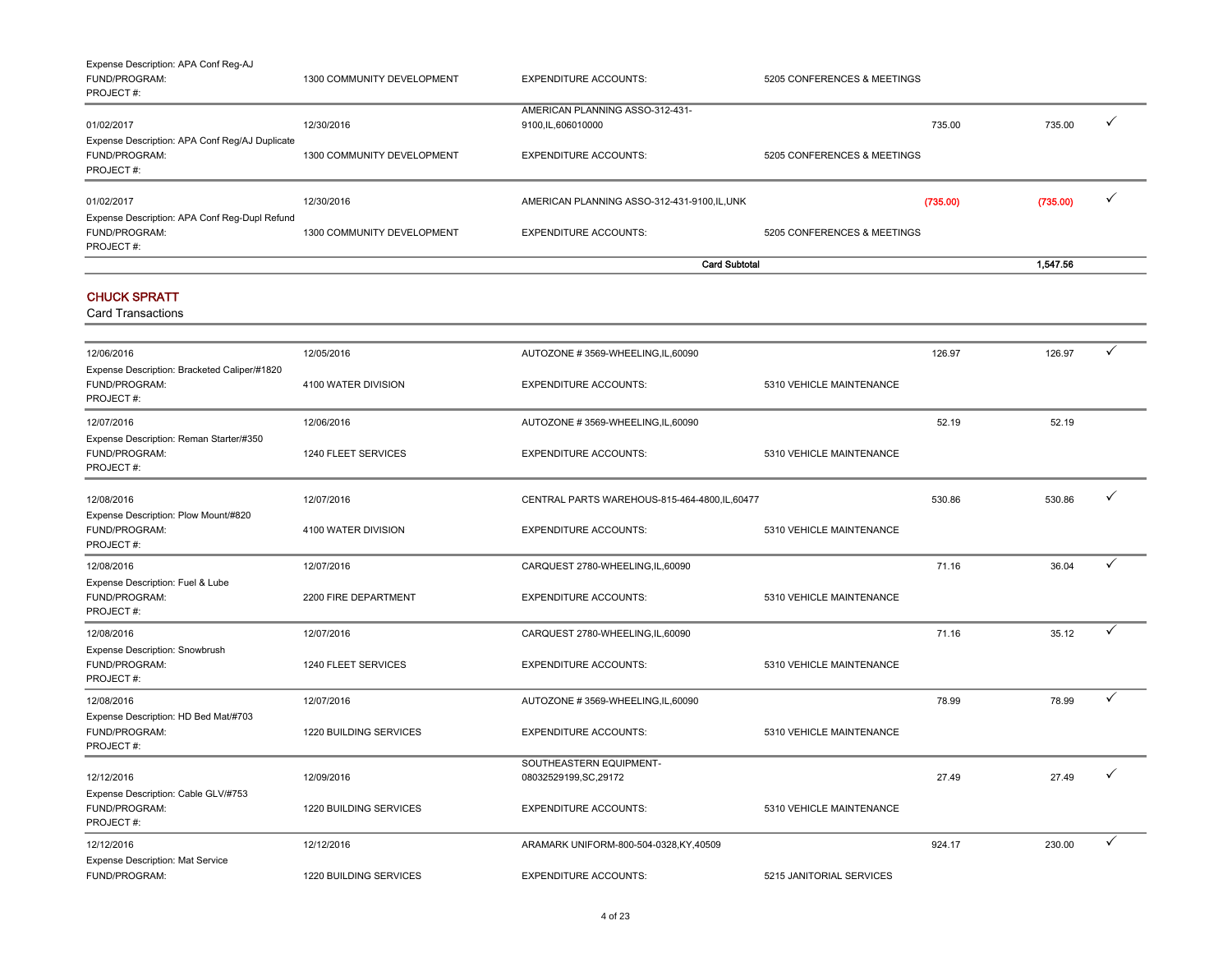| 12/12/2016                                                                | 12/12/2016             | ARAMARK UNIFORM-800-504-0328,KY,40509            |                               | 924.17   | 694.17   | ✓ |
|---------------------------------------------------------------------------|------------------------|--------------------------------------------------|-------------------------------|----------|----------|---|
| Expense Description: Uniform Service<br>FUND/PROGRAM:<br>PROJECT#:        | 1240 FLEET SERVICES    | <b>EXPENDITURE ACCOUNTS:</b>                     | 5106 UNIFORM ALLOWANCE        |          |          |   |
| 12/13/2016                                                                | 12/12/2016             | AUTOZONE #3569-WHEELING,IL,60090                 |                               | 129.44   | 129.44   | ✓ |
| Expense Description: Belt & Tensioner/#128<br>FUND/PROGRAM:<br>PROJECT#:  | 1420 STREETS DIVISION  | <b>EXPENDITURE ACCOUNTS:</b>                     | 5310 VEHICLE MAINTENANCE      |          |          |   |
| 12/14/2016                                                                | 12/13/2016             | CARQUEST 2780-WHEELING,IL,60090                  |                               | 59.64    | 59.64    | ✓ |
| Expense Description: Fuel Antifreeze<br>FUND/PROGRAM:<br>PROJECT#:        | 2200 FIRE DEPARTMENT   | <b>EXPENDITURE ACCOUNTS:</b>                     | 5310 VEHICLE MAINTENANCE      |          |          |   |
| 12/14/2016                                                                | 12/13/2016             | CARQUEST 2780-WHEELING,IL,60090                  |                               | 154.69   | 154.69   | ✓ |
| Expense Description: Dryer Cartridge<br>FUND/PROGRAM:<br>PROJECT#:        | 2200 FIRE DEPARTMENT   | <b>EXPENDITURE ACCOUNTS:</b>                     | 5310 VEHICLE MAINTENANCE      |          |          |   |
| 12/15/2016                                                                | 12/14/2016             | ATLAS BOBCAT LLC-847-678-3633, IL, 60007         |                               | 1,838.00 | 1,838.00 |   |
| Expense Description: Bobcat Loader Bucket<br>FUND/PROGRAM:<br>PROJECT#:   | 1430 FORESTRY DIVISION | <b>EXPENDITURE ACCOUNTS:</b>                     | 5310 VEHICLE MAINTENANCE      |          |          |   |
| 12/15/2016                                                                | 12/14/2016             | FASTENAL COMPANY01-WHEELING,IL,60090             |                               | 178.25   | 178.25   | ✓ |
| Expense Description: Fittings & Bolts-Stock<br>FUND/PROGRAM:<br>PROJECT#: | 1240 FLEET SERVICES    | <b>EXPENDITURE ACCOUNTS:</b>                     | 5317 MISC OPERATING SUPPLIES  |          |          |   |
| 12/16/2016                                                                | 12/14/2016             | MENARDS LONG GROVE IL-LONG GROVE, IL, 60047      |                               | 84.43    | 9.49     |   |
| Expense Description: Pipe Wrap<br>FUND/PROGRAM:<br>PROJECT#:              | 1220 BUILDING SERVICES | <b>EXPENDITURE ACCOUNTS:</b>                     | 5311 BLDG/GROUNDS MAINTENANCE |          |          |   |
| 12/16/2016                                                                | 12/14/2016             | MENARDS LONG GROVE IL-LONG GROVE, IL, 60047      |                               | 84.43    | 74.94    |   |
| <b>Expense Description: Lined Gloves</b><br>FUND/PROGRAM:<br>PROJECT#:    | 1240 FLEET SERVICES    | <b>EXPENDITURE ACCOUNTS:</b>                     | 5319 PROTECTIVE CLOTHING      |          |          |   |
| 12/16/2016                                                                | 12/15/2016             | CARQUEST 2780-WHEELING, IL, 60090                |                               | 29.39    | 29.39    | ✓ |
| <b>Expense Description: Fuel</b><br>FUND/PROGRAM:<br>PROJECT#:            | 1240 FLEET SERVICES    | <b>EXPENDITURE ACCOUNTS:</b>                     | 5310 VEHICLE MAINTENANCE      |          |          |   |
| 12/19/2016                                                                | 12/15/2016             | MENARDS MOUNT PROSPECT-MT<br>PROSPECT, IL, 60056 |                               | 13.86    | 13.86    | ✓ |
| Expense Description: Pipe Wrap & Elbow<br>FUND/PROGRAM:<br>PROJECT#:      | 1220 BUILDING SERVICES | <b>EXPENDITURE ACCOUNTS:</b>                     | 5317 MISC OPERATING SUPPLIES  |          |          |   |
| 12/19/2016                                                                | 12/16/2016             | VALLEY HYDRAULIC SERVI-SOUTH ELGIN, IL, 60177    |                               | 170.00   | 170.00   | ✓ |
| Expense Description: Connectors/#142<br>FUND/PROGRAM:<br>PROJECT#:        | 1420 STREETS DIVISION  | <b>EXPENDITURE ACCOUNTS:</b>                     | 5310 VEHICLE MAINTENANCE      |          |          |   |
| 12/19/2016<br><b>Expense Description: Fittings</b>                        | 12/16/2016             | CARQUEST 2780-WHEELING,IL,60090                  |                               | 8.74     | 8.74     | ✓ |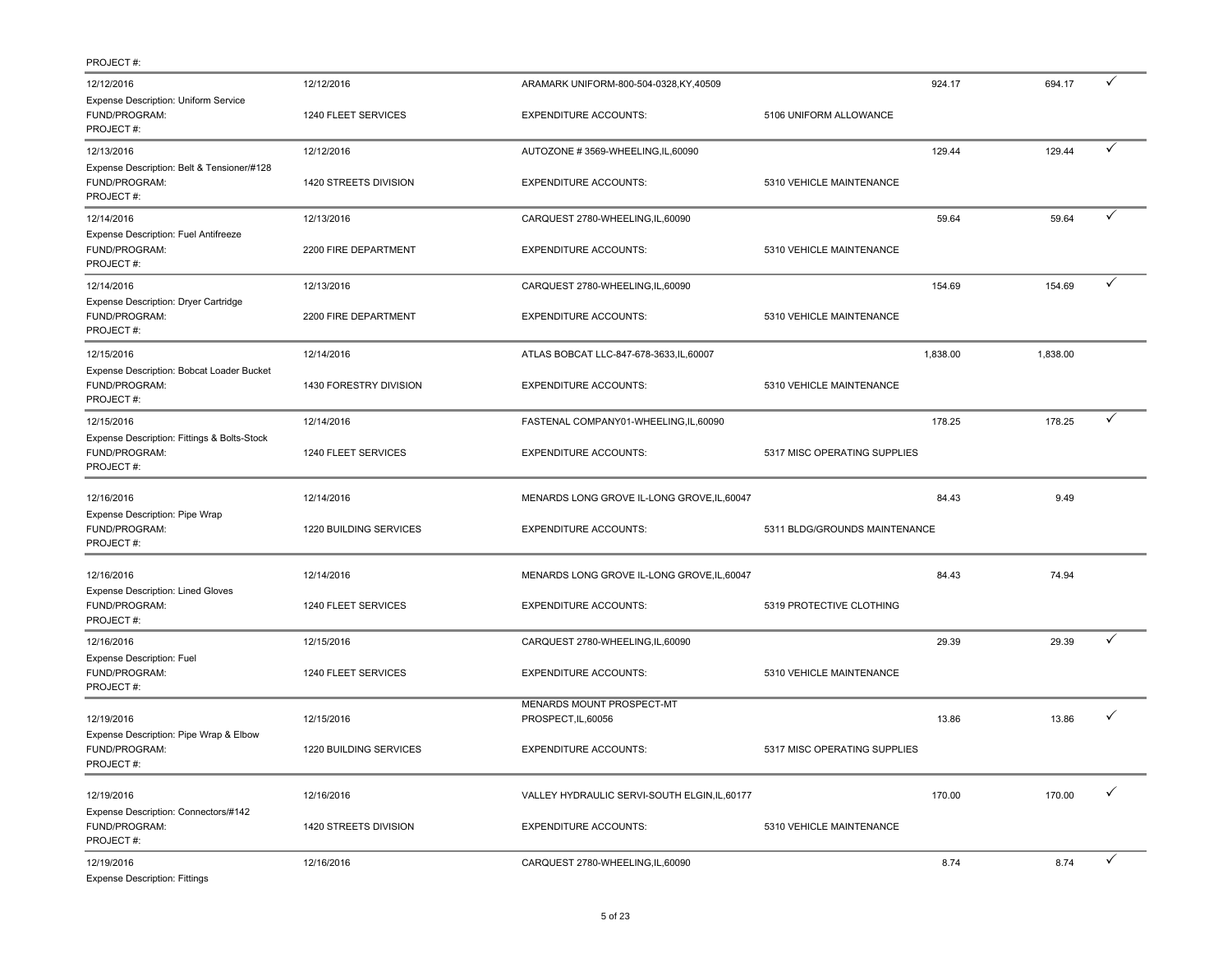| FUND/PROGRAM:<br>PROJECT#:                                                   | 1240 FLEET SERVICES                 | <b>EXPENDITURE ACCOUNTS:</b>                                         | 5317 MISC OPERATING SUPPLIES   |          |          |              |
|------------------------------------------------------------------------------|-------------------------------------|----------------------------------------------------------------------|--------------------------------|----------|----------|--------------|
| 12/19/2016<br>Expense Description: Nylock & O-Rings<br>FUND/PROGRAM:         | 12/16/2016<br>1420 STREETS DIVISION | FASTENAL COMPANY01-WHEELING,IL,60090<br><b>EXPENDITURE ACCOUNTS:</b> | 5310 VEHICLE MAINTENANCE       | 162.16   | 162.16   | ✓            |
| PROJECT#:<br>12/19/2016<br>Expense Description: Bushings/#142                | 12/16/2016                          | ZIMMERMANNS ACE HARDWA-BUFFALO<br>GROVE, IL, 60089                   |                                | 5.37     | 5.37     | $\checkmark$ |
| FUND/PROGRAM:<br>PROJECT#:                                                   | 1420 STREETS DIVISION               | <b>EXPENDITURE ACCOUNTS:</b>                                         | 5310 VEHICLE MAINTENANCE       |          |          |              |
| 12/21/2016                                                                   | 12/20/2016                          | AUTOZONE #3569-WHEELING,IL,60090                                     |                                | (70.88)  | (70.88)  | $\checkmark$ |
| Expense Description: Spark Plug Credit<br>FUND/PROGRAM:<br>PROJECT#:         | 1420 STREETS DIVISION               | <b>EXPENDITURE ACCOUNTS:</b>                                         | 5310 VEHICLE MAINTENANCE       |          |          |              |
| 12/21/2016                                                                   | 12/20/2016                          | AUTOZONE #3569-WHEELING, IL, 60090                                   |                                | 70.88    | 70.88    | $\checkmark$ |
| Expense Description: Spark Plug/#111<br>FUND/PROGRAM:<br>PROJECT#:           | 1420 STREETS DIVISION               | <b>EXPENDITURE ACCOUNTS:</b>                                         | 5310 VEHICLE MAINTENANCE       |          |          |              |
| 12/21/2016                                                                   | 12/20/2016                          | CARQUEST 2780-WHEELING,IL,60090                                      |                                | 283.12   | 283.12   | ✓            |
| Expense Description: 50ft Hose<br>FUND/PROGRAM:<br>PROJECT#:                 | 1240 FLEET SERVICES                 | <b>EXPENDITURE ACCOUNTS:</b>                                         | 5317 MISC OPERATING SUPPLIES   |          |          |              |
| 12/21/2016                                                                   | 12/20/2016                          | AUTOZONE #3569-WHEELING,IL,60090                                     |                                | 123.01   | 79.54    | $\checkmark$ |
| Expense Description: Mass Air Flow Sensor<br>FUND/PROGRAM:<br>PROJECT#:      | 1420 STREETS DIVISION               | <b>EXPENDITURE ACCOUNTS:</b>                                         | 5310 VEHICLE MAINTENANCE       |          |          |              |
| 12/21/2016                                                                   | 12/20/2016                          | AUTOZONE #3569-WHEELING, IL, 60090                                   |                                | 123.01   | 43.47    | $\checkmark$ |
| Expense Description: Throttle Sensor<br>FUND/PROGRAM:<br>PROJECT#:           | 2200 FIRE DEPARTMENT                | <b>EXPENDITURE ACCOUNTS:</b>                                         | 5310 VEHICLE MAINTENANCE       |          |          |              |
| 12/21/2016                                                                   | 12/20/2016                          | FASTENAL COMPANY01-WHEELING,IL,60090                                 |                                | 28.37    | 28.37    | $\checkmark$ |
| Expense Description: Fittings/#843<br>FUND/PROGRAM:<br>PROJECT#:             | 4100 WATER DIVISION                 | <b>EXPENDITURE ACCOUNTS:</b>                                         | 5310 VEHICLE MAINTENANCE       |          |          |              |
| 12/28/2016                                                                   | 12/27/2016                          | SOUTHEASTERN EQUIPMENT-<br>08032529199, SC, 29172                    |                                | 1,705.00 | 1,705.00 | ✓            |
| Expense Description: Ring & Brushes/#753<br>FUND/PROGRAM:<br>PROJECT#:       | 1220 BUILDING SERVICES              | <b>EXPENDITURE ACCOUNTS:</b>                                         | 5310 VEHICLE MAINTENANCE       |          |          |              |
| 12/28/2016                                                                   | 12/27/2016                          | ASE TEST FEES-07036696600, VA, 20175                                 |                                | 114.00   | 114.00   | $\checkmark$ |
| Expense Description: Certification Fee-CS<br>FUND/PROGRAM:<br>PROJECT#:      | 1240 FLEET SERVICES                 | <b>EXPENDITURE ACCOUNTS:</b>                                         | 5105 LOCAL TRAINING & MEETINGS |          |          |              |
| 12/28/2016                                                                   | 12/28/2016                          | AMAZON.COM-AMZN.COM/BILL, WA, 98109                                  |                                | 68.03    | 68.03    | ✓            |
| Expense Description: Door Popper Solenoid/#P53<br>FUND/PROGRAM:<br>PROJECT#: | 2100 POLICE DEPARTMENT              | <b>EXPENDITURE ACCOUNTS:</b>                                         | 5310 VEHICLE MAINTENANCE       |          |          |              |
| 12/30/2016<br>Expense Description: O-Rings/#704                              | 12/29/2016                          | CENTRAL PARTS WAREHOUS-815-464-4800,IL,60477                         |                                | 27.09    | 27.09    | $\checkmark$ |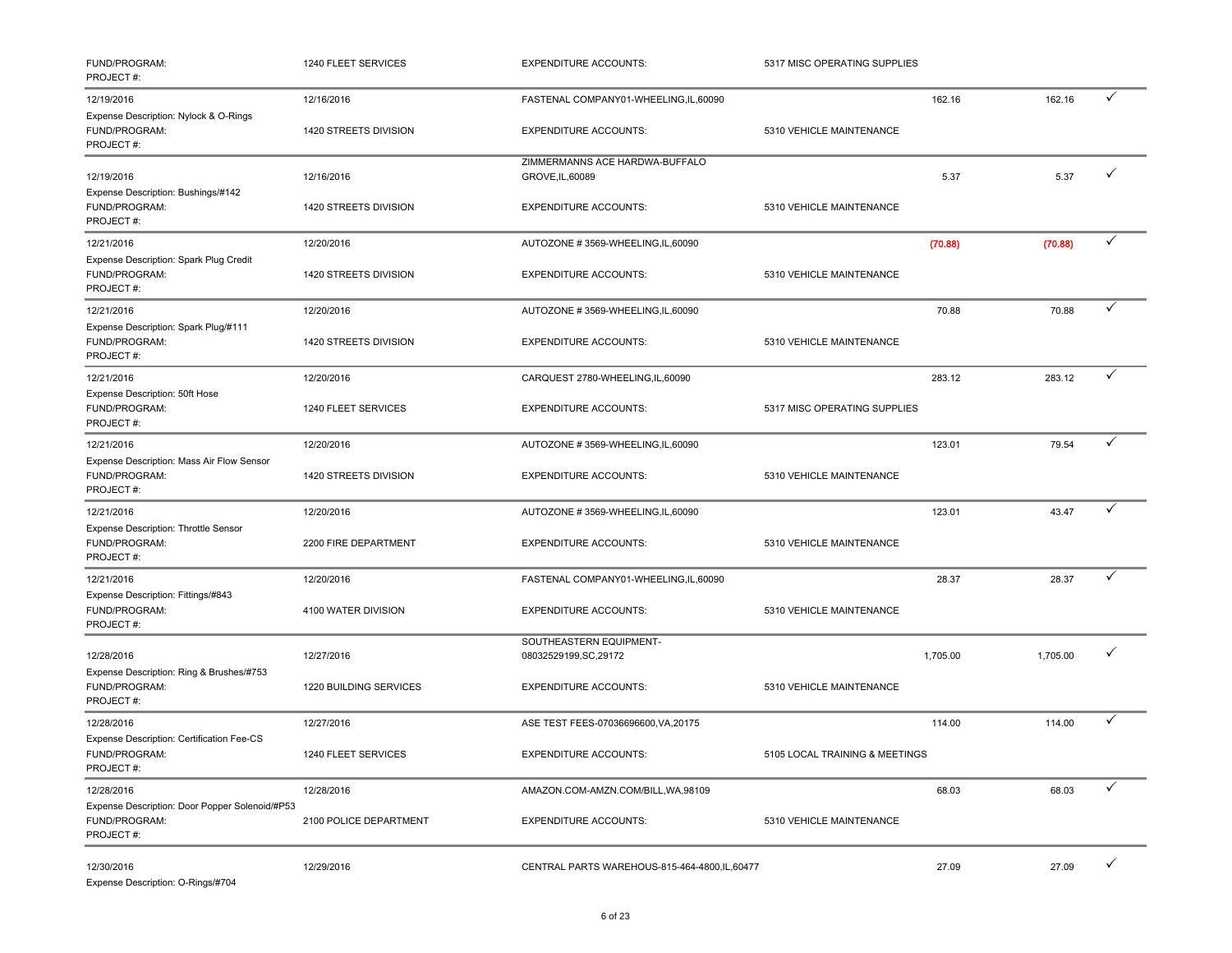| FUND/PROGRAM:<br>PROJECT#:                                                   | 4100 WATER DIVISION        | <b>EXPENDITURE ACCOUNTS:</b>     | 5310 VEHICLE MAINTENANCE |         |          |   |
|------------------------------------------------------------------------------|----------------------------|----------------------------------|--------------------------|---------|----------|---|
| 01/02/2017                                                                   | 12/30/2016                 | CARQUEST 2780-WHEELING,IL,60090  |                          | (29.39) | (29.39)  | ✓ |
| Expense Description: Fuel Refund<br>FUND/PROGRAM:<br>PROJECT#:               | 1240 FLEET SERVICES        | <b>EXPENDITURE ACCOUNTS:</b>     | 5310 VEHICLE MAINTENANCE |         |          |   |
| 01/02/2017                                                                   | 12/30/2016                 | CARQUEST 2780-WHEELING,IL,60090  |                          | (29.39) | (29.39)  | ✓ |
| Expense Description: Fuel Refund-Duplicate<br>FUND/PROGRAM:<br>PROJECT#:     | 1240 FLEET SERVICES        | <b>EXPENDITURE ACCOUNTS:</b>     | 5310 VEHICLE MAINTENANCE |         |          |   |
| 01/02/2017                                                                   | 12/30/2016                 | CARQUEST 2780-WHEELING,IL,UNK    |                          | 29.39   | 29.39    |   |
| Expense Description: Duplicate Credit Correct<br>FUND/PROGRAM:<br>PROJECT#:  | 1240 FLEET SERVICES        | <b>EXPENDITURE ACCOUNTS:</b>     | 5310 VEHICLE MAINTENANCE |         |          |   |
| 01/04/2017                                                                   | 01/03/2017                 | AUTOZONE #3569-WHEELING,IL,60090 |                          | 40.94   | 40.94    | ✓ |
| Expense Description: Blower Motor Resistor/574<br>FUND/PROGRAM:<br>PROJECT#: | 1300 COMMUNITY DEVELOPMENT | <b>EXPENDITURE ACCOUNTS:</b>     | 5310 VEHICLE MAINTENANCE |         |          |   |
| 01/04/2017                                                                   | 01/03/2017                 | CARQUEST 2780-WHEELING,IL,60090  |                          | 10.57   | 10.57    | ✓ |
| Expense Description: Socket/P49<br>FUND/PROGRAM:<br>PROJECT#:                | 2100 POLICE DEPARTMENT     | <b>EXPENDITURE ACCOUNTS:</b>     | 5310 VEHICLE MAINTENANCE |         |          |   |
| 01/04/2017                                                                   | 01/03/2017                 | CARQUEST 2780-WHEELING,IL,60090  |                          | 2.87    | 2.87     |   |
| Expense Description: Oil Filter<br>FUND/PROGRAM:<br>PROJECT#:                | 1300 COMMUNITY DEVELOPMENT | <b>EXPENDITURE ACCOUNTS:</b>     | 5310 VEHICLE MAINTENANCE |         |          |   |
|                                                                              |                            |                                  | <b>Card Subtotal</b>     |         | 7.019.41 |   |

#### DARLA CALLANAN

| 12/12/2016                                                                  | 12/08/2016           | CENTURY TILE 22-MUNDELEIN, IL, 600600000 | 1,047.53                      | 1,047.53 | ✓            |
|-----------------------------------------------------------------------------|----------------------|------------------------------------------|-------------------------------|----------|--------------|
| Expense Description: Tile for Station 24<br>FUND/PROGRAM:<br>PROJECT#:      | 2200 FIRE DEPARTMENT | <b>EXPENDITURE ACCOUNTS:</b>             | 5311 BLDG/GROUNDS MAINTENANCE |          |              |
| 12/19/2016                                                                  | 12/18/2016           | SVCRT.COM 85559303-8885930340,NV,89128   | 24.95                         | 24.95    | $\checkmark$ |
| <b>Expense Description: Disputed Charge</b><br>FUND/PROGRAM:<br>PROJECT#:   | 2200 FIRE DEPARTMENT | <b>EXPENDITURE ACCOUNTS:</b>             | 5302 BOOKS & SUBSCRIPTIONS    |          |              |
| 12/19/2016                                                                  | 12/18/2016           | SVCRT.COM 85559303-8885930340,NV,89128   | 1.00                          | 1.00     | $\checkmark$ |
| Expense Description: Disputed Charge<br>FUND/PROGRAM:<br>PROJECT#:          | 2200 FIRE DEPARTMENT | <b>EXPENDITURE ACCOUNTS:</b>             | 5302 BOOKS & SUBSCRIPTIONS    |          |              |
|                                                                             |                      | <b>MIDLAND GLASS CO INC-</b>             |                               |          |              |
| 12/23/2016                                                                  | 12/22/2016           | LIBERTYVILLE, IL, 600480000              | 440.00                        | 440.00   | $\checkmark$ |
| Expense Description: Cabinet Doors Station 24<br>FUND/PROGRAM:<br>PROJECT#: | 2200 FIRE DEPARTMENT | <b>EXPENDITURE ACCOUNTS:</b>             | 5311 BLDG/GROUNDS MAINTENANCE |          |              |
| 12/27/2016                                                                  | 12/26/2016           | SVCRT.COM 85559303-8885930340,NV,89128   | 29.95                         | 29.95    |              |
| Expense Description: Disputed Charge                                        |                      |                                          |                               |          |              |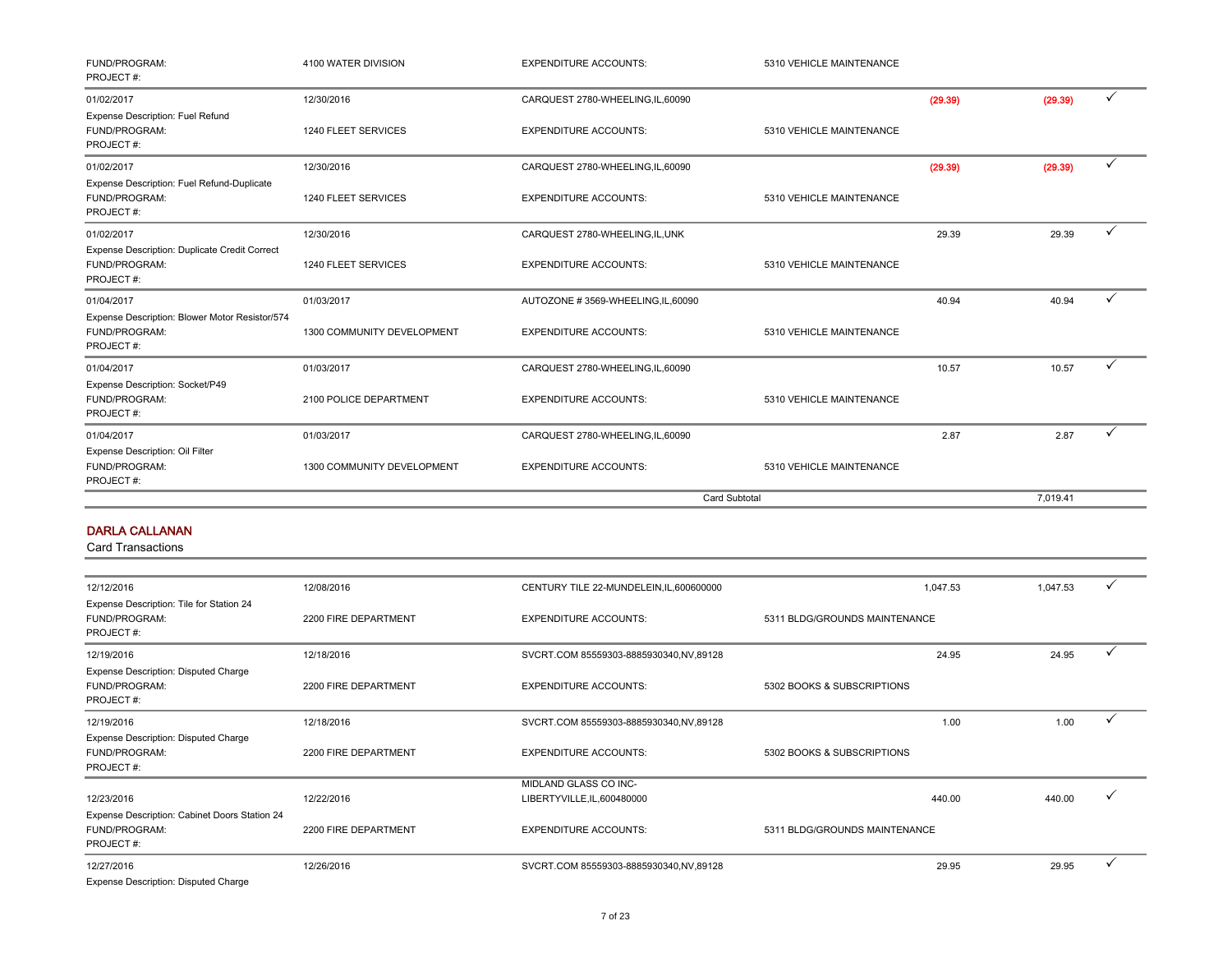| <b>FUND/PROGRAM:</b><br>PROJECT#:              | 2200 FIRE DEPARTMENT | <b>EXPENDITURE ACCOUNTS:</b>                | 5302 BOOKS & SUBSCRIPTIONS     |          |
|------------------------------------------------|----------------------|---------------------------------------------|--------------------------------|----------|
| 01/04/2017                                     | 01/03/2017           | IPPFA-ELGIN, IL, 60124                      | 175.00                         | 175.00   |
| Expense Description: IPPFA Pension Seminar-KM  |                      |                                             |                                |          |
| <b>FUND/PROGRAM:</b>                           | 2200 FIRE DEPARTMENT | <b>EXPENDITURE ACCOUNTS:</b>                | 5105 LOCAL TRAINING & MEETINGS |          |
| PROJECT#:                                      |                      |                                             |                                |          |
| 01/04/2017                                     | 01/03/2017           | NATL PUBLIC EMPLOYER L-07604331686.CA.94043 | 195.00                         | 195.00   |
| Expense Description: Employment Law Seminar-KM |                      |                                             |                                |          |
| <b>FUND/PROGRAM:</b>                           | 2200 FIRE DEPARTMENT | <b>EXPENDITURE ACCOUNTS:</b>                | 5105 LOCAL TRAINING & MEETINGS |          |
| PROJECT#:                                      |                      |                                             |                                |          |
|                                                |                      |                                             | <b>Card Subtotal</b>           | 1,913.43 |

#### DERRYL SHAPIRO

| 12/13/2016                                                                  | 12/13/2016                     | SCREENCONNECT SOFTWARE-<br>08134635795, FL, 33634 | 275.00                        | 275.00 |              |
|-----------------------------------------------------------------------------|--------------------------------|---------------------------------------------------|-------------------------------|--------|--------------|
| Expense Description: SoftwareUpgrade SConnect<br>FUND/PROGRAM:<br>PROJECT#: | 1750 INFORMATION SYSTEMS       | <b>EXPENDITURE ACCOUNTS:</b>                      | 5327 IS MISC SOFTWARE         |        |              |
| 12/14/2016                                                                  | 12/13/2016                     | WAREHOUSE DIRECT-8479521925,IL,60056              | 525.20                        | 16.74  | ✓            |
| Expense Description: CD Copies 11/28<br>FUND/PROGRAM:<br>PROJECT#:          | 1300 COMMUNITY DEVELOPMENT     | <b>EXPENDITURE ACCOUNTS:</b>                      | 5220 MAINT OFF/SPEC EQUIPMENT |        |              |
| 12/14/2016                                                                  | 12/13/2016                     | WAREHOUSE DIRECT-8479521925,IL,60056              | 525.20                        | 48.80  | $\checkmark$ |
| Expense Description: PW Fleet Copies 11/28<br>FUND/PROGRAM:<br>PROJECT#:    | 1240 FLEET SERVICES            | <b>EXPENDITURE ACCOUNTS:</b>                      | 5220 MAINT OFF/SPEC EQUIPMENT |        |              |
| 12/14/2016                                                                  | 12/13/2016                     | WAREHOUSE DIRECT-8479521925,IL,60056              | 525.20                        | 9.96   | ✓            |
| Expense Description: Senior Cnt Copies 11/28<br>FUND/PROGRAM:<br>PROJECT#:  | 1320 SENIOR CITIZENS SERVICES  | <b>EXPENDITURE ACCOUNTS:</b>                      | 5220 MAINT OFF/SPEC EQUIPMENT |        |              |
| 12/14/2016                                                                  | 12/13/2016                     | WAREHOUSE DIRECT-8479521925,IL,60056              | 525.20                        | 18.22  | $\checkmark$ |
| Expense Description: PD Hall Copies 11/28<br>FUND/PROGRAM:<br>PROJECT#:     | 2100 POLICE DEPARTMENT         | <b>EXPENDITURE ACCOUNTS:</b>                      | 5220 MAINT OFF/SPEC EQUIPMENT |        |              |
| 12/14/2016                                                                  | 12/13/2016                     | WAREHOUSE DIRECT-8479521925,IL,60056              | 525.20                        | 163.99 | ✓            |
| Expense Description: PD Rec Copies 11/28<br>FUND/PROGRAM:<br>PROJECT#:      | 2100 POLICE DEPARTMENT         | <b>EXPENDITURE ACCOUNTS:</b>                      | 5220 MAINT OFF/SPEC EQUIPMENT |        |              |
| 12/14/2016                                                                  | 12/13/2016                     | WAREHOUSE DIRECT-8479521925,IL,60056              | 525.20                        | 68.16  |              |
| Expense Description: FIN Copies 11/28<br>FUND/PROGRAM:<br>PROJECT#:         | 1700 FINANCE DEPARTMENT        | <b>EXPENDITURE ACCOUNTS:</b>                      | 5220 MAINT OFF/SPEC EQUIPMENT |        |              |
| 12/14/2016                                                                  | 12/13/2016                     | WAREHOUSE DIRECT-8479521925,IL,60056              | 525.20                        | 66.44  | $\checkmark$ |
| Expense Description: PW Admin Copies 11/28<br>FUND/PROGRAM:<br>PROJECT#:    | 1500 PUBLIC WORKS ADMINISTRATI | <b>EXPENDITURE ACCOUNTS:</b>                      | 5220 MAINT OFF/SPEC EQUIPMENT |        |              |
| 12/14/2016                                                                  | 12/13/2016                     | WAREHOUSE DIRECT-8479521925.IL.60056              | 525.20                        | 66.44  | ✓            |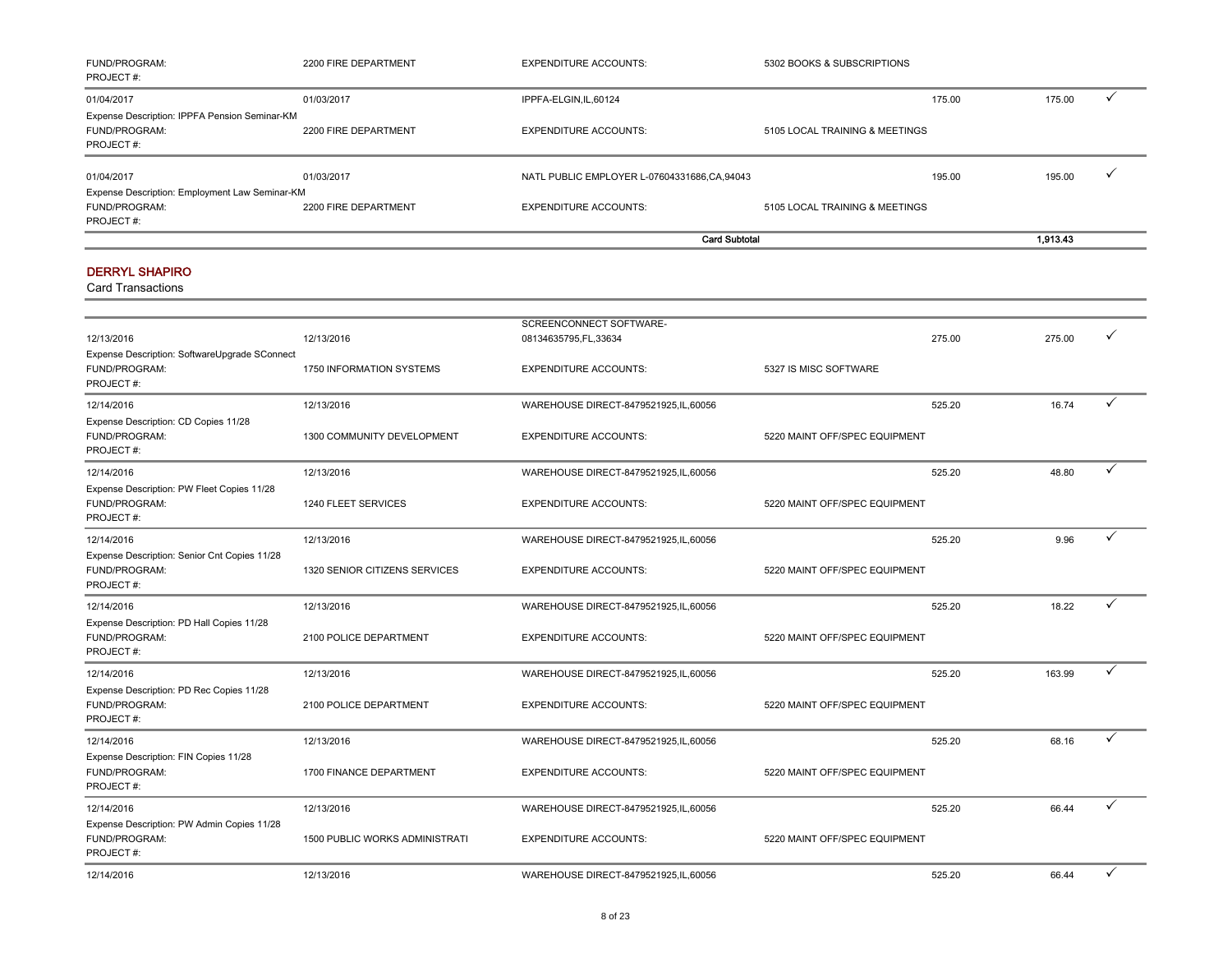| Expense Description: PW H2O Copies 11/28<br>FUND/PROGRAM:<br>PROJECT#:       | 4100 WATER DIVISION        | <b>EXPENDITURE ACCOUNTS:</b>                      | 5220 MAINT OFF/SPEC EQUIPMENT  |        |              |
|------------------------------------------------------------------------------|----------------------------|---------------------------------------------------|--------------------------------|--------|--------------|
| 12/14/2016                                                                   | 12/13/2016                 | WAREHOUSE DIRECT-8479521925,IL,60056              | 525.20                         | 66.45  | $\checkmark$ |
| Expense Description: PW Sewer Copies 11/28<br>FUND/PROGRAM:<br>PROJECT#:     | 4200 SEWER DIVISION        | <b>EXPENDITURE ACCOUNTS:</b>                      | 5220 MAINT OFF/SPEC EQUIPMENT  |        |              |
| 12/22/2016                                                                   | 12/21/2016                 | AMAZON MKTPLACE PMTS-<br>AMZN.COM/BILL, WA, 98109 | 69.99                          | 69.99  | ✓            |
| Expense Description: Laser Toner Cartridge<br>FUND/PROGRAM:<br>PROJECT#:     | 1300 COMMUNITY DEVELOPMENT | <b>EXPENDITURE ACCOUNTS:</b>                      | 5318 OFFICE SUPPLIES           |        |              |
| 12/22/2016                                                                   | 12/21/2016                 | AMAZON MKTPLACE PMTS-<br>AMZN.COM/BILL, WA, 98109 | 157.00                         | 157.00 | ✓            |
| Expense Description: HP LaereJet M201 Printer<br>FUND/PROGRAM:<br>PROJECT#:  | 1300 COMMUNITY DEVELOPMENT | <b>EXPENDITURE ACCOUNTS:</b>                      | 5315 SMALL TOOLS & EQUIPMENT   |        |              |
| 12/26/2016<br>Expense Description: Single Support Incident                   | 12/23/2016                 | MICROSOFT ANSWER DE-08006427676, WA, 98052        | 499.00                         | 499.00 | ✓            |
| FUND/PROGRAM:<br>PROJECT#:                                                   | 1750 INFORMATION SYSTEMS   | <b>EXPENDITURE ACCOUNTS:</b>                      | 5207 IS SERV & MAINT AGREEMENT |        |              |
|                                                                              |                            | <b>Card Subtotal</b>                              |                                |        |              |
| <b>DONALD WENNERSTROM</b><br><b>Card Transactions</b>                        |                            |                                                   |                                |        |              |
| 12/06/2016                                                                   | 12/05/2016                 | TERRACE SUPPLY COMPANY-WHEELING,IL,60090          | 94.08                          | 94.08  |              |
| Expense Description: Acetylene & Oxygen Tanks<br>FUND/PROGRAM:<br>PROJECT#:  | 4100 WATER DIVISION        | <b>EXPENDITURE ACCOUNTS:</b>                      | 5303 CHEMICALS                 |        |              |
|                                                                              |                            | 94.08                                             |                                |        |              |
| <b>DRUCILLA GARCIA</b><br>Card Transactions                                  |                            |                                                   |                                |        |              |
| 12/09/2016                                                                   | 12/08/2016                 | WHEELING PROSPECT HEIG-847-5410170, IL, 60090     | 30.00                          | 30.00  |              |
| Expense Description: Reg Fee Chmbr Evnt<br>FUND/PROGRAM:<br>PROJECT#:        | 1600 ADMIN & BOT           | <b>EXPENDITURE ACCOUNTS:</b>                      | 5105 LOCAL TRAINING & MEETINGS |        |              |
| 12/15/2016                                                                   | 12/14/2016                 | PAYPAL ROGER-4029357733, CA, 95131                | 113.70                         | 113.70 | ✓            |
| Expense Description: Photos Holiday Decoration<br>FUND/PROGRAM:<br>PROJECT#: | 1600 ADMIN & BOT           | <b>EXPENDITURE ACCOUNTS:</b>                      | 5333 BUSINESS RECRUITMENT      |        |              |
| 12/15/2016                                                                   | 12/14/2016                 | TINY PRINTS-877-300-9256, CA, 94065               | 300.99                         | 300.99 | $\checkmark$ |
| Expense Description: ED Holiday Cards<br>FUND/PROGRAM:<br>PROJECT#:          | 1600 ADMIN & BOT           | <b>EXPENDITURE ACCOUNTS:</b>                      | 5333 BUSINESS RECRUITMENT      |        |              |
| 12/15/2016                                                                   | 12/14/2016                 | PAPYRUS #2253-NORTHBROOK,IL,60062                 | 17.45                          | 17.45  | $\checkmark$ |

Expense Description: 8th US Rep-Elect Giftwrap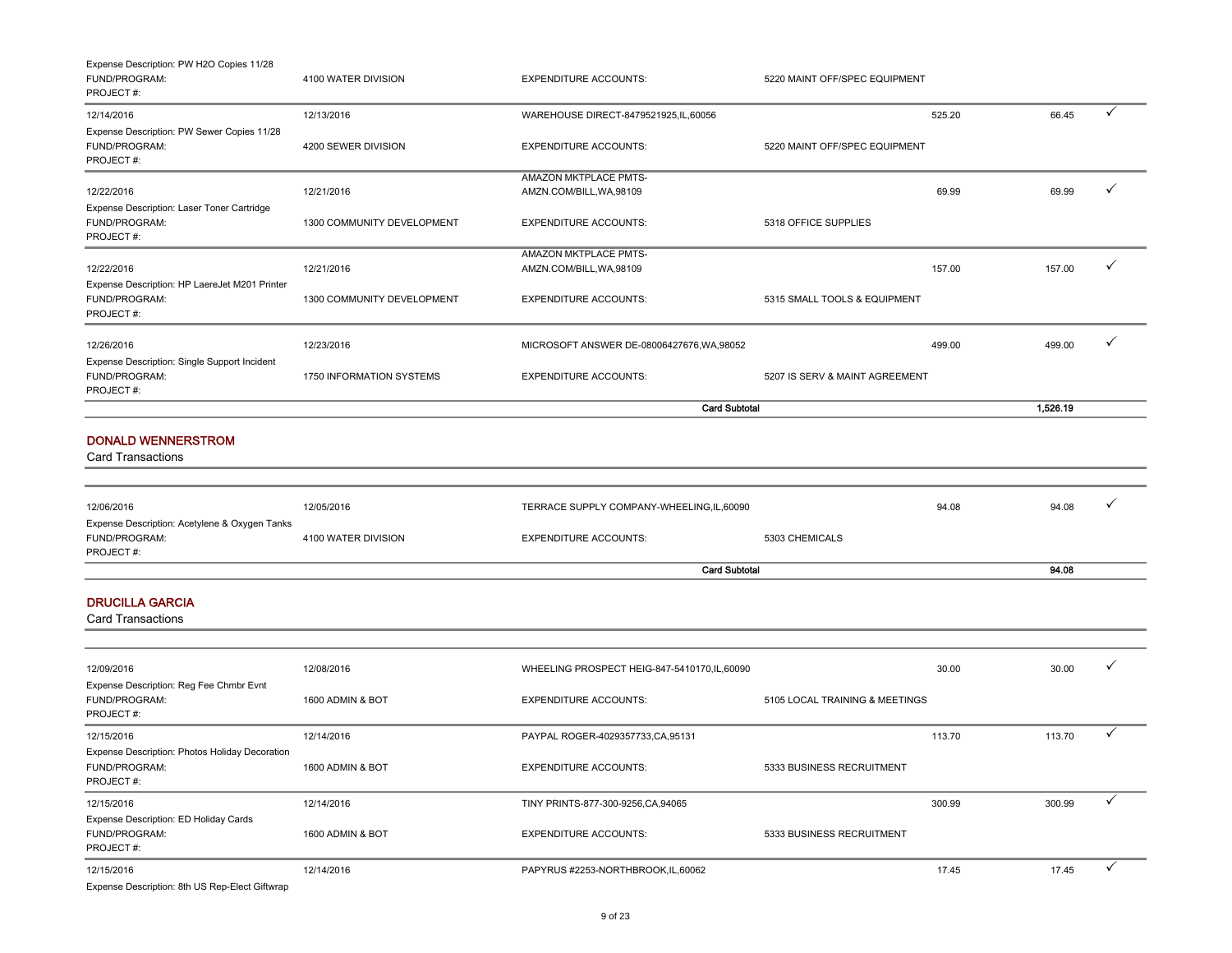| FUND/PROGRAM:<br>PROJECT#:                                                    | 1600 ADMIN & BOT    | <b>EXPENDITURE ACCOUNTS:</b>               | 5323 AWARDS/DECORATIONS     |        |          |              |
|-------------------------------------------------------------------------------|---------------------|--------------------------------------------|-----------------------------|--------|----------|--------------|
| 12/23/2016                                                                    | 12/23/2016          | COSTAR GROUP INC-08884141243, DC, 20005    |                             | 600.93 | 600.93   | $\checkmark$ |
| Expense Description: Jan 2017 Subscription<br>FUND/PROGRAM:<br>PROJECT#:      | 1600 ADMIN & BOT    | <b>EXPENDITURE ACCOUNTS:</b>               | 5302 BOOKS & SUBSCRIPTIONS  |        |          |              |
| 12/26/2016                                                                    | 12/24/2016          | HTL HIGHTAIL-669-222-8281, CA, 95008       |                             | 15.99  | 15.99    | ✓            |
| Expense Description: Jan File Share Svc<br>FUND/PROGRAM:<br>PROJECT#:         | 1600 ADMIN & BOT    | <b>EXPENDITURE ACCOUNTS:</b>               | 5302 BOOKS & SUBSCRIPTIONS  |        |          |              |
|                                                                               |                     | <b>Card Subtotal</b>                       |                             |        | 1,079.06 |              |
| <b>ISAAC SANTOS</b><br><b>Card Transactions</b>                               |                     |                                            |                             |        |          |              |
| 12/14/2016                                                                    | 12/13/2016          | AUTOZONE #3569-WHEELING, IL, 60090         |                             | 75.30  | 37.65    | ✓            |
| Expense Description: Vehicle Cleaning Supplies<br>FUND/PROGRAM:<br>PROJECT #: | 4100 WATER DIVISION | <b>EXPENDITURE ACCOUNTS:</b>               | 5310 VEHICLE MAINTENANCE    |        |          |              |
| 12/14/2016                                                                    | 12/13/2016          | AUTOZONE #3569-WHEELING,IL,60090           |                             | 75.30  | 37.65    | $\checkmark$ |
| Expense Description: Vehicle Cleaning Supplies<br>FUND/PROGRAM:<br>PROJECT#:  | 4200 SEWER DIVISION | <b>EXPENDITURE ACCOUNTS:</b>               | 5310 VEHICLE MAINTENANCE    |        |          |              |
|                                                                               |                     | <b>Card Subtotal</b>                       |                             |        | 75.30    |              |
| <b>JEFF WOLFGRAM</b><br><b>Card Transactions</b>                              |                     |                                            |                             |        |          |              |
| 12/07/2016                                                                    | 12/06/2016          | VULCAN MIDWEST-BIRMINGHAM, AL, 35242       |                             | 127.36 | 127.36   | ✓            |
| Expense Description: Rip Rap Stone<br>FUND/PROGRAM:<br>PROJECT#:              | 4100 WATER DIVISION | <b>EXPENDITURE ACCOUNTS:</b>               | 5344 WATER MAIN MAINTENANCE |        |          |              |
|                                                                               |                     | <b>Card Subtotal</b>                       |                             |        | 127.36   |              |
| <b>JOHN MELANIPHY III</b><br><b>Card Transactions</b>                         |                     |                                            |                             |        |          |              |
| 12/07/2016<br>Expense Description: Lambda Alpha Membership D                  | 12/06/2016          | LAMBDA ALPHA INTERNATI-6023308039,AZ,85050 |                             | 275.00 | 275.00   |              |
| FUND/PROGRAM:<br>PROJECT#:                                                    | 1600 ADMIN & BOT    | <b>EXPENDITURE ACCOUNTS:</b>               | 5205 CONFERENCES & MEETINGS |        |          |              |
| 12/07/2016                                                                    | 12/06/2016          | LAMBDA ALPHA INTERNATI-6023308039,AZ,85050 |                             | 50.00  | 50.00    |              |
| Expense Description: Lambda Alpha Membership<br>FUND/PROGRAM:<br>PROJECT#:    | 1600 ADMIN & BOT    | <b>EXPENDITURE ACCOUNTS:</b>               | 5205 CONFERENCES & MEETINGS |        |          |              |
| 12/08/2016                                                                    | 12/06/2016          | SOUTH LOOP-CHICAGO,IL,60604                |                             | 33.00  | 33.00    | $\checkmark$ |
| Expense Description: Parking -Governor Export<br>FUND/PROGRAM:                | 1600 ADMIN & BOT    | <b>EXPENDITURE ACCOUNTS:</b>               | 5205 CONFERENCES & MEETINGS |        |          |              |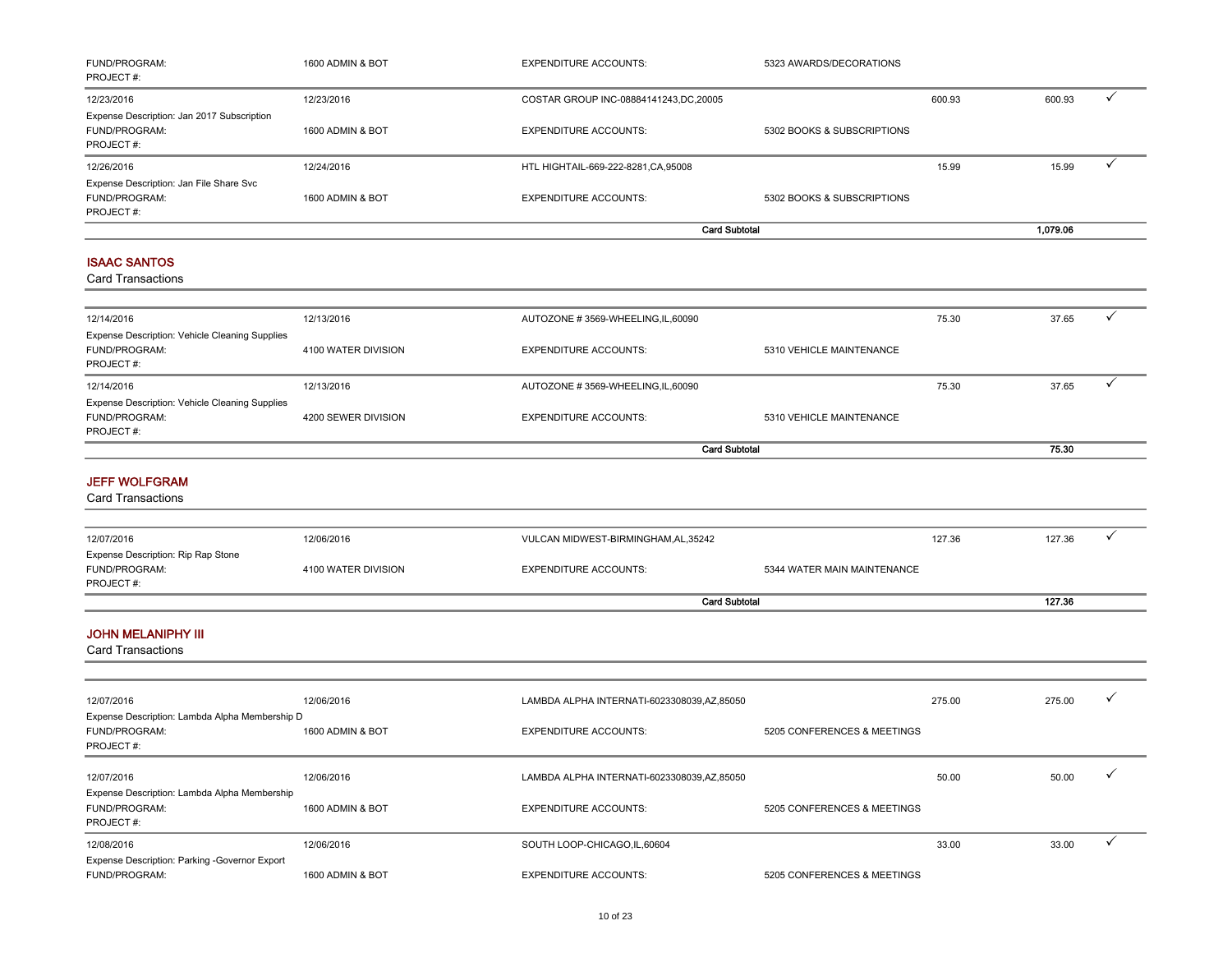| .                                         |                  |                                  |                             |        |
|-------------------------------------------|------------------|----------------------------------|-----------------------------|--------|
| 12/26/2016                                | 12/22/2016       | FISH ON FIRE-GLENVIEW, IL, 60025 | 40.80                       | 40.80  |
| <b>Expense Description: Lunch Meeting</b> |                  |                                  |                             |        |
| FUND/PROGRAM:                             | 1600 ADMIN & BOT | <b>EXPENDITURE ACCOUNTS:</b>     | 5205 CONFERENCES & MEETINGS |        |
| PROJECT#:                                 |                  |                                  |                             |        |
|                                           |                  |                                  | <b>Card Subtotal</b>        | 398.80 |

and the

#### JOHNNY PEREZ

| 12/13/2016                                                                       | 12/12/2016             | THE WEBSTAURANT STORE-717-392-7472, PA, 17602     | 115.70                        | 115.70 | ✓            |
|----------------------------------------------------------------------------------|------------------------|---------------------------------------------------|-------------------------------|--------|--------------|
| <b>Expense Description: Janitorial Supplies</b><br>FUND/PROGRAM:<br>PROJECT#:    | 1220 BUILDING SERVICES | <b>EXPENDITURE ACCOUNTS:</b>                      | 5309 JANITORIAL SUPPLIES      |        |              |
| 12/13/2016                                                                       | 12/13/2016             | NOR NORTHERN TOOL-800-222-5381, MN, 55337         | 67.89                         | 67.89  | $\checkmark$ |
| Expense Description: Retractable Cord Reel<br>FUND/PROGRAM:<br>PROJECT#:         | 1220 BUILDING SERVICES | <b>EXPENDITURE ACCOUNTS:</b>                      | 5311 BLDG/GROUNDS MAINTENANCE |        |              |
| 12/14/2016<br>Expense Description: Relief Valve                                  | 12/12/2016             | IBI - BARNETT #2247-8565333261, FL, 322040000     | 29.10                         | 29.10  | ✓            |
| FUND/PROGRAM:<br>PROJECT#:                                                       | 1220 BUILDING SERVICES | <b>EXPENDITURE ACCOUNTS:</b>                      | 5311 BLDG/GROUNDS MAINTENANCE |        |              |
| 12/19/2016                                                                       | 12/16/2016             | MIDLAND HARDWARE-8167651103.MO.64030              | 19.33                         | 19.33  | $\checkmark$ |
| Expense Description: Wire Accessary Pack<br>FUND/PROGRAM:<br>PROJECT#:           | 1220 BUILDING SERVICES | <b>EXPENDITURE ACCOUNTS:</b>                      | 5311 BLDG/GROUNDS MAINTENANCE |        |              |
| 12/19/2016                                                                       | 12/18/2016             | AMAZON.COM-AMZN.COM/BILL, WA, 98109               | 33.01                         | 33.01  | ✓            |
| Expense Description: 1/2" Box Connectors<br>FUND/PROGRAM:<br>PROJECT#:           | 1220 BUILDING SERVICES | <b>EXPENDITURE ACCOUNTS:</b>                      | 5311 BLDG/GROUNDS MAINTENANCE |        |              |
|                                                                                  |                        | AMAZON.COM AMZN.COM/BI-                           |                               |        | ✓            |
| 12/21/2016<br>Expense Description: Height Adjuster Skid                          | 12/20/2016             | AMZN.COM/BILL, WA, 98109                          | 49.97                         | 49.97  |              |
| FUND/PROGRAM:<br>PROJECT#:                                                       | 1220 BUILDING SERVICES | <b>EXPENDITURE ACCOUNTS:</b>                      | 5311 BLDG/GROUNDS MAINTENANCE |        |              |
|                                                                                  |                        | AMAZON MKTPLACE PMTS-                             |                               |        | ✓            |
| 12/21/2016                                                                       | 12/20/2016             | AMZN.COM/BILL, WA, 98109                          | 19.50                         | 19.50  |              |
| <b>Expense Description: Combination Connectors</b><br>FUND/PROGRAM:<br>PROJECT#: | 1220 BUILDING SERVICES | <b>EXPENDITURE ACCOUNTS:</b>                      | 5311 BLDG/GROUNDS MAINTENANCE |        |              |
| 12/22/2016                                                                       | 12/21/2016             | AMAZON MKTPLACE PMTS-<br>AMZN.COM/BILL, WA, 98109 | 17.99                         | 17.99  | ✓            |
| Expense Description: LED Emergency Light                                         |                        |                                                   |                               |        |              |
| FUND/PROGRAM:<br>PROJECT#:                                                       | 1220 BUILDING SERVICES | <b>EXPENDITURE ACCOUNTS:</b>                      | 5311 BLDG/GROUNDS MAINTENANCE |        |              |
| 12/29/2016                                                                       | 12/28/2016             | DAPPZ.COM-888-2733084,FL,32578-2138               | 72.77                         | 72.77  | $\checkmark$ |
| Expense Description: Dishwasher Basket<br>FUND/PROGRAM:<br>PROJECT#:             | 2200 FIRE DEPARTMENT   | <b>EXPENDITURE ACCOUNTS:</b>                      | 5311 BLDG/GROUNDS MAINTENANCE |        |              |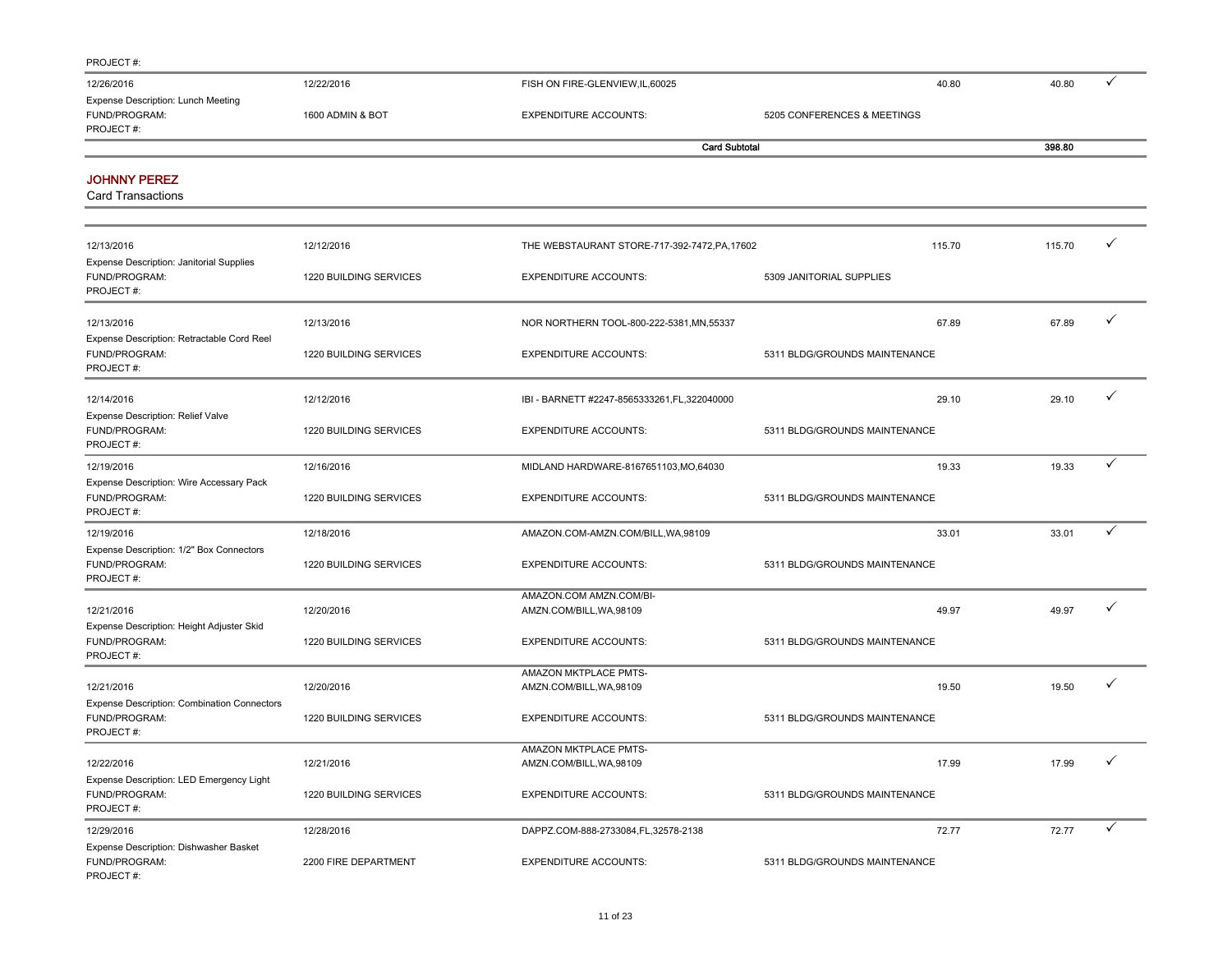|                                                                       |                        | <b>Card Subtotal</b>                          |                               | 2,338.66 |              |
|-----------------------------------------------------------------------|------------------------|-----------------------------------------------|-------------------------------|----------|--------------|
| Expense Description: Sweeping Compound<br>FUND/PROGRAM:<br>PROJECT#:  | 1220 BUILDING SERVICES | <b>EXPENDITURE ACCOUNTS:</b>                  | 5311 BLDG/GROUNDS MAINTENANCE |          |              |
| 01/04/2017                                                            | 01/03/2017             | WW GRAINGER-877-2022594, PA, 15201-1416       | 65.10                         | 65.10    | ✓            |
| Expense Description: Light Bulbs<br>FUND/PROGRAM:<br>PROJECT#:        | 1430 FORESTRY DIVISION | <b>EXPENDITURE ACCOUNTS:</b>                  | 5311 BLDG/GROUNDS MAINTENANCE |          |              |
| 01/04/2017                                                            | 01/03/2017             | GLADIATOR-LTNG-8005818705,CO,80016            | 591.45                        | 295.72   | $\checkmark$ |
| <b>Expense Description: Light Bulbs</b><br>FUND/PROGRAM:<br>PROJECT#: | 1220 BUILDING SERVICES | <b>EXPENDITURE ACCOUNTS:</b>                  | 5311 BLDG/GROUNDS MAINTENANCE |          |              |
| 01/04/2017                                                            | 01/03/2017             | GLADIATOR-LTNG-8005818705,CO,80016            | 591.45                        | 295.73   | $\checkmark$ |
| <b>Expense Description: Salt/Deicer</b><br>FUND/PROGRAM:<br>PROJECT#: | 1220 BUILDING SERVICES | <b>EXPENDITURE ACCOUNTS:</b>                  | 5303 CHEMICALS                |          |              |
| 12/30/2016                                                            | 12/30/2016             | MIDWEST SALT LLC-630-406-5563, IL, 60510-1470 | 1,256.85                      | 837.90   | $\checkmark$ |
| Expense Description: Salt/Deicer<br>FUND/PROGRAM:<br>PROJECT#:        | 1430 FORESTRY DIVISION | <b>EXPENDITURE ACCOUNTS:</b>                  | 5303 CHEMICALS                |          |              |
| 12/30/2016                                                            | 12/30/2016             | MIDWEST SALT LLC-630-406-5563, IL, 60510-1470 | 1.256.85                      | 418.95   | $\checkmark$ |

#### JON SFONDILIS

| 12/08/2016                                                                   | 12/06/2016       | RAM RESTAURANT WHEELI-WHEELING, IL, 60090      |                                | 42.93    | 42.93    |   |
|------------------------------------------------------------------------------|------------------|------------------------------------------------|--------------------------------|----------|----------|---|
| Expense Description: Personnel Discussion w/AJ<br>FUND/PROGRAM:<br>PROJECT#: | 1600 ADMIN & BOT | <b>EXPENDITURE ACCOUNTS:</b>                   | 5105 LOCAL TRAINING & MEETINGS |          |          |   |
| 12/21/2016                                                                   | 12/19/2016       | JIMMY JOHNS - 1629 - E-847-215-2200, IL, 60090 |                                | 147.64   | 147.64   |   |
| Expense Description: Bd Mtg Holiday Party<br>FUND/PROGRAM:<br>PROJECT#:      | 1600 ADMIN & BOT | <b>EXPENDITURE ACCOUNTS:</b>                   | 5317 MISC OPERATING SUPPLIES   |          |          |   |
| 12/29/2016                                                                   | 12/28/2016       | BENIHANA WHEELING-WHEELING, IL, 60090          |                                | 69.15    | 69.15    | ✓ |
| Expense Description: Admin Staff Discussion<br>FUND/PROGRAM:<br>PROJECT#:    | 1600 ADMIN & BOT | <b>EXPENDITURE ACCOUNTS:</b>                   | 5105 LOCAL TRAINING & MEETINGS |          |          |   |
| 01/04/2017                                                                   | 01/02/2017       | DAILY HERALD/REFLEJOS-847-4274300,IL,60005     |                                | 36.00    | 36.00    |   |
| Expense Description: Daily Herald Subscription<br>FUND/PROGRAM:<br>PROJECT#: | 1600 ADMIN & BOT | <b>EXPENDITURE ACCOUNTS:</b>                   | 5302 BOOKS & SUBSCRIPTIONS     |          |          |   |
| 01/04/2017                                                                   | 01/03/2017       | IL MUNICIPAL LEAGUE-SPRINGFIELD, IL, 627010000 |                                | 2.535.00 | 2,535.00 |   |
| Expense Description: Annual Membership<br>FUND/PROGRAM:<br>PROJECT#:         | 1600 ADMIN & BOT | <b>EXPENDITURE ACCOUNTS:</b>                   | 5222 MEMBERSHIP DUES           |          |          |   |
| 01/04/2017                                                                   | 01/03/2017       | CHICAGO TRIB SUBSCRIPT-08008742863,IL,60611    |                                | 3.96     | 3.96     |   |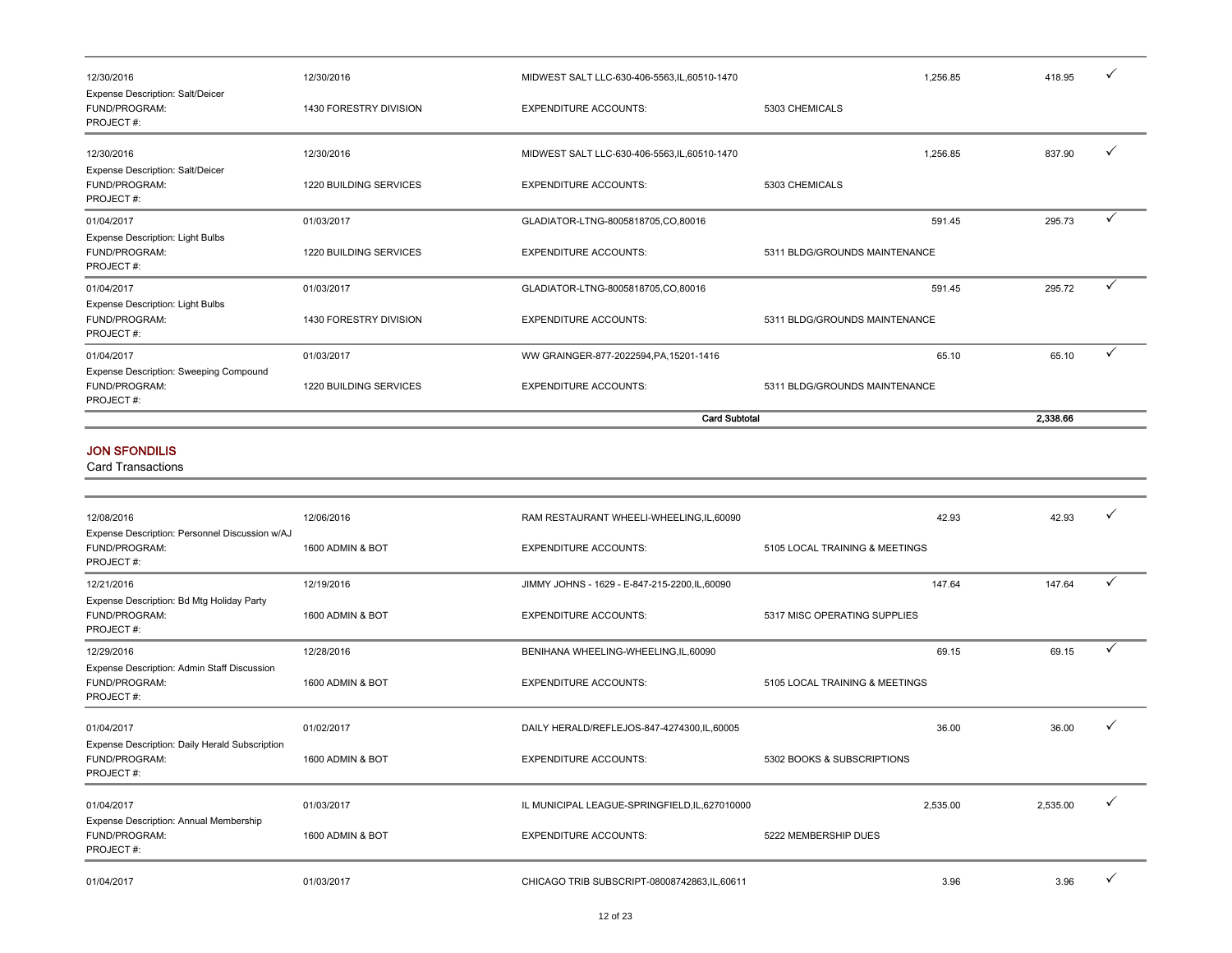### Expense Description: Jan Tribune Subscription

FUND/PROGRAM: 1600 ADMIN & BOT EXPENDITURE ACCOUNTS: 5302 BOOKS & SUBSCRIPTIONS PROJECT #:

Card Subtotal 2,834.68

#### JOSHUA BERMAN

Card Transactions

| 12/12/2016                                                                | 12/09/2016          | NOR NORTHERN TOOL-800-222-5381, MN, 55337          | 80.64                        | 80.64  |
|---------------------------------------------------------------------------|---------------------|----------------------------------------------------|------------------------------|--------|
| Expense Description: Irontron ret Cord Reel<br>FUND/PROGRAM:<br>PROJECT#: | 4200 SEWER DIVISION | <b>EXPENDITURE ACCOUNTS:</b>                       | 5315 SMALL TOOLS & EQUIPMENT |        |
| 12/19/2016                                                                | 12/16/2016          | WW GRAINGER-877-2022594, PA, 15201-1416            | 253.64                       | 253.64 |
| Expense Description: Limit Switch<br>FUND/PROGRAM:<br>PROJECT#:           | 4100 WATER DIVISION | <b>EXPENDITURE ACCOUNTS:</b>                       | 5243 PUMPHOUSE MAINTENANCE   |        |
| 12/23/2016                                                                | 12/21/2016          | THE HOME DEPOT #1913-MT<br>PROSPECT, IL, 600560000 | 26.20                        | 26.20  |
| Expense Description: Pipe Thread Compound<br>FUND/PROGRAM:<br>PROJECT#:   | 4100 WATER DIVISION | <b>EXPENDITURE ACCOUNTS:</b>                       | 5315 SMALL TOOLS & EQUIPMENT |        |
| 01/04/2017                                                                | 01/03/2017          | ZIMMERMANNS ACE HARDWA-BUFFALO<br>GROVE, IL, 60089 | 4.78                         | 4.78   |
| <b>Expense Description: Spray Bottles</b>                                 |                     |                                                    |                              |        |
| FUND/PROGRAM:<br>PROJECT#:                                                | 4100 WATER DIVISION | <b>EXPENDITURE ACCOUNTS:</b>                       | 5315 SMALL TOOLS & EQUIPMENT |        |
|                                                                           |                     |                                                    | <b>Card Subtotal</b>         | 365.26 |

#### LANA RUDNIK

Card Transactions

|                                                                            |                      |                                                          | <b>Card Subtotal</b>           |        | 348.46 |  |
|----------------------------------------------------------------------------|----------------------|----------------------------------------------------------|--------------------------------|--------|--------|--|
| Expense Description: Budget Analysis Webinar<br>FUND/PROGRAM:<br>PROJECT#: | 1400 CIP ENGINEERING | <b>EXPENDITURE ACCOUNTS:</b>                             | 5105 LOCAL TRAINING & MEETINGS |        |        |  |
| 12/21/2016                                                                 | 12/20/2016           | STREETSAVER-5035408837,OR,97304                          |                                | 250.00 | 250.00 |  |
| Expense Description: 3" Springpost Binders<br>FUND/PROGRAM:<br>PROJECT#:   | 1400 CIP ENGINEERING | <b>EXPENDITURE ACCOUNTS:</b>                             | 5318 OFFICE SUPPLIES           |        |        |  |
| 12/19/2016                                                                 | 12/19/2016           | <b>AMAZON MKTPLACE PMTS-</b><br>AMZN.COM/BILL, WA, 98109 |                                | 38.30  | 38.30  |  |
| <b>Expense Description: Office Supplies</b><br>FUND/PROGRAM:<br>PROJECT#:  | 1400 CIP ENGINEERING | <b>EXPENDITURE ACCOUNTS:</b>                             | 5318 OFFICE SUPPLIES           |        |        |  |
| 12/19/2016                                                                 | 12/17/2016           | QUILL CORPORATION-800-982-3400, SC, 29223                |                                | 60.16  | 60.16  |  |

#### LINA COLUNGA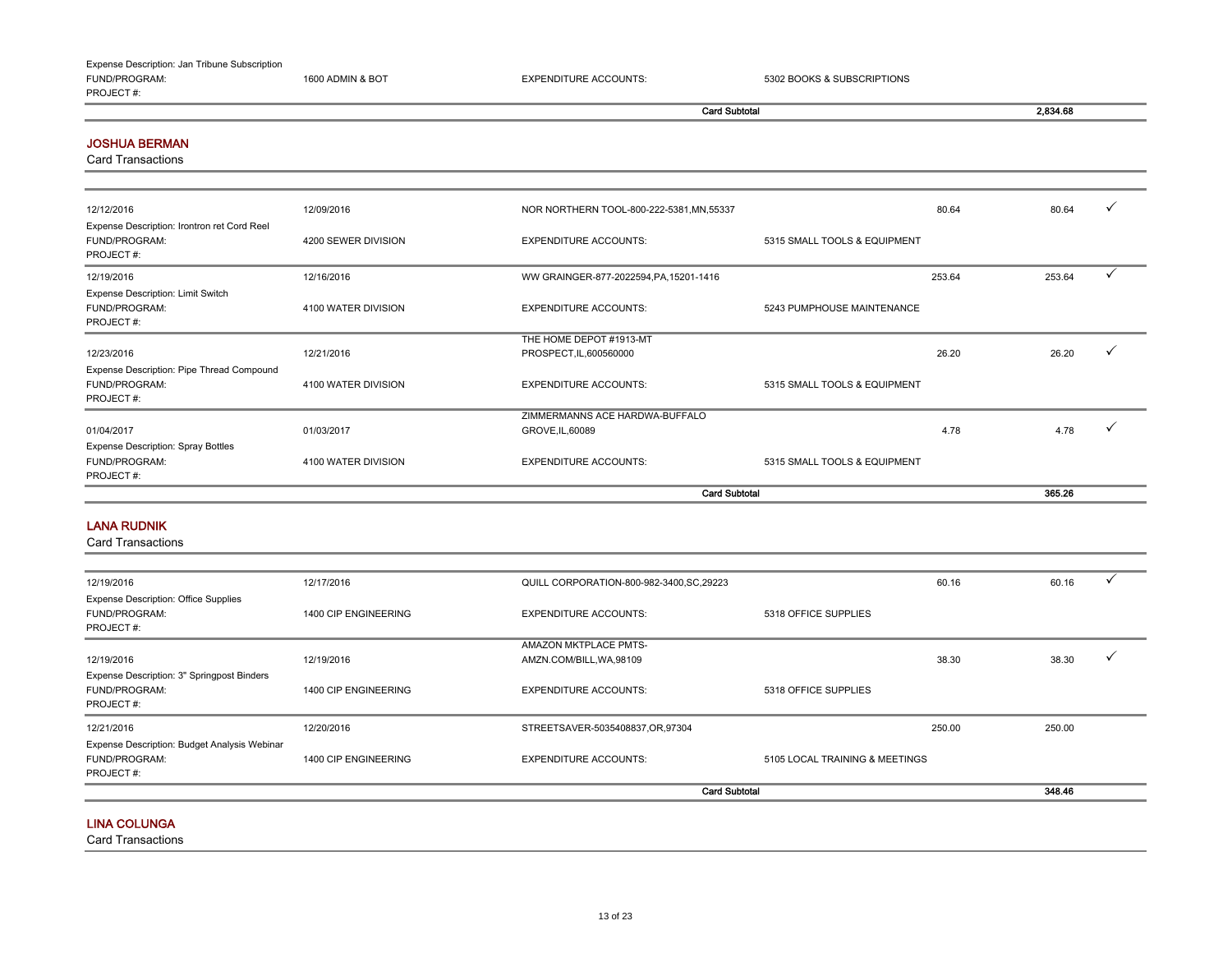| 12/06/2016                                                                   | 12/06/2016                         | DMI DELL HIGHER EDUC-800-274-7799, TX, 78682           |                                | 164.22   | 164.22   |              |
|------------------------------------------------------------------------------|------------------------------------|--------------------------------------------------------|--------------------------------|----------|----------|--------------|
| Expense Description: Ethernet/USB Adaptors<br>FUND/PROGRAM:<br>PROJECT#:     | 0015 EMERGENCY TELEPHONE SYS (911) | <b>EXPENDITURE ACCOUNTS:</b>                           | 5313 IS MISC EQPT & SUPPLIES   |          |          |              |
| 12/09/2016                                                                   | 12/07/2016                         | WORD SYSTEMS-03175440499,IN,46216                      |                                | 1,315.00 | 109.58   | $\checkmark$ |
| Expense Description: ReconstructSoftwareLicens<br>FUND/PROGRAM:<br>PROJECT#: | 0015 EMERGENCY TELEPHONE SYS (911) | <b>EXPENDITURE ACCOUNTS:</b>                           | 5327 IS MISC SOFTWARE          |          |          |              |
| 12/09/2016                                                                   | 12/07/2016                         | WORD SYSTEMS-03175440499,IN,46216                      |                                | 1,315.00 | 1,205.42 |              |
| Expense Description: ReconstructSoftwareLicens<br>FUND/PROGRAM:<br>PROJECT#: | 0015 EMERGENCY TELEPHONE SYS (911) | <b>EXPENDITURE ACCOUNTS:</b>                           | 5327 IS MISC SOFTWARE          |          |          |              |
| 12/12/2016                                                                   | 12/10/2016                         | TARGET.COM-800-591-3869,MN,55416                       |                                | 53.98    | 53.98    | ✓            |
| Expense Description: Notebook Dividers/CPatrol<br>FUND/PROGRAM:<br>PROJECT#: | 2100 POLICE DEPARTMENT             | <b>EXPENDITURE ACCOUNTS:</b>                           | 5228 PRINTING & BINDING        |          |          |              |
| 12/14/2016                                                                   | 12/13/2016                         | IL AS. OF CHIEFS POLIC-SPRINGFIELD, IL, 62701          |                                | 95.00    | 95.00    | ✓            |
| Expense Description: ILACP Membership Renew-TW<br>FUND/PROGRAM:<br>PROJECT#: | 2100 POLICE DEPARTMENT             | <b>EXPENDITURE ACCOUNTS:</b>                           | 5222 MEMBERSHIP DUES           |          |          |              |
| 12/15/2016                                                                   | 12/14/2016                         | ISPERA GOVT-SYSTEMS-630-658-7020,IL,60554              |                                | 1,125.00 | 1,125.00 | ✓            |
| Expense Description: MilestoneSoftware Upgrade<br>FUND/PROGRAM:<br>PROJECT#: | 2100 POLICE DEPARTMENT             | <b>EXPENDITURE ACCOUNTS:</b>                           | 5207 IS SERV & MAINT AGREEMENT |          |          |              |
| 12/16/2016                                                                   | 12/15/2016                         | WAREHOUSE DIRECT-8479521925,IL,60056                   |                                | 64.00    | 64.00    | $\checkmark$ |
| Expense Description: Staples for Copier<br>FUND/PROGRAM:<br>PROJECT#:        | 2100 POLICE DEPARTMENT             | <b>EXPENDITURE ACCOUNTS:</b>                           | 5317 MISC OPERATING SUPPLIES   |          |          |              |
| 12/19/2016                                                                   | 12/17/2016                         | AMAZON MKTPLACE PMTS-<br>AMZN.COM/BILL, WA, 98109      |                                | 195.27   | 195.27   |              |
| Expense Description: 9 iPhone Cases<br>FUND/PROGRAM:<br>PROJECT#:            | 0015 EMERGENCY TELEPHONE SYS (911) | <b>EXPENDITURE ACCOUNTS:</b>                           | 5315 SMALL TOOLS & EQUIPMENT   |          |          |              |
| 12/19/2016                                                                   | 12/17/2016                         | AUTO BODY TOOLMART-800-356-5778,IL,60124               |                                | 367.94   | 367.94   |              |
| Expense Description: 10 Lockout Auto Tools<br>FUND/PROGRAM:<br>PROJECT#:     | 2100 POLICE DEPARTMENT             | <b>EXPENDITURE ACCOUNTS:</b>                           | 5317 MISC OPERATING SUPPLIES   |          |          |              |
| 12/21/2016                                                                   | 12/20/2016                         | PAYPAL IAPE-4029357733,SD,57747                        |                                | 50.00    | 50.00    | ✓            |
| Expense Description: IAPE Membership Renew-PR<br>FUND/PROGRAM:<br>PROJECT#:  | 2100 POLICE DEPARTMENT             | <b>EXPENDITURE ACCOUNTS:</b>                           | 5222 MEMBERSHIP DUES           |          |          |              |
| 12/26/2016                                                                   | 12/23/2016                         | NATIONAL ACADEMY OF EM-800-9606236, UT, 84111-<br>1993 |                                | 85.00    | 85.00    |              |
| Expense Description: Recertify R Rodgers NAEMD<br>FUND/PROGRAM:<br>PROJECT#: | 0015 EMERGENCY TELEPHONE SYS (911) | <b>EXPENDITURE ACCOUNTS:</b>                           | 5222 MEMBERSHIP DUES           |          |          |              |
| 12/28/2016<br>Expense Description: WirelessDataSvc 12/20-31                  | 12/28/2016                         | ATT BILL PAYMENT-800-288-2020, TX, 75202               |                                | 80.00    | 40.00    | $\checkmark$ |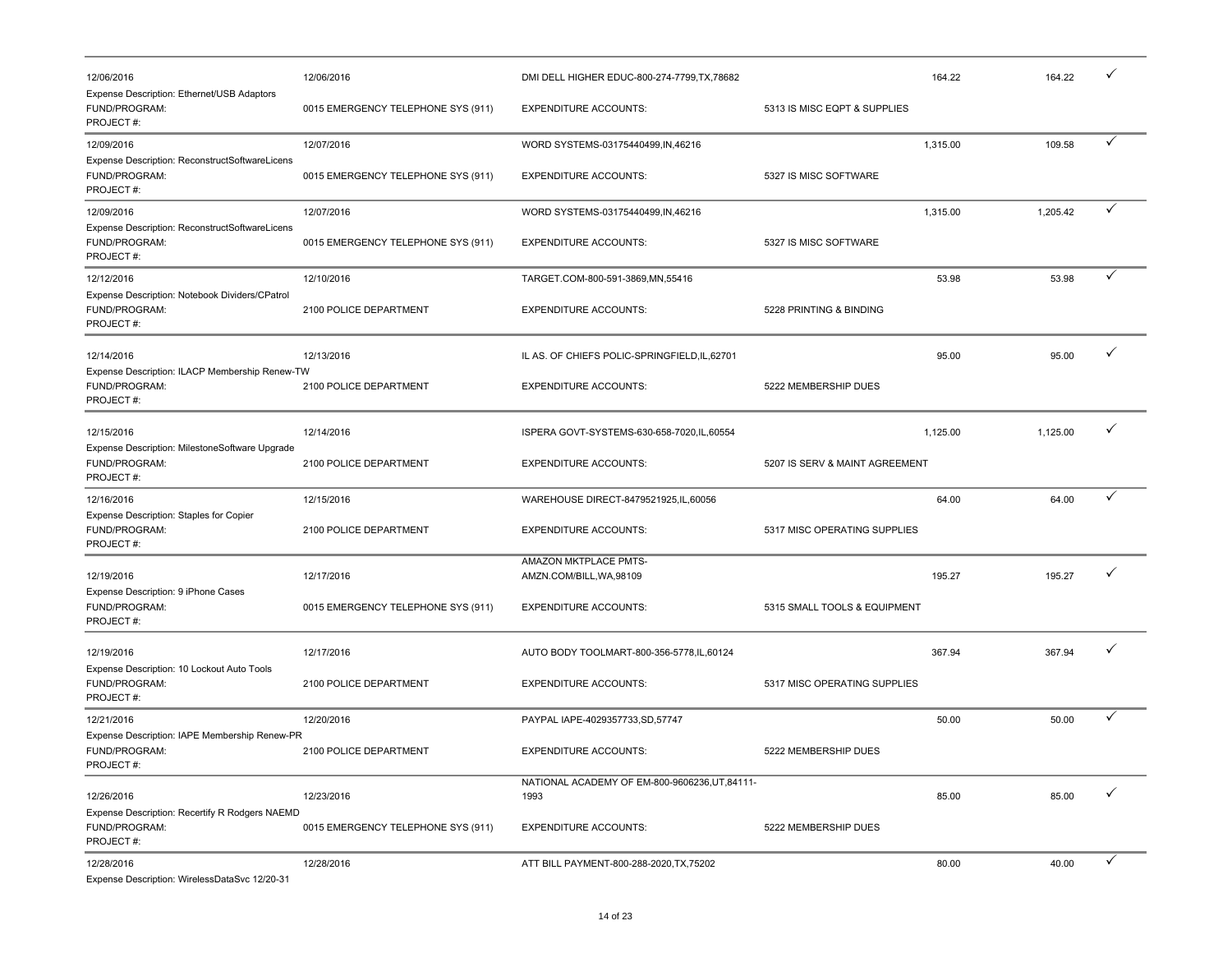| FUND/PROGRAM:<br>PROJECT#:                                                        | 0015 EMERGENCY TELEPHONE SYS (911) | <b>EXPENDITURE ACCOUNTS:</b>                  | 5207 IS SERV & MAINT AGREEMENT |          |              |
|-----------------------------------------------------------------------------------|------------------------------------|-----------------------------------------------|--------------------------------|----------|--------------|
| 12/28/2016                                                                        | 12/28/2016                         | ATT BILL PAYMENT-800-288-2020, TX, 75202      | 80.00                          | 40.00    |              |
| Expense Description: WirelessDataSvc 01/1-19<br><b>FUND/PROGRAM:</b><br>PROJECT#: | 0015 EMERGENCY TELEPHONE SYS (911) | <b>EXPENDITURE ACCOUNTS:</b>                  | 5207 IS SERV & MAINT AGREEMENT |          |              |
| 12/28/2016                                                                        | 12/28/2016                         | COMCAST CHICAGO CS 1X-800-266-2278, IL, 60173 | 237.85                         | 23.02    |              |
| Expense Description: InernetConnect 12/29-31<br><b>FUND/PROGRAM:</b><br>PROJECT#: | 0015 EMERGENCY TELEPHONE SYS (911) | <b>EXPENDITURE ACCOUNTS:</b>                  | 5207 IS SERV & MAINT AGREEMENT |          |              |
| 12/28/2016                                                                        | 12/28/2016                         | COMCAST CHICAGO CS 1X-800-266-2278, IL, 60173 | 237.85                         | 214.83   |              |
| Expense Description: InernetConnect 01/01-28<br>FUND/PROGRAM:<br>PROJECT#:        | 0015 EMERGENCY TELEPHONE SYS (911) | <b>EXPENDITURE ACCOUNTS:</b>                  | 5207 IS SERV & MAINT AGREEMENT |          |              |
| 12/30/2016                                                                        | 12/29/2016                         | RIPP RESTRAINTS INTER-03862183832,FL,32763    | 355.10                         | 355.10   | $\checkmark$ |
| <b>Expense Description: Hobble Restraints</b><br>FUND/PROGRAM:<br>PROJECT#:       | 2100 POLICE DEPARTMENT             | <b>EXPENDITURE ACCOUNTS:</b>                  | 5317 MISC OPERATING SUPPLIES   |          |              |
|                                                                                   |                                    | <b>Card Subtotal</b>                          |                                | 4,188.36 |              |
|                                                                                   |                                    |                                               |                                |          |              |

### LORI HAZLEWOOD

| 12/07/2016                                                          | 12/06/2016             | FASTENAL COMPANY01-WHEELING,IL,60090         |                                | 19.35            | 19.35        | ✓            |
|---------------------------------------------------------------------|------------------------|----------------------------------------------|--------------------------------|------------------|--------------|--------------|
| Expense Description: Misc Sign Screws<br>FUND/PROGRAM:<br>PROJECT#: | 1420 STREETS DIVISION  | <b>EXPENDITURE ACCOUNTS:</b>                 | 5320 STREET SIGNS              |                  |              |              |
| 12/12/2016                                                          | 12/09/2016             | ARLINGTON POWER EQUIPM-PALATINE, IL, 60074   |                                | 62.25            | 62.25        |              |
| Expense Description: Wood Files & Oil<br>FUND/PROGRAM:<br>PROJECT#: | 1430 FORESTRY DIVISION | <b>EXPENDITURE ACCOUNTS:</b>                 | 5315 SMALL TOOLS & EQUIPMENT   |                  |              |              |
| 12/15/2016                                                          | 12/14/2016             | IN THE MULCH CENTER L-847-4597200, IL, 60015 |                                | 125.00<br>125.00 | $\checkmark$ |              |
| Expense Description: Wood Disposal<br>FUND/PROGRAM:<br>PROJECT#:    | 1430 FORESTRY DIVISION | <b>EXPENDITURE ACCOUNTS:</b>                 | 5208 DEBRIS DUMP CHARGES       |                  |              |              |
| 12/15/2016                                                          | 12/14/2016             | SAINT FRANCIS GROUP-WOOD DALE, IL, 60191     |                                | 445.00<br>445.00 |              | $\checkmark$ |
| Expense Description: Skink Disposal<br>FUND/PROGRAM:<br>PROJECT#:   | 1420 STREETS DIVISION  | <b>EXPENDITURE ACCOUNTS:</b>                 | 5299 MISC CONTRACTUAL SERVICES |                  |              |              |
| 12/16/2016                                                          | 12/14/2016             | REDS GARDEN CENTER-NORTHBROOK,IL,60062       |                                | 264.00<br>264.00 | ✓            |              |
| Expense Description: Landscape Fabric<br>FUND/PROGRAM:<br>PROJECT#: | 1430 FORESTRY DIVISION | <b>EXPENDITURE ACCOUNTS:</b>                 | 5311 BLDG/GROUNDS MAINTENANCE  |                  |              |              |
| 12/26/2016                                                          | 12/23/2016             | IN THE MULCH CENTER L-847-4597200, IL, 60015 |                                | 40.00            | 40.00        |              |
| Expense Description: Wood Chip Disposal<br>FUND/PROGRAM:            | 1430 FORESTRY DIVISION | <b>EXPENDITURE ACCOUNTS:</b>                 | 5208 DEBRIS DUMP CHARGES       |                  |              |              |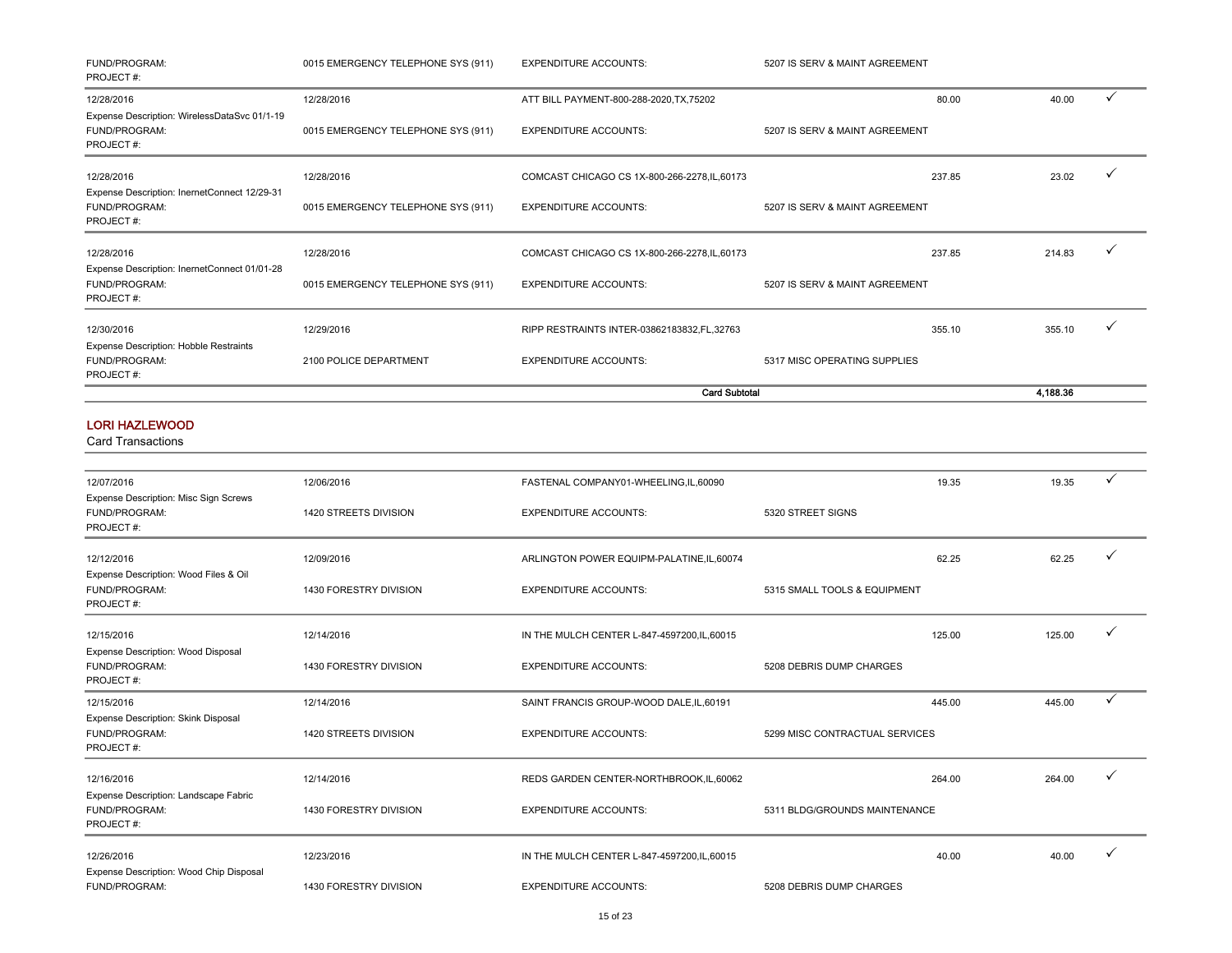Expense Description: Wireless Data Svcs

| 12/30/2016                                                               | 12/29/2016               | SHERWIN WILLIAMS 70371-WHEELING,IL,60090 |                                | 16.87 | 16.87  |              |
|--------------------------------------------------------------------------|--------------------------|------------------------------------------|--------------------------------|-------|--------|--------------|
| Expense Description: Spray Paint<br>FUND/PROGRAM:<br>PROJECT#:           | 1430 FORESTRY DIVISION   | <b>EXPENDITURE ACCOUNTS:</b>             | 5315 SMALL TOOLS & EQUIPMENT   |       |        |              |
|                                                                          |                          | <b>Card Subtotal</b>                     |                                |       | 972.47 |              |
| <b>LUCA URSAN</b><br><b>Card Transactions</b>                            |                          |                                          |                                |       |        |              |
| 12/09/2016                                                               | 12/08/2016               | ATT BILL PAYMENT-800-288-2020, TX, 75202 |                                | 55.00 | 55.00  | $\checkmark$ |
| Expense Description: U-Verse Internet Svcs<br>FUND/PROGRAM:<br>PROJECT#: | 1750 INFORMATION SYSTEMS | <b>EXPENDITURE ACCOUNTS:</b>             | 5207 IS SERV & MAINT AGREEMENT |       |        |              |
| 12/12/2016                                                               | 12/11/2016               | AT&T DATA-08003310500, GA, 30004         |                                | 14.99 | 14.99  | ✓            |
| Expense Description: Wireless Data Svcs<br>FUND/PROGRAM:<br>PROJECT#:    | 1600 ADMIN & BOT         | <b>EXPENDITURE ACCOUNTS:</b>             | 5239 CELLULAR SERVICES         |       |        |              |
| 12/12/2016                                                               | 12/11/2016               | AT&T DATA-08003310500, GA, 30004         |                                | 14.99 | 14.99  | $\checkmark$ |
| Expense Description: Wireless Data Svcs<br>FUND/PROGRAM:<br>PROJECT#:    | 1600 ADMIN & BOT         | <b>EXPENDITURE ACCOUNTS:</b>             | 5239 CELLULAR SERVICES         |       |        |              |
| 12/16/2016                                                               | 12/15/2016               | AT&T DATA-08003310500, GA, 30004         |                                | 14.99 | 14.99  | ✓            |
| Expense Description: Wireless Data Svcs<br>FUND/PROGRAM:<br>PROJECT#:    | 1600 ADMIN & BOT         | <b>EXPENDITURE ACCOUNTS:</b>             | 5239 CELLULAR SERVICES         |       |        |              |
| 12/16/2016                                                               | 12/15/2016               | AT&T DATA-08003310500, GA, 30004         |                                | 14.99 | 14.99  | $\checkmark$ |
| Expense Description: Wireless Data Svcs<br>FUND/PROGRAM:<br>PROJECT#:    | 1600 ADMIN & BOT         | <b>EXPENDITURE ACCOUNTS:</b>             | 5239 CELLULAR SERVICES         |       |        |              |
| 12/16/2016                                                               | 12/15/2016               | AT&T DATA-08003310500, GA, 30004         |                                | 30.00 | 30.00  | ✓            |
| Expense Description: Wireless Data Svcs<br>FUND/PROGRAM:<br>PROJECT#:    | 1600 ADMIN & BOT         | <b>EXPENDITURE ACCOUNTS:</b>             | 5239 CELLULAR SERVICES         |       |        |              |
| 12/16/2016                                                               | 12/15/2016               | AT&T DATA-08003310500, GA, 30004         |                                | 25.00 | 25.00  | ✓            |
| Expense Description: Wireless Data Svcs<br>FUND/PROGRAM:<br>PROJECT#:    | 1600 ADMIN & BOT         | <b>EXPENDITURE ACCOUNTS:</b>             | 5239 CELLULAR SERVICES         |       |        |              |
| 12/16/2016                                                               | 12/15/2016               | AT&T DATA-08003310500, GA, 30004         |                                | 25.00 | 25.00  | ✓            |
| Expense Description: Wireless Data Svcs<br>FUND/PROGRAM:<br>PROJECT#:    | 1600 ADMIN & BOT         | <b>EXPENDITURE ACCOUNTS:</b>             | 5239 CELLULAR SERVICES         |       |        |              |
| 12/16/2016                                                               | 12/15/2016               | AT&T DATA-08003310500, GA, 30004         |                                | 25.00 | 25.00  | ✓            |
| Expense Description: Wireless Data Svcs<br>FUND/PROGRAM:<br>PROJECT#:    | 1600 ADMIN & BOT         | <b>EXPENDITURE ACCOUNTS:</b>             | 5239 CELLULAR SERVICES         |       |        |              |
| 12/16/2016                                                               | 12/15/2016               | AT&T DATA-08003310500, GA, 30004         |                                | 14.99 | 14.99  | $\checkmark$ |

FUND/PROGRAM: 1600 ADMIN & BOT EXPENDITURE ACCOUNTS: 5239 CELLULAR SERVICES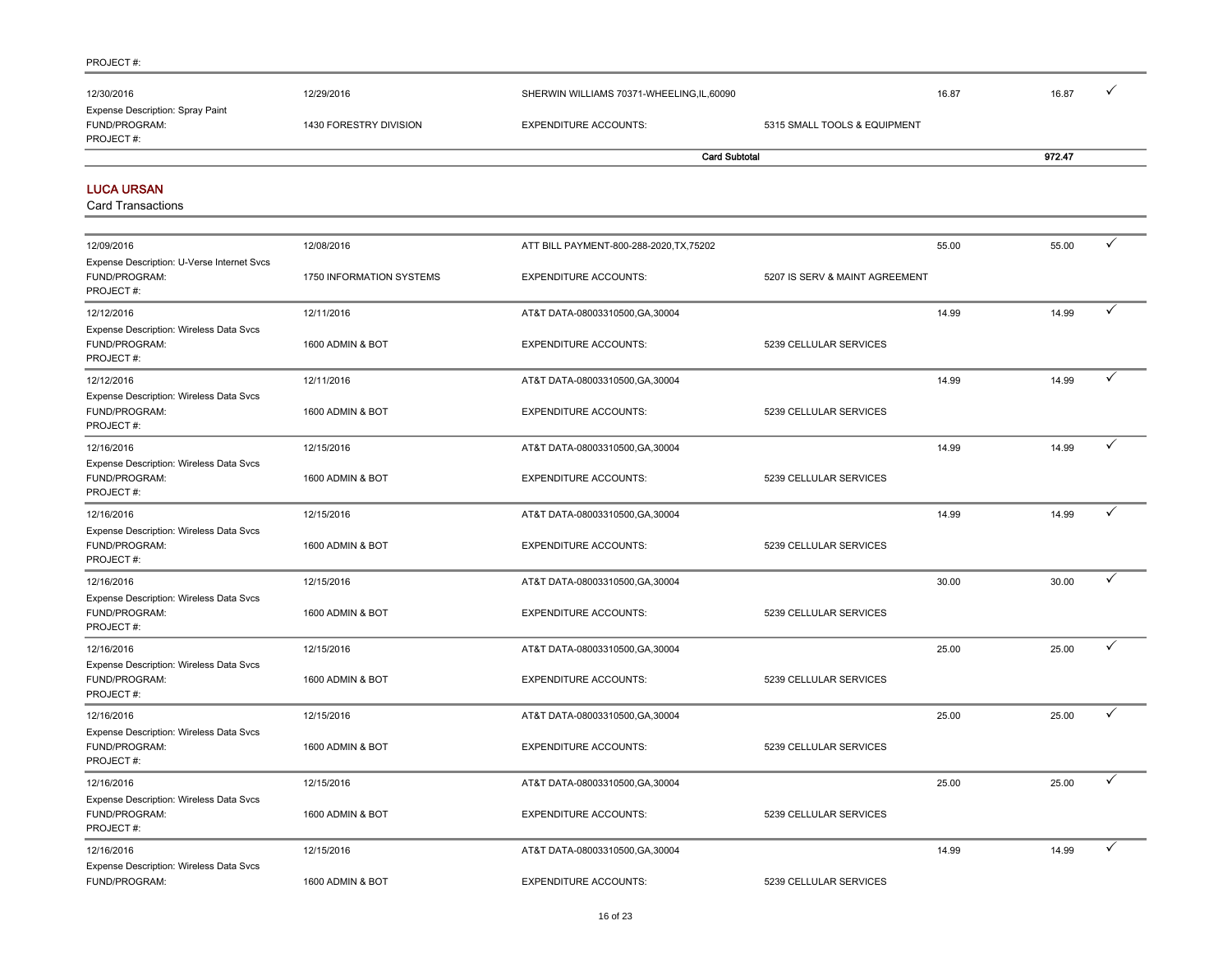| 12/16/2016                                                               | 12/15/2016               | AT&T DATA-08003310500, GA, 30004         |                                | 14.99 | 14.99 |              |
|--------------------------------------------------------------------------|--------------------------|------------------------------------------|--------------------------------|-------|-------|--------------|
| Expense Description: Wireless Data Svcs<br>FUND/PROGRAM:<br>PROJECT#:    | 1600 ADMIN & BOT         | <b>EXPENDITURE ACCOUNTS:</b>             | 5239 CELLULAR SERVICES         |       |       |              |
| 12/16/2016                                                               | 12/15/2016               | AT&T DATA-08003310500, GA, 30004         |                                | 14.99 | 14.99 | $\checkmark$ |
| Expense Description: Wireless Data Svcs<br>FUND/PROGRAM:<br>PROJECT#:    | 1600 ADMIN & BOT         | <b>EXPENDITURE ACCOUNTS:</b>             | 5239 CELLULAR SERVICES         |       |       |              |
| 12/16/2016                                                               | 12/15/2016               | AT&T DATA-08003310500, GA, 30004         |                                | 14.99 | 14.99 | $\checkmark$ |
| Expense Description: Wireless Data Svcs<br>FUND/PROGRAM:<br>PROJECT#:    | 1600 ADMIN & BOT         | <b>EXPENDITURE ACCOUNTS:</b>             | 5239 CELLULAR SERVICES         |       |       |              |
| 12/19/2016                                                               | 12/16/2016               | AT&T DATA-08003310500, GA, 30004         |                                | 14.99 | 14.99 | ✓            |
| Expense Description: Wireless Data Svcs<br>FUND/PROGRAM:<br>PROJECT#:    | 1600 ADMIN & BOT         | <b>EXPENDITURE ACCOUNTS:</b>             | 5239 CELLULAR SERVICES         |       |       |              |
| 12/20/2016                                                               | 12/18/2016               | AT&T DATA-08003310500, GA, 30004         |                                | 25.00 | 25.00 |              |
| Expense Description: Wireless Data Svcs<br>FUND/PROGRAM:<br>PROJECT#:    | 1600 ADMIN & BOT         | <b>EXPENDITURE ACCOUNTS:</b>             | 5239 CELLULAR SERVICES         |       |       |              |
| 12/20/2016                                                               | 12/19/2016               | ATT BILL PAYMENT-800-288-2020, TX, 75202 |                                | 55.00 | 55.00 | ✓            |
| Expense Description: U-Verse Internet Svcs<br>FUND/PROGRAM:<br>PROJECT#: | 1750 INFORMATION SYSTEMS | <b>EXPENDITURE ACCOUNTS:</b>             | 5207 IS SERV & MAINT AGREEMENT |       |       |              |
| 12/20/2016                                                               | 12/19/2016               | AT&T DATA-08003310500, GA, 30004         |                                | 25.00 | 25.00 | $\checkmark$ |
| Expense Description: Wireless Data Svcs<br>FUND/PROGRAM:<br>PROJECT#:    | 1600 ADMIN & BOT         | <b>EXPENDITURE ACCOUNTS:</b>             | 5239 CELLULAR SERVICES         |       |       |              |
| 12/22/2016                                                               | 12/21/2016               | AT&T DATA-08003310500, GA, 30004         |                                | 14.99 | 14.99 | $\checkmark$ |
| Expense Description: Wireless Data Svcs<br>FUND/PROGRAM:<br>PROJECT#:    | 1600 ADMIN & BOT         | <b>EXPENDITURE ACCOUNTS:</b>             | 5239 CELLULAR SERVICES         |       |       |              |
| 12/22/2016                                                               | 12/21/2016               | AT&T DATA-08003310500, GA, 30004         |                                | 14.99 | 14.99 |              |
| Expense Description: Wireless Data Svcs<br>FUND/PROGRAM:<br>PROJECT#:    | 1600 ADMIN & BOT         | <b>EXPENDITURE ACCOUNTS:</b>             | 5239 CELLULAR SERVICES         |       |       |              |
| 12/26/2016                                                               | 12/23/2016               | AT&T DATA-08003310500, GA, 30004         |                                | 14.99 | 14.99 | $\checkmark$ |
| Expense Description: Wireless Data Svcs<br>FUND/PROGRAM:<br>PROJECT#:    | 1600 ADMIN & BOT         | <b>EXPENDITURE ACCOUNTS:</b>             | 5239 CELLULAR SERVICES         |       |       |              |
| 12/26/2016                                                               | 12/23/2016               | AT&T DATA-08003310500, GA, 30004         |                                | 25.00 | 25.00 | $\checkmark$ |
| Expense Description: Wireless Data Svcs<br>FUND/PROGRAM:<br>PROJECT#:    | 1600 ADMIN & BOT         | <b>EXPENDITURE ACCOUNTS:</b>             | 5239 CELLULAR SERVICES         |       |       |              |
| 12/26/2016                                                               | 12/23/2016               | AT&T DATA-08003310500, GA, 30004         |                                | 14.99 | 14.99 | ✓            |
| Expense Description: Wireless Data Svcs<br>FUND/PROGRAM:<br>PROJECT#:    | 1600 ADMIN & BOT         | <b>EXPENDITURE ACCOUNTS:</b>             | 5239 CELLULAR SERVICES         |       |       |              |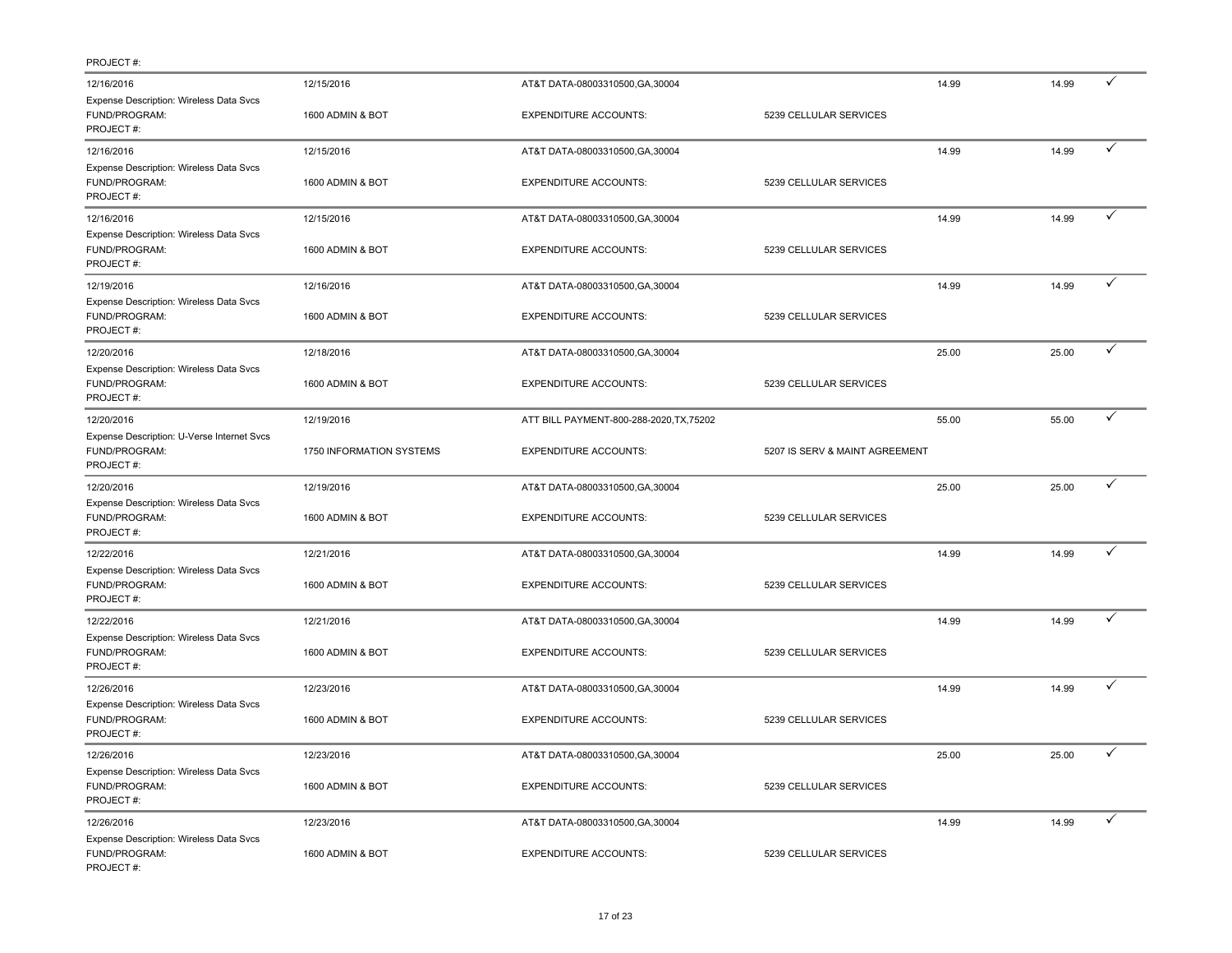| 12/26/2016                                                                   | 12/23/2016                           | AT&T DATA-08003310500, GA, 30004                                          |                                | 25.00   | 25.00   | ✓ |
|------------------------------------------------------------------------------|--------------------------------------|---------------------------------------------------------------------------|--------------------------------|---------|---------|---|
| Expense Description: Wireless Data Svcs<br>FUND/PROGRAM:<br>PROJECT#:        | 1600 ADMIN & BOT                     | <b>EXPENDITURE ACCOUNTS:</b>                                              | 5239 CELLULAR SERVICES         |         |         |   |
| 12/27/2016                                                                   | 12/27/2016                           | COMCAST CHICAGO-800-COMCAST, IL, 60173                                    |                                | 239.85  | 239.85  | ✓ |
| Expense Description: HighSpeed Internet Svcs<br>FUND/PROGRAM:<br>PROJECT #:  | 1750 INFORMATION SYSTEMS             | <b>EXPENDITURE ACCOUNTS:</b>                                              | 5207 IS SERV & MAINT AGREEMENT |         |         |   |
| 01/02/2017                                                                   | 12/31/2016                           | AT&T DATA-08003310500, GA, 30004                                          |                                | 14.99   | 14.99   | ✓ |
| Expense Description: Wireless Data Svcs<br>FUND/PROGRAM:<br>PROJECT#:        | 1600 ADMIN & BOT                     | <b>EXPENDITURE ACCOUNTS:</b>                                              | 5239 CELLULAR SERVICES         |         |         |   |
| 01/02/2017                                                                   | 12/31/2016                           | AT&T DATA-08003310500, GA, 30004                                          |                                | 14.99   | 14.99   | ✓ |
| Expense Description: Wireless Data Svcs<br>FUND/PROGRAM:<br>PROJECT#:        | 1600 ADMIN & BOT                     | <b>EXPENDITURE ACCOUNTS:</b>                                              | 5239 CELLULAR SERVICES         |         |         |   |
| 01/02/2017                                                                   | 12/31/2016                           | AT&T DATA-08003310500, GA, UNK                                            |                                | (14.99) | (14.99) | ✓ |
| Expense Description: Credit for double-charge<br>FUND/PROGRAM:<br>PROJECT#:  | 1600 ADMIN & BOT                     | <b>EXPENDITURE ACCOUNTS:</b>                                              | 5239 CELLULAR SERVICES         |         |         |   |
| 01/02/2017                                                                   | 01/01/2017                           | LEAVER&CO / MEDIASERVE-6154428300,TN,37066                                |                                | 60.00   | 60.00   | ✓ |
| Expense Description: Webcasting System Fees<br>FUND/PROGRAM:<br>PROJECT#:    | 1750 INFORMATION SYSTEMS             | <b>EXPENDITURE ACCOUNTS:</b>                                              | 5207 IS SERV & MAINT AGREEMENT |         |         |   |
| 01/02/2017                                                                   | 01/01/2017                           | LEAVER&CO / MEDIASERVE-6154428300,TN,37066                                |                                | 60.00   | 60.00   | ✓ |
| Expense Description: Webcasting Sys Fees-Dupl<br>FUND/PROGRAM:<br>PROJECT#:  | 1750 INFORMATION SYSTEMS             | <b>EXPENDITURE ACCOUNTS:</b>                                              | 5207 IS SERV & MAINT AGREEMENT |         |         |   |
| 01/02/2017                                                                   | 01/01/2017                           | LEAVER&CO / MEDIASERVE-6154428300,TN,UNK                                  |                                | (60.00) | (60.00) | ✓ |
| Expense Description: Credit for Dupl Charge<br>FUND/PROGRAM:<br>PROJECT#:    | 1750 INFORMATION SYSTEMS             | <b>EXPENDITURE ACCOUNTS:</b>                                              | 5207 IS SERV & MAINT AGREEMENT |         |         |   |
| 01/04/2017                                                                   | 01/03/2017                           | PAYFLOW/PAYPAL-08888839770,NE,68126                                       |                                | 21.25   | 21.25   | ✓ |
| Expense Description: Webpayments System Fees<br>FUND/PROGRAM:<br>PROJECT#:   | 1750 INFORMATION SYSTEMS             | <b>EXPENDITURE ACCOUNTS:</b>                                              | 5207 IS SERV & MAINT AGREEMENT |         |         |   |
|                                                                              |                                      | <b>Card Subtotal</b>                                                      |                                |         | 845.96  |   |
| <b>MICHAEL BLIEFERNICH</b><br><b>Card Transactions</b>                       |                                      |                                                                           |                                |         |         |   |
|                                                                              |                                      |                                                                           |                                |         |         | ✓ |
| 12/12/2016<br>Expense Description: Fire Alarm System Repair<br>FUND/PROGRAM: | 12/09/2016<br>1220 BUILDING SERVICES | SQ INTERNATIONAL F-LAKE ZURICH, IL, 60047<br><b>EXPENDITURE ACCOUNTS:</b> | 5220 MAINT OFF/SPEC EQUIPMENT  | 220.00  | 220.00  |   |
|                                                                              |                                      |                                                                           |                                |         |         |   |

12/29/2016 12/27/2016 12/27/2016 AMERICAN DOOR & DOCK-SCHAUMBURG,IL,60173 519.30 519.30 519.30 519.30 4

Expense Description: FD24 Overhead Door Repair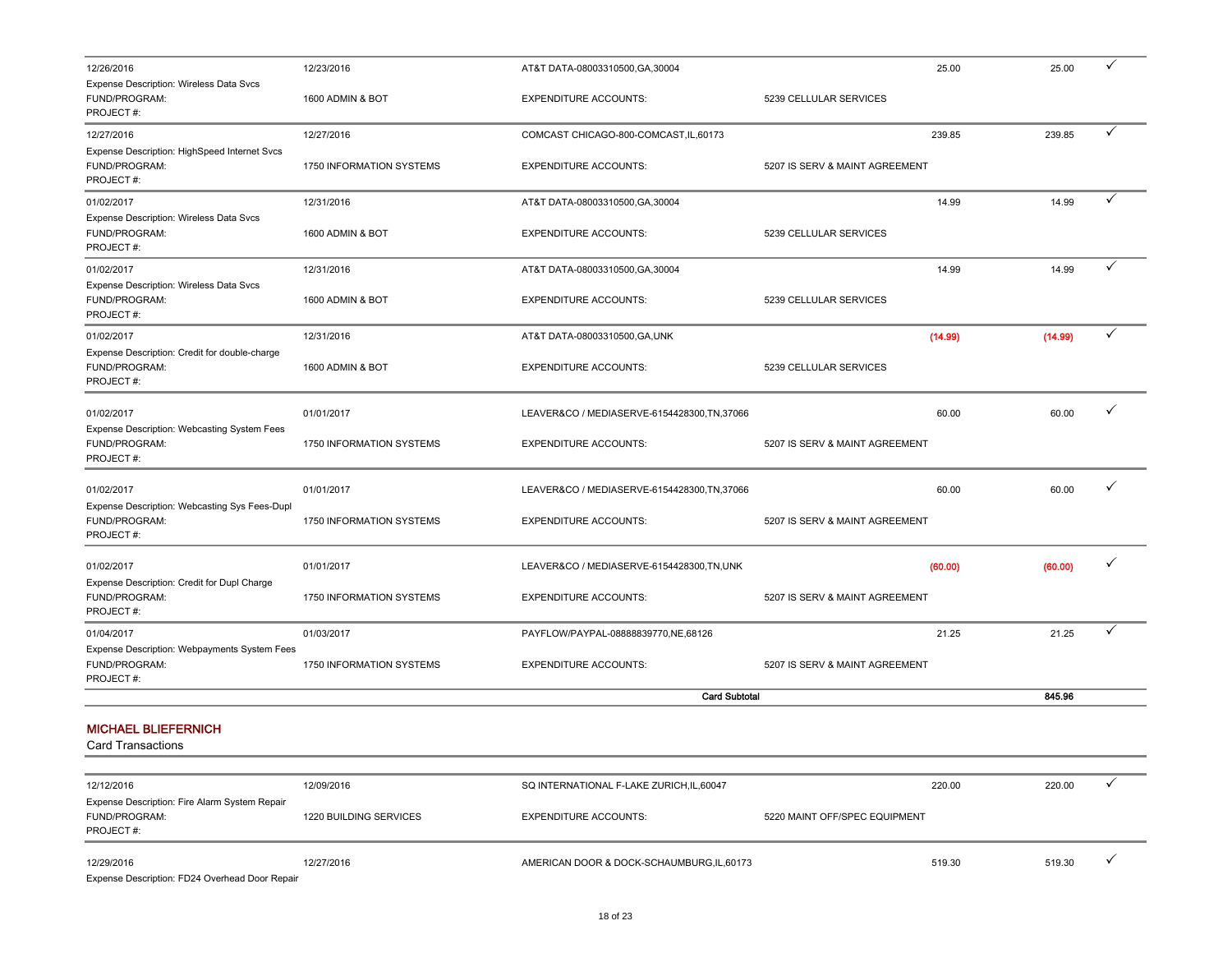| FUND/PROGRAM:<br>PROJECT#:                                                         | 2200 FIRE DEPARTMENT                 | <b>EXPENDITURE ACCOUNTS:</b>                                       | 5311 BLDG/GROUNDS MAINTENANCE   |          |              |
|------------------------------------------------------------------------------------|--------------------------------------|--------------------------------------------------------------------|---------------------------------|----------|--------------|
| 01/02/2017                                                                         | 12/27/2016                           | RAIN TRADE CORP-LAKE BLUFF, IL, 60044                              | 183.81                          | 183.81   | ✓            |
| Expense Description: Gutter Guards Sta.24<br>FUND/PROGRAM:<br>PROJECT#:            | 2200 FIRE DEPARTMENT                 | <b>EXPENDITURE ACCOUNTS:</b>                                       | 5311 BLDG/GROUNDS MAINTENANCE   |          |              |
| 01/02/2017                                                                         | 12/27/2016                           | RAIN TRADE CORP-LAKE BLUFF, IL, 60044                              | 183.81                          | 183.81   | ✓            |
| Expense Description: Gutter Guards Dupl<br>FUND/PROGRAM:<br>PROJECT#:              | 2200 FIRE DEPARTMENT                 | <b>EXPENDITURE ACCOUNTS:</b>                                       | 5311 BLDG/GROUNDS MAINTENANCE   |          |              |
| 01/02/2017                                                                         | 12/27/2016                           | RAIN TRADE CORP-LAKE BLUFF, IL, UNK                                | (183.81)                        | (183.81) | ✓            |
| Expense Description: Gutter Guards Dupl-Refund<br>FUND/PROGRAM:<br>PROJECT#:       | 2200 FIRE DEPARTMENT                 | <b>EXPENDITURE ACCOUNTS:</b>                                       | 5311 BLDG/GROUNDS MAINTENANCE   |          |              |
|                                                                                    |                                      | <b>Card Subtotal</b>                                               |                                 | 923.11   |              |
| <b>MICHAEL CROTTY</b><br><b>Card Transactions</b>                                  |                                      |                                                                    |                                 |          |              |
| 12/19/2016                                                                         | 12/16/2016                           | SHRM-8002761332, CA, 92008                                         | 395.00                          | 395.00   | ✓            |
| Expense Description: HR Coordinator Ad<br>FUND/PROGRAM:<br>PROJECT#:               | 1800 HUMAN RESOURCES DEPT            | <b>EXPENDITURE ACCOUNTS:</b>                                       | 5201 ADVERTISING & PUBLISHING   |          |              |
| 12/20/2016                                                                         | 12/19/2016                           | LINKEDIN.COM-MOUNTAIN VIEW,CA,94043                                | 399.00                          | 399.00   | ✓            |
| Expense Description: HR Coordinator Ad<br>FUND/PROGRAM:<br>PROJECT#:               | 1800 HUMAN RESOURCES DEPT            | <b>EXPENDITURE ACCOUNTS:</b>                                       | 5201 ADVERTISING & PUBLISHING   |          |              |
|                                                                                    |                                      | <b>Card Subtotal</b>                                               |                                 | 794.00   |              |
| <b>MICHAEL SCHROEDER</b><br><b>Card Transactions</b>                               |                                      |                                                                    |                                 |          |              |
|                                                                                    |                                      | BANNER PLUMBING SUPPLY-BUFFALO                                     |                                 |          |              |
| 12/08/2016                                                                         | 12/07/2016                           | GROVE, IL, 60089                                                   | 63.37                           | 63.37    |              |
| Expense Description: Sink Aerators&Water Valve<br>FUND/PROGRAM:<br>PROJECT#:       | 1220 BUILDING SERVICES               | <b>EXPENDITURE ACCOUNTS:</b>                                       | 5311 BLDG/GROUNDS MAINTENANCE   |          |              |
|                                                                                    |                                      | <b>Card Subtotal</b>                                               |                                 | 63.37    |              |
| <b>PETER RODGERS</b><br><b>Card Transactions</b>                                   |                                      |                                                                    |                                 |          |              |
|                                                                                    |                                      |                                                                    |                                 |          | ✓            |
| 12/06/2016<br>Expense Description: Prisoner Blankets<br>FUND/PROGRAM:<br>PROJECT#: | 12/05/2016<br>2100 POLICE DEPARTMENT | CHIEF SUPPLY-8885888569, NC, 28269<br><b>EXPENDITURE ACCOUNTS:</b> | 821.09<br>5229 PRISONER WELFARE | 821.09   |              |
| 12/26/2016                                                                         | 12/23/2016                           | MISTRAL SECURITY INC-03019139366,MD,20814                          | 166.75                          | 166.75   | $\checkmark$ |
| Expense Description: Gunshot Residue Test Kit<br>FUND/PROGRAM:                     | 2100 POLICE DEPARTMENT               | <b>EXPENDITURE ACCOUNTS:</b>                                       | 5317 MISC OPERATING SUPPLIES    |          |              |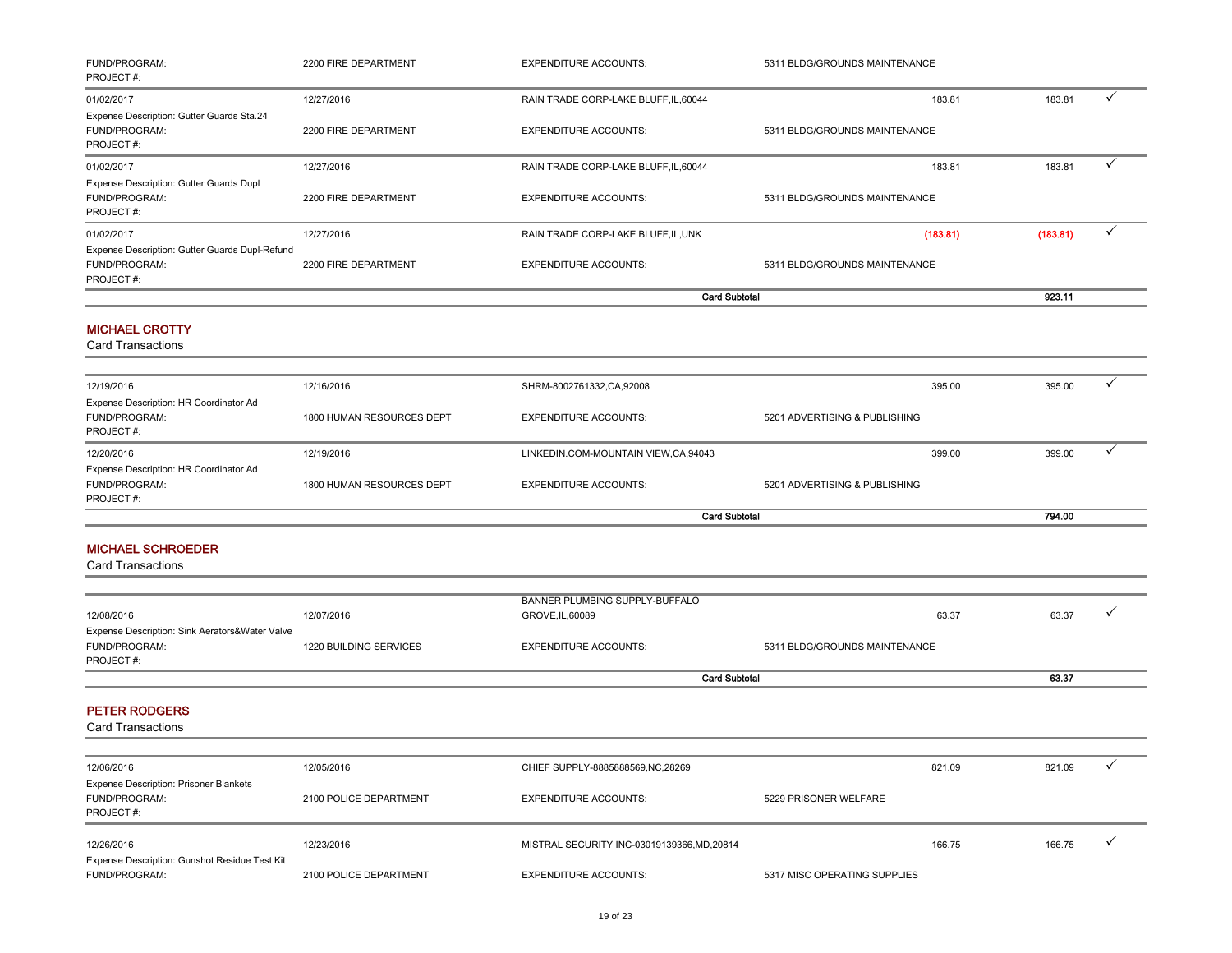|                                              |                        | <b>Card Subtotal</b>                         |                       |          | 3,821.04 |  |
|----------------------------------------------|------------------------|----------------------------------------------|-----------------------|----------|----------|--|
| PROJECT#:                                    |                        |                                              |                       |          |          |  |
| FUND/PROGRAM:                                | 2100 POLICE DEPARTMENT | <b>EXPENDITURE ACCOUNTS:</b>                 | 5401 MOBILE EQUIPMENT |          |          |  |
| Expense Description: Extreme EUT Veh Deposit |                        |                                              |                       |          |          |  |
| 12/26/2016                                   | 12/25/2016             | 7532                                         |                       | 2.833.20 | 2,833.20 |  |
|                                              |                        | XTREME GREEN ELECTRIC-702-870-0700,NV,89030- |                       |          |          |  |

#### ROSE LEMANIS

Card Transactions

| 12/08/2016                                                                | 12/07/2016                            | OFFICE DEPOT #1105-800-463-3768, IL, 60188 |                      | 37.19 | 37.19  |  |
|---------------------------------------------------------------------------|---------------------------------------|--------------------------------------------|----------------------|-------|--------|--|
| <b>Expense Description: Office Supplies</b><br>FUND/PROGRAM:<br>PROJECT#: | 1500 PUBLIC WORKS ADMINISTRATI        | <b>EXPENDITURE ACCOUNTS:</b>               | 5318 OFFICE SUPPLIES |       |        |  |
| 12/08/2016                                                                | 12/07/2016                            | OFFICE DEPOT #1105-800-463-3768, IL, 60188 |                      | 12.00 | 12.00  |  |
| <b>Expense Description: Office Supplies</b><br>FUND/PROGRAM:<br>PROJECT#: | <b>1500 PUBLIC WORKS ADMINISTRATI</b> | <b>EXPENDITURE ACCOUNTS:</b>               | 5318 OFFICE SUPPLIES |       |        |  |
| 12/15/2016                                                                | 12/14/2016                            | SAMS INTERNET-08887467726, AR, 72712       |                      | 87.52 | 87.52  |  |
| <b>Expense Description: Office Supplies</b><br>FUND/PROGRAM:<br>PROJECT#: | 1400 CIP ENGINEERING                  | <b>EXPENDITURE ACCOUNTS:</b>               | 5318 OFFICE SUPPLIES |       |        |  |
|                                                                           |                                       |                                            | <b>Card Subtotal</b> |       | 136.71 |  |

#### SCOTT WILSON

Card Transactions

| 12/12/2016                                                               | 12/09/2016            | HORCHERS SERVICE, INC.-WHEELING,IL,60090       |                              | 441.00 | 441.00 |  |
|--------------------------------------------------------------------------|-----------------------|------------------------------------------------|------------------------------|--------|--------|--|
| Expense Description: New Tire Install/#135<br>FUND/PROGRAM:<br>PROJECT#: | 1420 STREETS DIVISION | <b>EXPENDITURE ACCOUNTS:</b>                   | 5310 VEHICLE MAINTENANCE     |        |        |  |
| 12/23/2016                                                               | 12/21/2016            | EL COR INDUSTRIES INC-PROSPECT HEIG, IL, 60070 |                              | 39.95  | 39.95  |  |
| Expense Description: Mini LED Lights<br>FUND/PROGRAM:<br>PROJECT#:       | 1420 STREETS DIVISION | <b>EXPENDITURE ACCOUNTS:</b>                   | 5310 VEHICLE MAINTENANCE     |        |        |  |
| 12/23/2016                                                               | 12/21/2016            | EL COR INDUSTRIES INC-PROSPECT HEIG, IL, 60070 |                              | 23.97  | 23.97  |  |
| Expense Description: Mini LED Lights<br>FUND/PROGRAM:<br>PROJECT#:       | 1420 STREETS DIVISION | <b>EXPENDITURE ACCOUNTS:</b>                   | 5310 VEHICLE MAINTENANCE     |        |        |  |
| 12/23/2016<br>Expense Description: Strobe Cable & Wire                   | 12/21/2016            | EL COR INDUSTRIES INC-PROSPECT HEIG, IL, 60070 |                              | 79.86  | 79.86  |  |
| FUND/PROGRAM:<br>PROJECT#:                                               | 1240 FLEET SERVICES   | <b>EXPENDITURE ACCOUNTS:</b>                   | 5317 MISC OPERATING SUPPLIES |        |        |  |
|                                                                          |                       | <b>Card Subtotal</b>                           |                              |        | 584.78 |  |

#### SEAN LINDSAY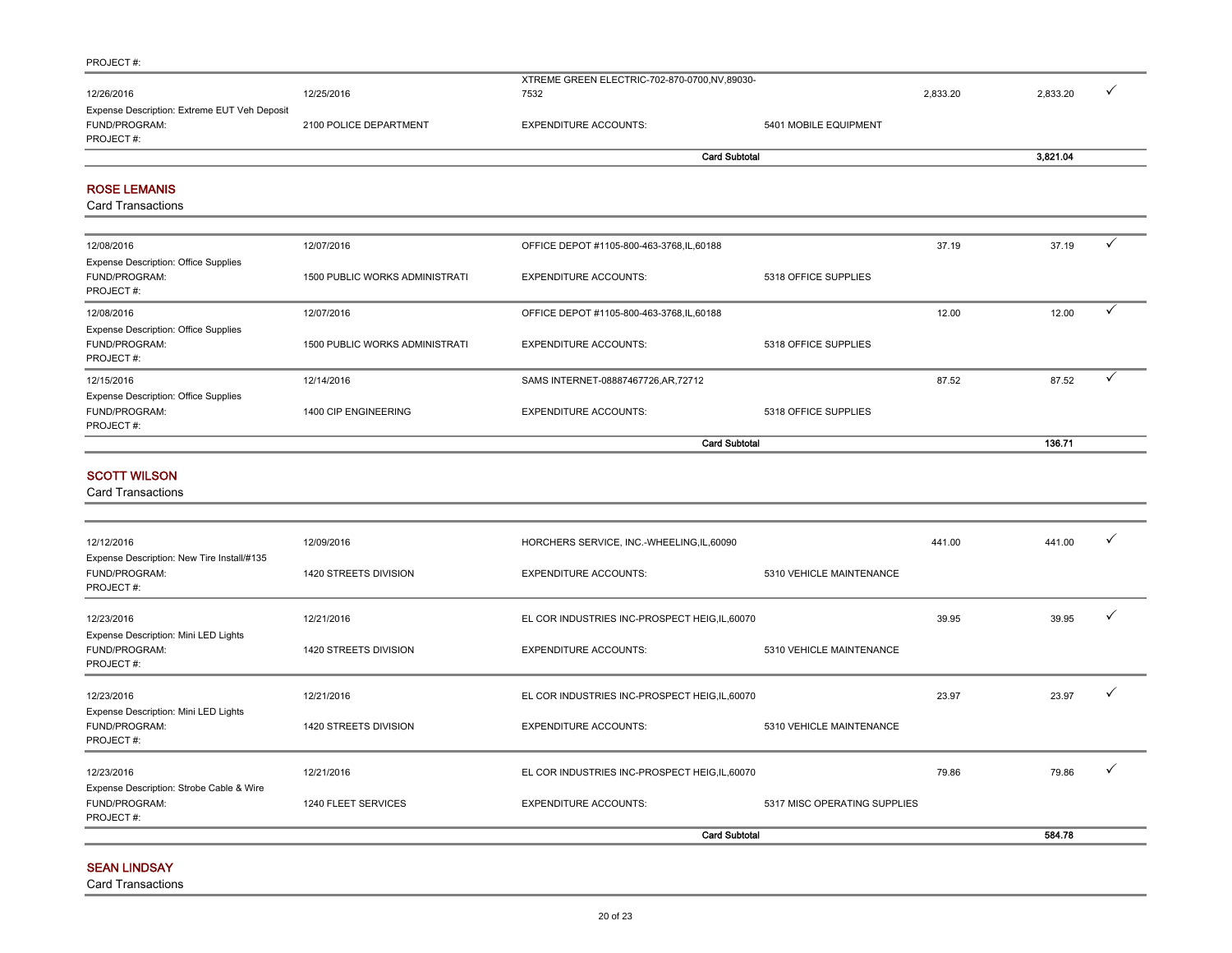| 12/08/2016                                                              | 12/07/2016             | WW GRAINGER-877-2022594, PA, 15201-1416        | 762.12                        | 762.12   | ✓ |
|-------------------------------------------------------------------------|------------------------|------------------------------------------------|-------------------------------|----------|---|
| Expense Description: Bathroom Heaters<br>FUND/PROGRAM:<br>PROJECT#:     | 1220 BUILDING SERVICES | <b>EXPENDITURE ACCOUNTS:</b>                   | 5311 BLDG/GROUNDS MAINTENANCE |          |   |
| 12/20/2016<br>Expense Description: Freon Recharge #24                   | 12/19/2016             | CARRIER CORP - CML SVC-315-432-6206, NY, 13221 | 591.36                        | 591.36   | ✓ |
| FUND/PROGRAM:<br>PROJECT#:                                              | 2200 FIRE DEPARTMENT   | <b>EXPENDITURE ACCOUNTS:</b>                   | 5311 BLDG/GROUNDS MAINTENANCE |          |   |
| 12/22/2016                                                              | 12/21/2016             | WW GRAINGER-877-2022594, PA, 15201-1416        | 62.46                         | 62.46    | ✓ |
| Expense Description: Compressor Oil FD#42<br>FUND/PROGRAM:<br>PROJECT#: | 1220 BUILDING SERVICES | <b>EXPENDITURE ACCOUNTS:</b>                   | 5311 BLDG/GROUNDS MAINTENANCE |          |   |
|                                                                         |                        |                                                | <b>Card Subtotal</b>          | 1,415.94 |   |
| <b>SHARI MATTHEWS HUIZAR</b><br><b>Card Transactions</b>                |                        |                                                |                               |          |   |
|                                                                         |                        |                                                |                               |          |   |
| 12/19/2016<br>Expense Description: Shop w/Cop Event                     | 12/16/2016             | WAL-MART #1735-WHEELING,IL,60090               | 266.55                        | 266.55   | ✓ |
| FUND/PROGRAM:<br>PROJECT#:                                              | 1315 SOCIAL SERVICES   | <b>EXPENDITURE ACCOUNTS:</b>                   | 5317 MISC OPERATING SUPPLIES  |          |   |
|                                                                         |                        |                                                | <b>Card Subtotal</b>          | 266.55   |   |
| <b>STEVEN PARKINSON</b><br><b>Card Transactions</b>                     |                        |                                                |                               |          |   |
|                                                                         |                        |                                                |                               |          |   |
| 12/16/2016<br>Expense Description: BOFPC Jackets, Brief Case            | 12/15/2016             | ILL FIRE & POLICE COMM-06305711080,IL,60137    | 465.00                        | 465.00   | ✓ |
| FUND/PROGRAM:<br>PROJECT#:                                              | 2100 POLICE DEPARTMENT | <b>EXPENDITURE ACCOUNTS:</b>                   | 5106 UNIFORM ALLOWANCE        |          |   |
|                                                                         |                        |                                                | <b>Card Subtotal</b>          | 465.00   |   |
| <b>THOMAS LUEDERS</b><br><b>Card Transactions</b>                       |                        |                                                |                               |          |   |
|                                                                         |                        | THE HOME DEPOT #1913-MT                        |                               |          |   |
| 12/08/2016                                                              | 12/06/2016             | PROSPECT, IL, 600560000                        | 13.00                         | 13.00    | ✓ |
| Expense Description: Anchor Bolts<br>FUND/PROGRAM:<br>PROJECT#:         | 4100 WATER DIVISION    | <b>EXPENDITURE ACCOUNTS:</b>                   | 5315 SMALL TOOLS & EQUIPMENT  |          |   |
|                                                                         |                        |                                                | <b>Card Subtotal</b>          | 13.00    |   |
| <b>TY JOHNSON</b><br><b>Card Transactions</b>                           |                        |                                                |                               |          |   |
|                                                                         |                        |                                                |                               |          |   |
| 12/08/2016<br>Expense Description: Elec Strike                          | 12/06/2016             | HL FLAKE SECURITY HARD-HOUSTON, TX, 77081      | 282.80                        | 272.30   | ✓ |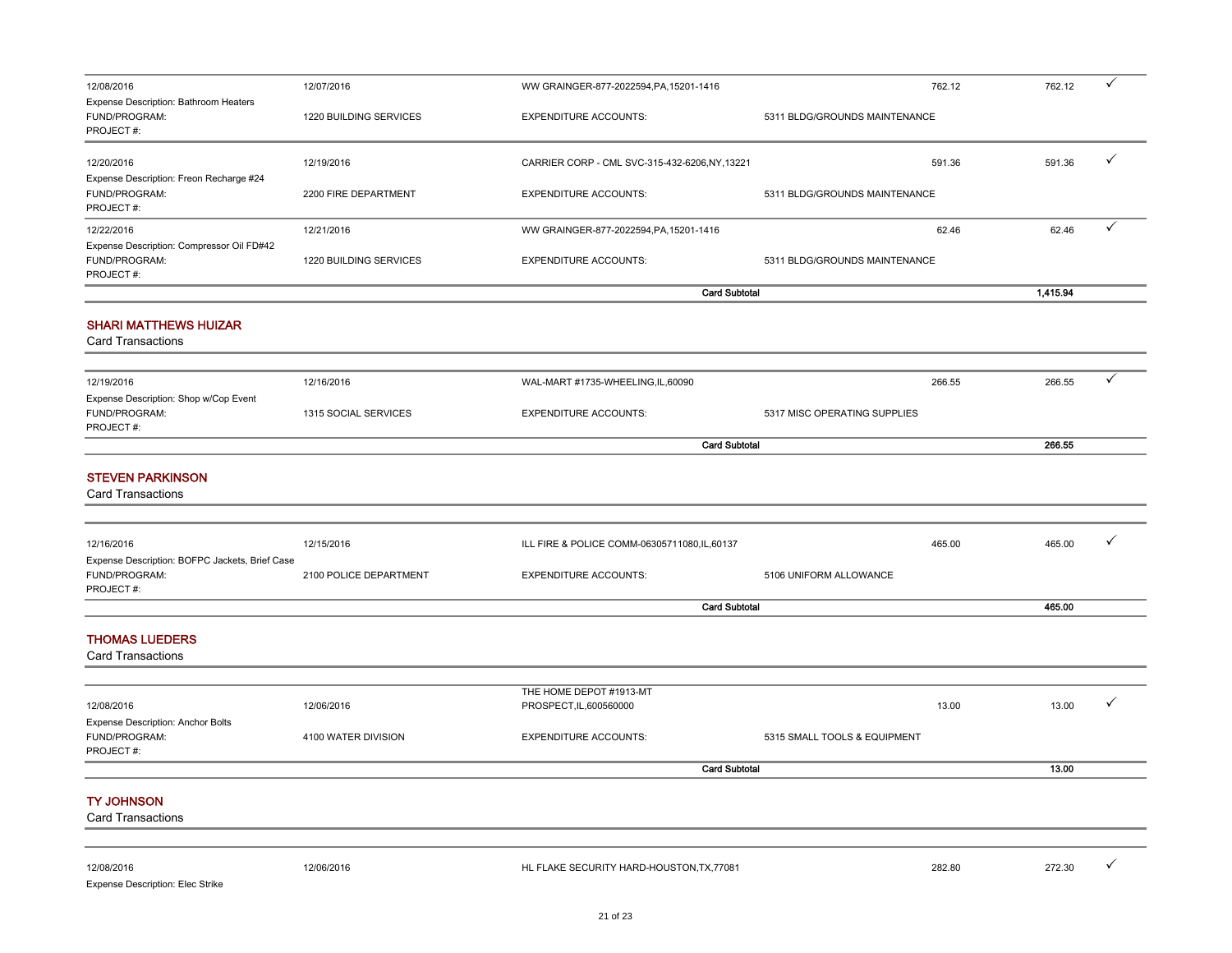| FUND/PROGRAM:<br>PROJECT#:                                                    | 1220 BUILDING SERVICES        | <b>EXPENDITURE ACCOUNTS:</b>                       | 5311 BLDG/GROUNDS MAINTENANCE |          |              |
|-------------------------------------------------------------------------------|-------------------------------|----------------------------------------------------|-------------------------------|----------|--------------|
| 12/08/2016                                                                    | 12/06/2016                    | HL FLAKE SECURITY HARD-HOUSTON, TX, 77081          | 282.80                        | 10.50    | ✓            |
| Expense Description: Lock Spray<br>FUND/PROGRAM:<br>PROJECT#:                 | 1220 BUILDING SERVICES        | <b>EXPENDITURE ACCOUNTS:</b>                       | 5303 CHEMICALS                |          |              |
| 12/12/2016                                                                    | 12/08/2016                    | HL FLAKE SECURITY HARD-HOUSTON, TX, 77081          | (25.73)                       | (25.73)  | $\checkmark$ |
| <b>Expense Description: Freight Credit</b><br>FUND/PROGRAM:<br>PROJECT#:      | 1220 BUILDING SERVICES        | <b>EXPENDITURE ACCOUNTS:</b>                       | 5311 BLDG/GROUNDS MAINTENANCE |          |              |
| 12/21/2016                                                                    | 12/20/2016                    | ECOMELECTRO-7185047348,NJ,08820                    | 66.00                         | 33.00    | ✓            |
| Expense Description: 12v Batteries<br>FUND/PROGRAM:<br>PROJECT#:              | 1220 BUILDING SERVICES        | <b>EXPENDITURE ACCOUNTS:</b>                       | 5317 MISC OPERATING SUPPLIES  |          |              |
| 12/21/2016                                                                    | 12/20/2016                    | ECOMELECTRO-7185047348,NJ,08820                    | 66.00                         | 33.00    | $\checkmark$ |
| Expense Description: 12v Batteries<br>FUND/PROGRAM:<br>PROJECT#:              | 4100 WATER DIVISION           | <b>EXPENDITURE ACCOUNTS:</b>                       | 5243 PUMPHOUSE MAINTENANCE    |          |              |
| 12/29/2016                                                                    | 12/28/2016                    | NORTH AMERICAN CORP-8478324000,IL,60025            | 2,011.10                      | 2,011.10 | $\checkmark$ |
| <b>Expense Description: Janitorial Supplies</b><br>FUND/PROGRAM:<br>PROJECT#: | <b>1220 BUILDING SERVICES</b> | <b>EXPENDITURE ACCOUNTS:</b>                       | 5309 JANITORIAL SUPPLIES      |          |              |
|                                                                               |                               | <b>Card Subtotal</b>                               |                               | 2,334.17 |              |
| <b>VINCENT HOFFMAN</b><br><b>Card Transactions</b>                            |                               |                                                    |                               |          |              |
| 12/22/2016                                                                    | 12/21/2016                    | ARLINGTON POWER EQUIPM-PALATINE, IL, 60074         | 441.95                        | 441.95   | ✓            |
| Expense Description: Blower & Chainsaw<br>FUND/PROGRAM:<br>PROJECT#:          | 1430 FORESTRY DIVISION        | <b>EXPENDITURE ACCOUNTS:</b>                       | 5315 SMALL TOOLS & EQUIPMENT  |          |              |
| 12/23/2016                                                                    | 12/21/2016                    | THE HOME DEPOT #1927-PALATINE, IL, 600740000       | 447.64                        | 447.64   | $\checkmark$ |
| Expense Description: Hammer Drill & Impact<br>FUND/PROGRAM:<br>PROJECT#:      | 1430 FORESTRY DIVISION        | <b>EXPENDITURE ACCOUNTS:</b>                       | 5315 SMALL TOOLS & EQUIPMENT  |          |              |
| 12/23/2016                                                                    | 12/21/2016                    | THE HOME DEPOT #1913-MT<br>PROSPECT, IL, 600560000 | 32.91                         | 32.91    | $\checkmark$ |

|                                           |                        |                                | <b>Card Subtotal</b>         |       | 947.08 |  |
|-------------------------------------------|------------------------|--------------------------------|------------------------------|-------|--------|--|
| PROJECT#:                                 |                        |                                |                              |       |        |  |
| FUND/PROGRAM:                             | 1430 FORESTRY DIVISION | <b>EXPENDITURE ACCOUNTS:</b>   | 5315 SMALL TOOLS & EQUIPMENT |       |        |  |
| Expense Description: Sockets & Drill Bits |                        |                                |                              |       |        |  |
| 12/23/2016                                | 12/22/2016             | GROVE, IL, 60089               |                              | 24.58 | 24.58  |  |
|                                           |                        | ZIMMERMANNS ACE HARDWA-BUFFALO |                              |       |        |  |
| PROJECT#:                                 |                        |                                |                              |       |        |  |
| FUND/PROGRAM:                             | 1430 FORESTRY DIVISION | <b>EXPENDITURE ACCOUNTS:</b>   | 5315 SMALL TOOLS & EQUIPMENT |       |        |  |
| Expense Description: Driver Bit Set       |                        |                                |                              |       |        |  |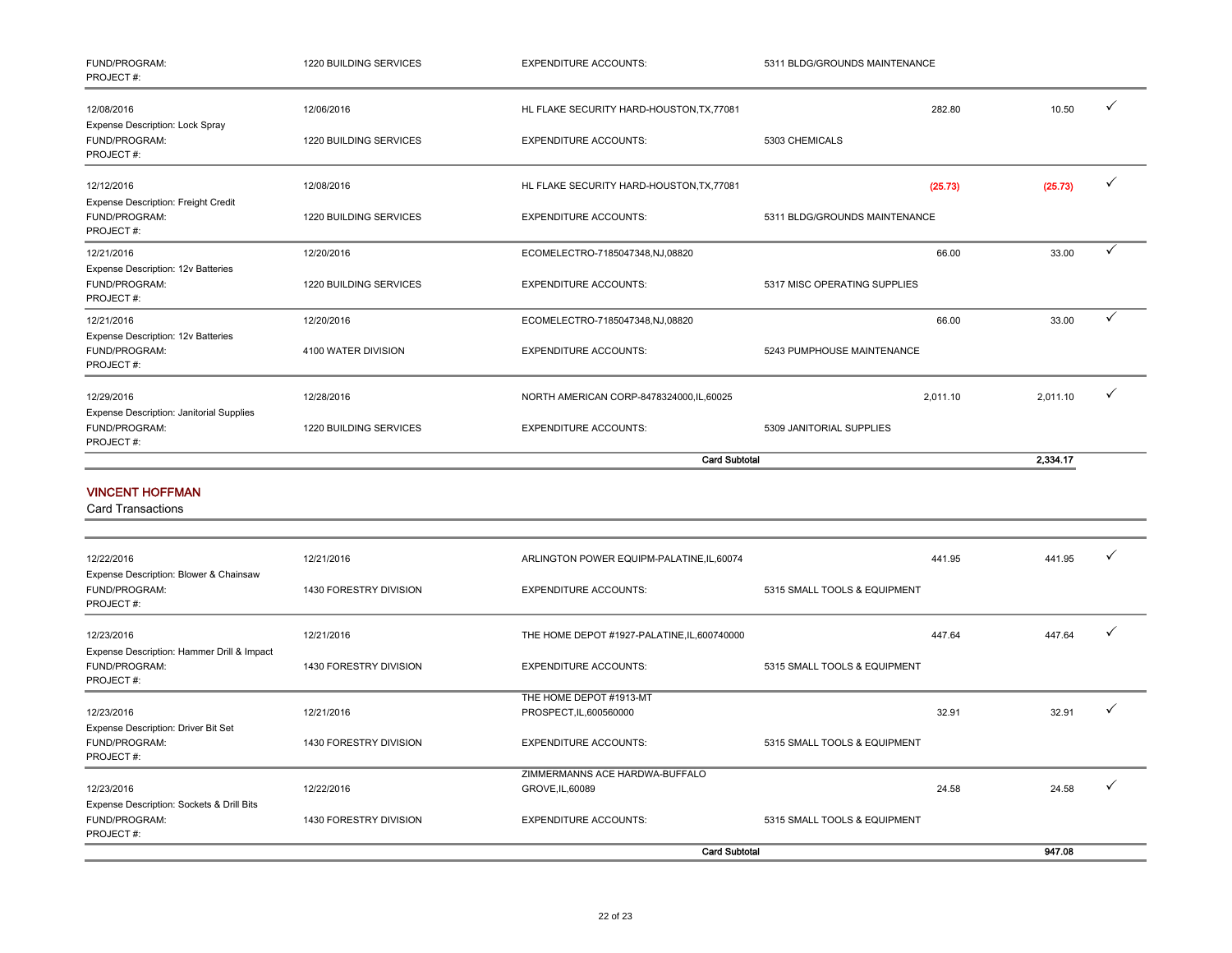Report Run By: Nancy Hoppe (NHOPPE, Company Program Administrator) © 1994-2017. MasterCard. All rights reserved.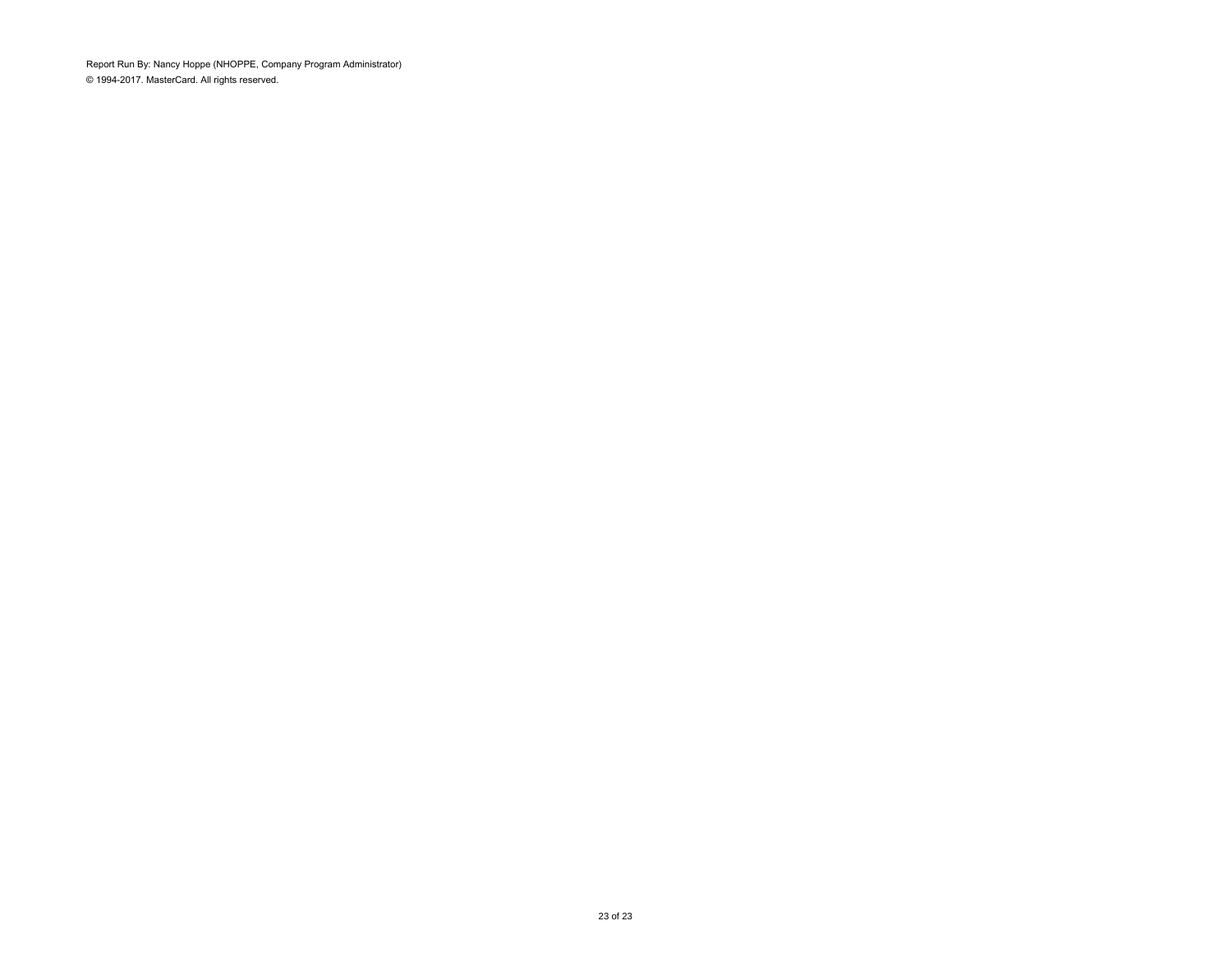# **Village of Wheeling Payroll Summary**

# **Pay Period Ended 02/10/2017**

| <b>Fund Number</b> | Fund                            | <b>Salaries</b> | <b>Benefits</b> | <b>Total Payroll</b> |
|--------------------|---------------------------------|-----------------|-----------------|----------------------|
|                    |                                 |                 |                 |                      |
| 01                 | <b>General Fund</b>             | 768,096.52      | 69,769.57       | 837,866.09           |
| 31                 | Crossroads TIF                  | 665.32          | 131.67          | 796.99               |
| 32                 | So Milwaukee TIF                | 665.32          | 131.67          | 796.99               |
| 34                 | Capital Projects                | 5,867.37        | 1,160.99        | 7,028.36             |
| 35                 | Town Center II TIF              | 665.32          | 131.67          | 796.99               |
| 36                 | <b>Southeast II TIF</b>         | 665.32          | 131.67          | 796.99               |
| 39                 | Lake Cook/Milwaukee TIF         | 665.30          | 131.66          | 796.96               |
| 40                 | Water & Sewer Fund              | 87,294.01       | 12,387.26       | 99,681.27            |
| 55                 | <b>Grant Fund</b>               | 4,196.58        | 813.56          | 5,010.14             |
|                    |                                 |                 |                 |                      |
|                    | <b>Total Gross Payroll</b>      | 868,781.06      | 84,789.72       | 953,570.78           |
|                    |                                 |                 |                 |                      |
|                    | <b>Total Payroll Deductions</b> | 317,876.21      | 84,789.72       | 402,665.93           |
|                    |                                 |                 |                 |                      |
|                    | <b>Total Net Payroll</b>        | 550,904.85      | 0.00            | 550,904.85           |
|                    |                                 |                 |                 |                      |
|                    |                                 |                 |                 |                      |
|                    | <b>Payroll Checks</b>           | 0.00            |                 |                      |
|                    |                                 |                 |                 |                      |
|                    | <b>Direct Deposits</b>          | 550,904.85      |                 |                      |
|                    |                                 |                 |                 |                      |
|                    | <b>Total Net Payroll</b>        | 550,904.85      |                 |                      |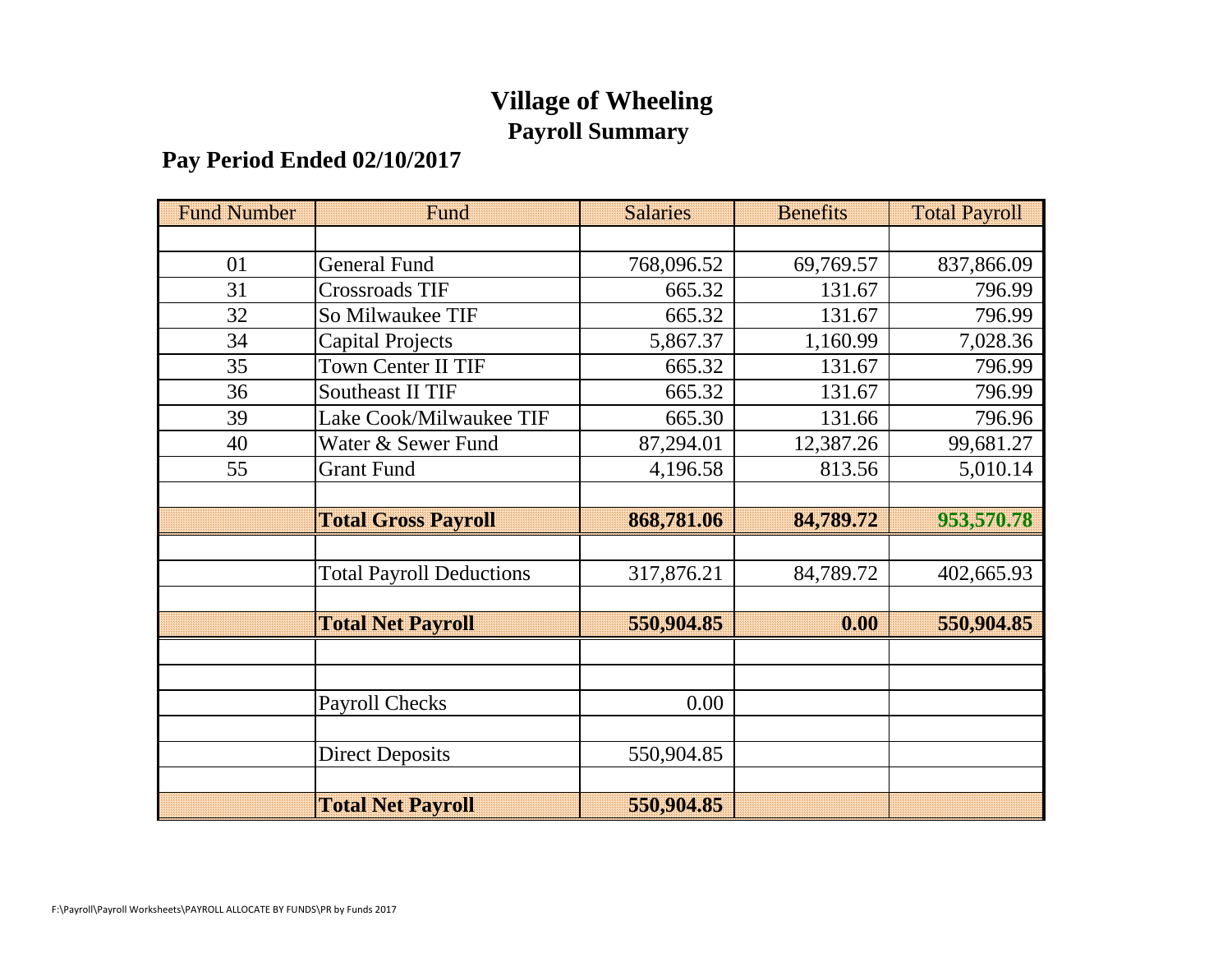| SUNGARD PENTAMATION                          |                                                           |                     |  | PAGE NUMBER:       |      |
|----------------------------------------------|-----------------------------------------------------------|---------------------|--|--------------------|------|
| DATE: 02/15/2017                             |                                                           | VILLAGE OF WHEELING |  | ACCTPA51           |      |
| TIME: 11:07:44                               | CASH REOUIREMENTS - CHECK FORMAT - DUE DATE: $02/22/2017$ |                     |  | ACCOUNTING PERIOD: | 2/17 |
| SELECTION CRITERIA: payable.batch='AMM02/22' |                                                           |                     |  |                    |      |

| VENDOR                                            | <b>ORGANIZATION</b>                  | <b>ACCOUNT</b>                       | PURCHASE OR INVOICE                                      |                                                        | <b>AMOUNT</b>                                          | DESCRIPTION                                                                                               |
|---------------------------------------------------|--------------------------------------|--------------------------------------|----------------------------------------------------------|--------------------------------------------------------|--------------------------------------------------------|-----------------------------------------------------------------------------------------------------------|
| 8727<br>AEREX PEST CONTROL<br>TOTAL CHECK         | 1300                                 | 5210                                 | 17000253                                                 | 1036501                                                | 430.00<br>430.00                                       | JAN. PEST CONTROL                                                                                         |
| 84<br>AIR ONE EQUIPMENT, INC<br>TOTAL CHECK       | 2200<br>2200<br>2200                 | 5319<br>5220<br>5220                 | 17000085<br>17000198<br>17000198                         | 119262<br>119423<br>119590                             | 750.25<br>676.00<br>168.00<br>1,594.25                 | STREAMLIGHT LED<br>FIREFIGHTING EOUIPMENT<br>FIREFIGHTING EOUIPMENT                                       |
| 151<br>AMERICAN PLANNING ASSOC<br>TOTAL CHECK     | 1300                                 | 5222                                 | 17000319                                                 | 074646-1711                                            | 505.00<br>505.00                                       | MEMBERSHIP DUES                                                                                           |
| 8035<br>AMERICAN WELDING & GAS INC<br>TOTAL CHECK | 2200<br>2200                         | 5220<br>5220                         | 17000393<br>17000395                                     | 04584597<br>04598583                                   | 318.36<br>250.50<br>568.86                             | CYLINDER RENTALS<br>OXYGEN                                                                                |
| 10131<br>ANDY FRAIN SERVICES INC<br>TOTAL CHECK   | 2100                                 | 5299                                 | 17000389                                                 | 226961                                                 | 4,637.52<br>4,637.52                                   | CROSSING GUARDS-DEC.                                                                                      |
| 4175<br>ARLINGTON HEIGHTS FORD<br>TOTAL CHECK     | 2100<br>1300<br>1300<br>2100<br>4100 | 5310<br>5310<br>5310<br>5310<br>5310 | 17000229<br>17000271<br>17000271<br>17000313<br>17000313 | 785619<br>786426<br>786856<br>787840/976<br>787840/976 | 204.07<br>60.09<br>157.75<br>154.73<br>11.86<br>588.50 | SOLENOID/WIRE KIT<br>WATER PUMP AND PARTS<br>WATER PUMP AND PARTS<br>SOLENOID/JET KIT<br>SOLENOID/JET KIT |
| 2305<br>AT&T GLOBAL SERVICES INC<br>TOTAL CHECK   | 15                                   | 5220                                 | 17000361                                                 | IL827901                                               | 1,587.12<br>1,587.12                                   | WIRELESS DATA SERVICES                                                                                    |
| 256<br>ATLAS BOBCAT LLC<br>TOTAL CHECK            | 4100<br>4100                         | 5310<br>5310                         | 17000227<br>17000247                                     | BD1873<br>BD1970                                       | 253.54<br>210.37<br>463.91                             | HEATER COIL/FILTERS<br>COOLANT, FILTER, BELT                                                              |
| 8865<br>BACKGROUNDS ONLINE<br>TOTAL CHECK         | 1800                                 | 5226                                 | 17000286                                                 | 477373                                                 | 59.90<br>59.90                                         | BACKGROUND CHECKS                                                                                         |
| 296<br>BAXTER & WOODMAN INC<br>TOTAL CHECK        | 4100                                 | 5299                                 | 17000338                                                 | 0190433                                                | 660.00<br>660.00                                       | WATER AUDIT                                                                                               |
| 5553<br>HEATHER BRAOUDAKIS<br>TOTAL CHECK         | 5500                                 | 5299                                 | 17000318                                                 |                                                        | 50.00<br>50.00                                         | ENTERTAINMENT 3-20-17                                                                                     |
| 397<br>CALL ONE<br>TOTAL CHECK                    | 1600                                 | 5238                                 | 17000159                                                 |                                                        | 20,763.48<br>20,763.48                                 | FEB. PHONE SERVICE                                                                                        |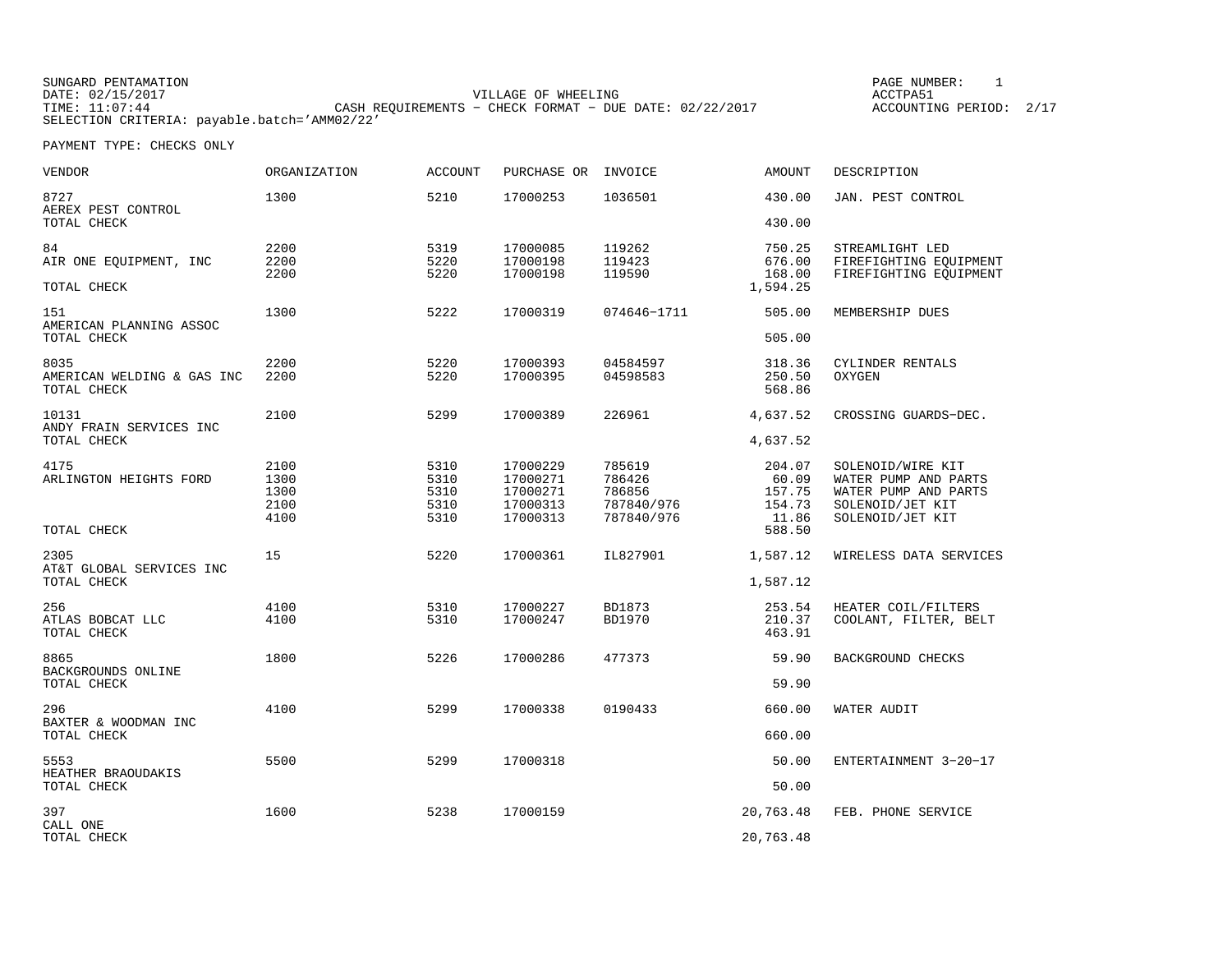SUNGARD PENTAMATION PAGE NUMBER: 2DATE: 02/15/2017 VILLAGE OF WHEELING ACCTPA51CASH REQUIREMENTS - CHECK FORMAT - DUE DATE: 02/22/2017 SELECTION CRITERIA: payable.batch='AMM02/22'

ACCOUNTING PERIOD: 2/17

| VENDOR                                                   | ORGANIZATION                                                                                 | <b>ACCOUNT</b>                                                                                                               | PURCHASE OR                                                                                                                                                                                  | INVOICE                                                                                                                                                                                                                                      | AMOUNT                                                                                                                                                                                                        | DESCRIPTION                                                                                                                                                                                                                                                                                                                                                                                                                                                                  |
|----------------------------------------------------------|----------------------------------------------------------------------------------------------|------------------------------------------------------------------------------------------------------------------------------|----------------------------------------------------------------------------------------------------------------------------------------------------------------------------------------------|----------------------------------------------------------------------------------------------------------------------------------------------------------------------------------------------------------------------------------------------|---------------------------------------------------------------------------------------------------------------------------------------------------------------------------------------------------------------|------------------------------------------------------------------------------------------------------------------------------------------------------------------------------------------------------------------------------------------------------------------------------------------------------------------------------------------------------------------------------------------------------------------------------------------------------------------------------|
| 483<br>CHICAGO COMMUNICATIONS LLC<br>TOTAL CHECK         | 15<br>15                                                                                     | 5221<br>5221                                                                                                                 | 17000391<br>17000392                                                                                                                                                                         | 287726<br>288090                                                                                                                                                                                                                             | 445.00<br>1,020.00<br>1,465.00                                                                                                                                                                                | RADIO REPAIRS<br>RADIO REPAIRS                                                                                                                                                                                                                                                                                                                                                                                                                                               |
| 6074<br>CHICAGO PARTS & SOUND LLC<br>TOTAL CHECK         | 2100<br>2100                                                                                 | 5310<br>5310                                                                                                                 | 17000268<br>17000268                                                                                                                                                                         | 817605<br>818623                                                                                                                                                                                                                             | 423.72<br>84.72<br>508.44                                                                                                                                                                                     | BATTERIES/BRAKE PARTS<br>SPARK PLUGS                                                                                                                                                                                                                                                                                                                                                                                                                                         |
| 4655<br>CHICAGO TITLE COMPANY LLC<br>TOTAL CHECK         | 3600                                                                                         | 5218                                                                                                                         | 17000354                                                                                                                                                                                     | H25389807                                                                                                                                                                                                                                    | 175.00<br>175.00                                                                                                                                                                                              | TRACT SEARCH                                                                                                                                                                                                                                                                                                                                                                                                                                                                 |
| 8850<br>CJ MATERIALS & RECYCLING LLC 4200<br>TOTAL CHECK | 4100<br>4100<br>4200                                                                         | 5208<br>5208<br>5208<br>5208                                                                                                 | 17000224<br>17000224<br>17000224<br>17000224                                                                                                                                                 | 12150<br>12150<br>12155<br>12155                                                                                                                                                                                                             | 215.33<br>124.67<br>592.17<br>342.83<br>1,275.00                                                                                                                                                              | DEBRIS DUMP FEE<br>DEBRIS DUMP FEE<br>DEBRIS DUMP FEE<br>DEBRIS DUMP FEE                                                                                                                                                                                                                                                                                                                                                                                                     |
| 556<br>COMED<br>TOTAL CHECK                              | 1420<br>4100<br>4200                                                                         | 5209<br>5209<br>5209                                                                                                         | 17000326<br>17000326<br>17000326                                                                                                                                                             |                                                                                                                                                                                                                                              | 34.65<br>101.99<br>820.49<br>957.13                                                                                                                                                                           | ENERGY SERVICE 1/17<br>ENERGY SERVICE 1/17<br>ENERGY SERVICE 1/17                                                                                                                                                                                                                                                                                                                                                                                                            |
| 557<br>COMED<br>TOTAL CHECK                              | 11                                                                                           | 5209                                                                                                                         | 17000325                                                                                                                                                                                     |                                                                                                                                                                                                                                              | 2,545.43<br>2,545.43                                                                                                                                                                                          | ENERGY SERVICE 1/17                                                                                                                                                                                                                                                                                                                                                                                                                                                          |
| 8639<br>CONSTELLATION NEW ENERGY INC 1320                | 1170<br>1430<br>4100<br>4200                                                                 | 5209<br>5209<br>5209<br>5209<br>5209                                                                                         | 17000327<br>17000327<br>17000327<br>17000327<br>17000327                                                                                                                                     |                                                                                                                                                                                                                                              | 1,157.59<br>186.49<br>702.70<br>11,291.72<br>1,190.94                                                                                                                                                         | ENERGY SERVICE 1/17<br>ENERGY SERVICE 1/17<br>ENERGY SERVICE 1/17<br>ENERGY SERVICE 1/17<br>ENERGY SERVICE 1/17                                                                                                                                                                                                                                                                                                                                                              |
| TOTAL CHECK                                              |                                                                                              |                                                                                                                              |                                                                                                                                                                                              |                                                                                                                                                                                                                                              | 14,529.44                                                                                                                                                                                                     |                                                                                                                                                                                                                                                                                                                                                                                                                                                                              |
| 678<br>DELL COMPUTER CORPORATION<br>TOTAL CHECK          | 33<br>33<br>33<br>33<br>33<br>33<br>33<br>33<br>33<br>33<br>33<br>33<br>33<br>33<br>33<br>33 | 5313<br>5412<br>5313<br>5412<br>5313<br>5412<br>5313<br>5412<br>5313<br>5412<br>5313<br>5412<br>5313<br>5412<br>5313<br>5412 | 17000181<br>17000181<br>17000181<br>17000181<br>17000181<br>17000181<br>17000181<br>17000181<br>17000181<br>17000181<br>17000181<br>17000181<br>17000181<br>17000181<br>17000181<br>17000181 | 10142897985<br>10142897985<br>10144518875<br>10144518875<br>10144518883<br>10144518883<br>10144518891<br>10144518891<br>10144863465<br>10144863465<br>10144863473<br>10144863473<br>10145866036<br>10145866036<br>10145866044<br>10145866044 | 13,008.60<br>2,842.94<br>19,509.92<br>4,263.77<br>19,509.93<br>4,263.76<br>19,509.93<br>4,263.76<br>19,509.93<br>4,263.76<br>19,509.93<br>4,263.76<br>988.06<br>215.93<br>27,055.19<br>5,912.73<br>168,891.90 | DELL SERVERS AND DATA STO<br>DELL SERVERS AND DATA STO<br>DELL SERVERS AND DATA STO<br>DELL SERVERS AND DATA STO<br>DELL SERVERS AND DATA STO<br>DELL SERVERS AND DATA STO<br>DELL SERVERS AND DATA STO<br>DELL SERVERS AND DATA STO<br>DELL SERVERS AND DATA STO<br>DELL SERVERS AND DATA STO<br>DELL SERVERS AND DATA STO<br>DELL SERVERS AND DATA STO<br>DELL SERVERS AND DATA STO<br>DELL SERVERS AND DATA STO<br>DELL SERVERS AND DATA STO<br>DELL SERVERS AND DATA STO |
| 5540<br>DJ'S SCUBA LOCKER<br>TOTAL CHECK                 | 2200                                                                                         | 5105                                                                                                                         | 17000293                                                                                                                                                                                     | 50045                                                                                                                                                                                                                                        | 1,485.00<br>1,485.00                                                                                                                                                                                          | DIVE COURSES (3)                                                                                                                                                                                                                                                                                                                                                                                                                                                             |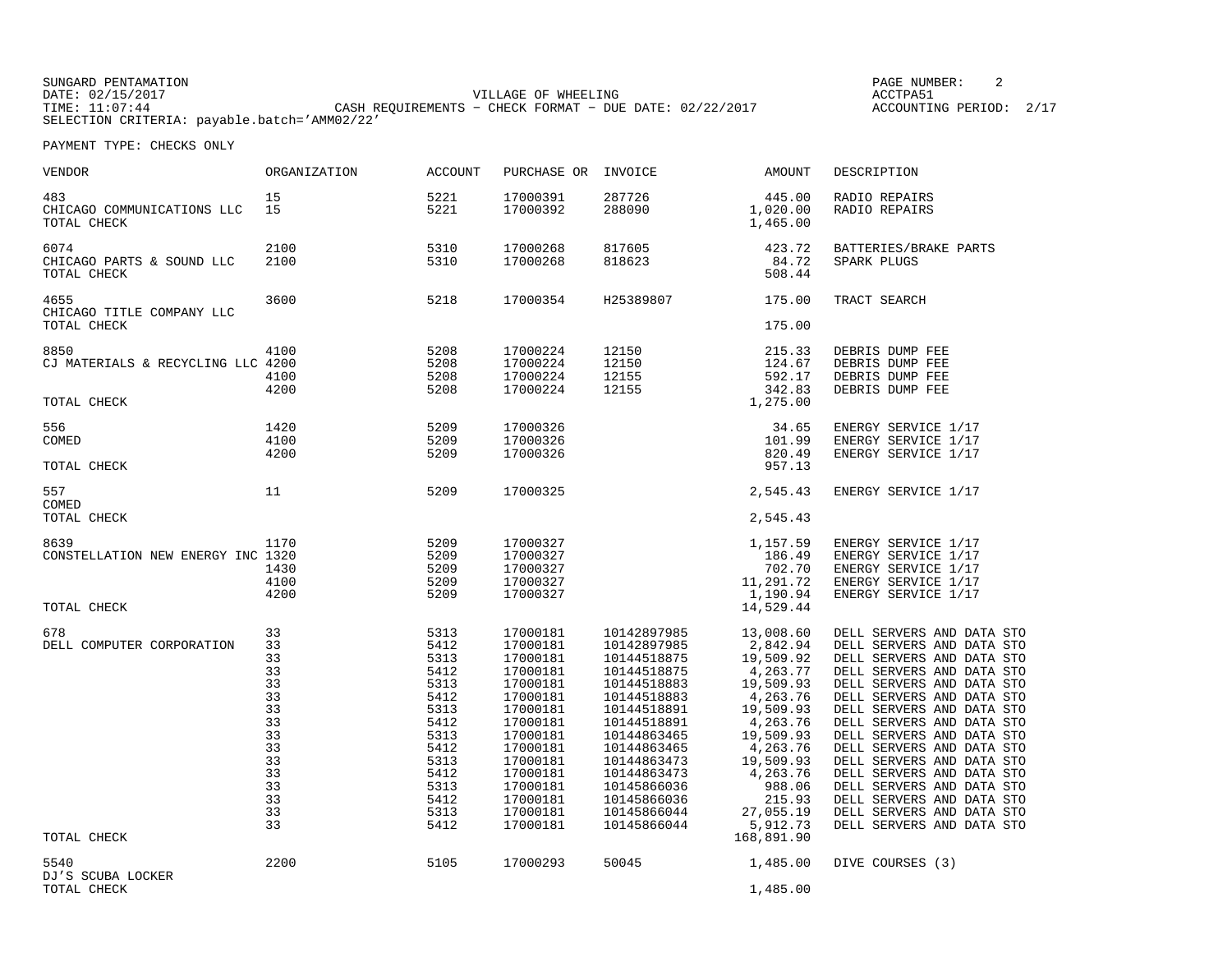| SUNGARD PENTAMATION                          |                                                         |                     |  | PAGE NUMBER:       |      |
|----------------------------------------------|---------------------------------------------------------|---------------------|--|--------------------|------|
| DATE: 02/15/2017                             |                                                         | VILLAGE OF WHEELING |  | ACCTPA51           |      |
| TIME: 11:07:44                               | CASH REOUIREMENTS - CHECK FORMAT - DUE DATE: 02/22/2017 |                     |  | ACCOUNTING PERIOD: | 2/17 |
| SELECTION CRITERIA: payable.batch='AMM02/22' |                                                         |                     |  |                    |      |

| <b>VENDOR</b>                                            | <b>ORGANIZATION</b>  | <b>ACCOUNT</b>       | PURCHASE OR INVOICE              |                                  | <b>AMOUNT</b>                                | DESCRIPTION                                                          |
|----------------------------------------------------------|----------------------|----------------------|----------------------------------|----------------------------------|----------------------------------------------|----------------------------------------------------------------------|
| 744<br>DUNDEE AND WOLF AUTOMOTIVE<br>TOTAL CHECK         | 1400<br>2100         | 5310<br>5310         | 17000401<br>17000400             | 49250<br>49251                   | 14.50<br>384.25<br>398.75                    | JAN. CAR WASHES<br>JAN. CAR WASHES                                   |
| 5937<br>ESRI INC.<br>TOTAL CHECK                         | 1600<br>4100<br>4200 | 5207<br>5207<br>5207 | 17000281<br>17000281<br>17000281 | 93248692<br>93248692<br>93248692 | 4,225.00<br>2,112.50<br>2,112.50<br>8,450.00 | GIS SOFTWARE RENEWAL<br>GIS SOFTWARE RENEWAL<br>GIS SOFTWARE RENEWAL |
| 2752<br>GRAINGER<br>TOTAL CHECK                          | 11<br>1240           | 5251<br>5319         | 17000323<br>17000331             | 9334777324<br>93430008539        | 266.40<br>100.45<br>366.85                   | <b>BULBS</b><br>CHEMICAL RESISTANT                                   |
| 1010<br>H & H ELECTRIC CO<br>TOTAL CHECK                 | 1420                 | 5251                 | 17000349                         | 27589                            | 1,168.20<br>1,168.20                         | STREETLIGHT REPAIR                                                   |
| 10280<br>SCOTT HAMILTON                                  | 5500                 | 5299                 | 17000317                         |                                  | 180.00                                       | ENTERTAINMENT 3-23-17                                                |
| TOTAL CHECK<br>9513<br>HAWKINS INC<br>TOTAL CHECK        | 4100<br>4100         | 5243<br>5243         | 17000342<br>17000343             | 4017721<br>4017724               | 180.00<br>2,353.27<br>424.87<br>2,778.14     | BOOSTER PUMP<br>REPAIR PARTS                                         |
| 8902<br>SANDRA HAYNES<br>TOTAL CHECK                     | 5500                 | 5299                 | 17000316                         | 2946                             | 165.00<br>165.00                             | ENTERTAINMENT 3-13-17                                                |
| 5284<br>HD SUPPLY WATERWORKS LTD<br>TOTAL CHECK          | 4100                 | 5315                 | 17000277                         | G623848                          | 730.00<br>730.00                             | WATER MAIN WRENCHES                                                  |
| 4542<br>HEALTH ENDEAVORS, SC<br>TOTAL CHECK              | 2200                 | 5246                 | 17000246                         | 6113                             | 15,964.00<br>15,964.00                       | PHYSICAL EXAMS                                                       |
| 4690<br>HEALY ASPHALT CO LLC<br>TOTAL CHECK              | 1420                 | 5314                 | 17000344                         | 62360MB                          | 1,363.71<br>1,363.71                         | COLD MIX                                                             |
| 9548<br>HOFFMAN HOUSE CATERING<br>TOTAL CHECK            | 5500                 | 5299                 | 17000320                         | 9811701020                       | 2,793.12<br>2,793.12                         | CONGREGATE DINING JAN                                                |
| 8333<br>ILLINOIS PUMP INC                                | 4100                 | 5243                 | 17000340                         | $S-10873$                        | 1,432.33                                     | BOOSTER SYSTEM REPAIR                                                |
| TOTAL CHECK<br>1268<br>INTERSTATE BATTERY<br>TOTAL CHECK | 2100                 | 5310                 | 17000267                         | 23017466                         | 1,432.33<br>339.96<br>339.96                 | <b>BATTERIES</b>                                                     |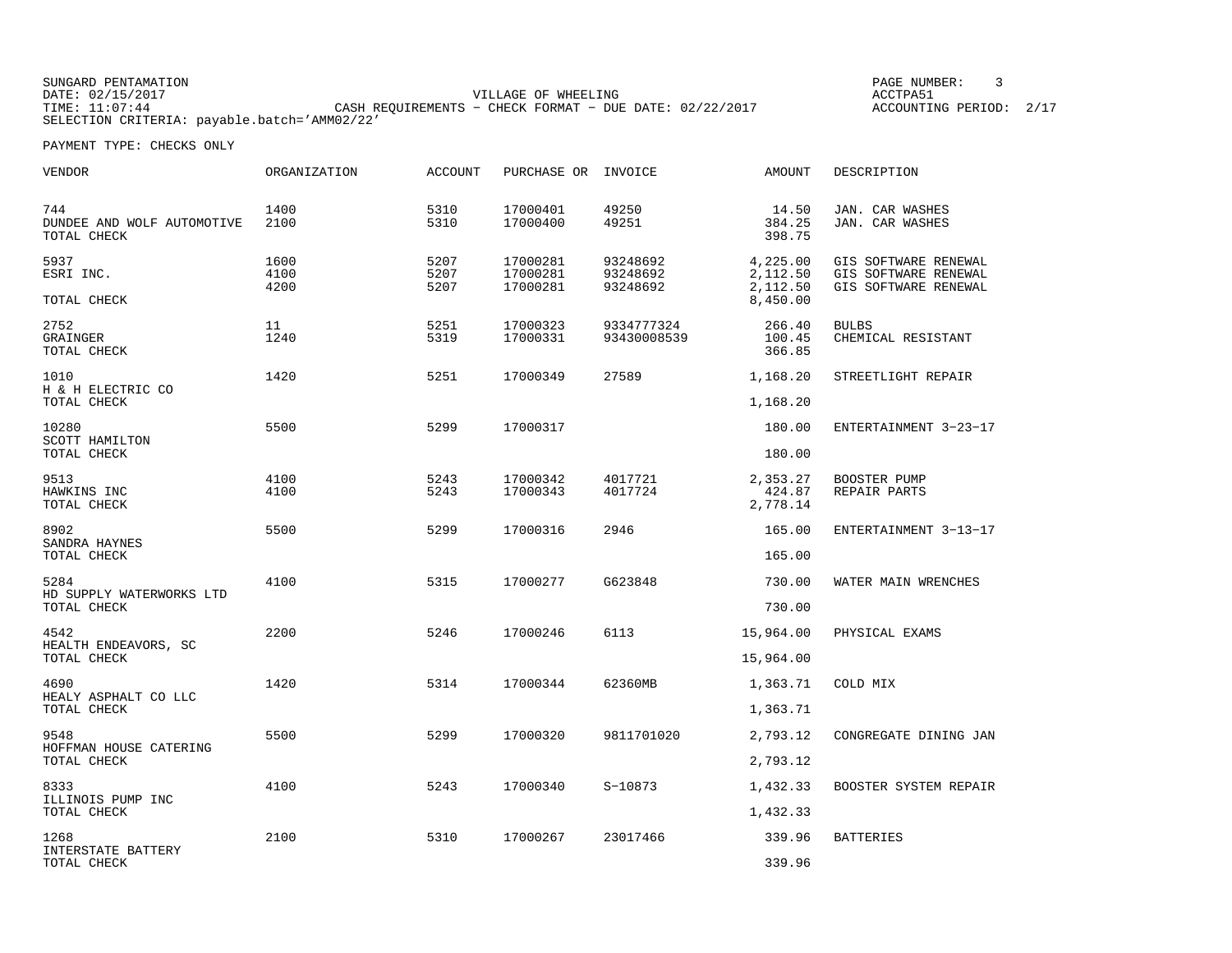| SUNGARD PENTAMATION                          |                                                           | PAGE NUMBER:               |  |
|----------------------------------------------|-----------------------------------------------------------|----------------------------|--|
| DATE: 02/15/2017                             | VILLAGE OF WHEELING                                       | ACCTPA5:                   |  |
| TIME: 11:07:44                               | CASH REOUIREMENTS - CHECK FORMAT - DUE DATE: $02/22/2017$ | 2/17<br>ACCOUNTING PERIOD: |  |
| SELECTION CRITERIA: payable.batch='AMM02/22' |                                                           |                            |  |

| VENDOR                                                   | ORGANIZATION                                                                                 | ACCOUNT                                                                                      | PURCHASE OR                                                                                                                                  | INVOICE                                                                                                                                                                                      | AMOUNT                                                                                                          | DESCRIPTION                                                                                                                                                                                                                                                                      |
|----------------------------------------------------------|----------------------------------------------------------------------------------------------|----------------------------------------------------------------------------------------------|----------------------------------------------------------------------------------------------------------------------------------------------|----------------------------------------------------------------------------------------------------------------------------------------------------------------------------------------------|-----------------------------------------------------------------------------------------------------------------|----------------------------------------------------------------------------------------------------------------------------------------------------------------------------------------------------------------------------------------------------------------------------------|
| 9256<br>INTERSTATE BILLING SERVICE I 2200<br>TOTAL CHECK | 2200                                                                                         | 5310<br>5310                                                                                 | 17000228<br>17000269                                                                                                                         | 3005102901<br>3005280939                                                                                                                                                                     | 111.37<br>128.98<br>240.35                                                                                      | ARM STEERING GEAR<br>SOLENOID KIT/VALVE                                                                                                                                                                                                                                          |
| 10283<br>KELLEY WILLIAMSON CO                            | 1220<br>1240<br>1300<br>1400<br>1420<br>1430<br>1500<br>1600<br>2100<br>2200<br>4100<br>4200 | 5301<br>5301<br>5301<br>5301<br>5301<br>5301<br>5301<br>5301<br>5301<br>5301<br>5301<br>5301 | 17000332<br>17000332<br>17000332<br>17000332<br>17000332<br>17000332<br>17000332<br>17000332<br>17000332<br>17000332<br>17000332<br>17000332 | 147088/89/91<br>147088/89/91<br>147088/89/91<br>147088/89/91<br>147088/89/91<br>147088/89/91<br>147088/89/91<br>147088/89/91<br>147088/89/91<br>147088/89/91<br>147088/89/91<br>147088/89/91 | 37.82<br>347.16<br>39.02<br>17.77<br>834.96<br>122.25<br>17.77<br>12.75<br>389.65<br>795.02<br>295.86<br>231.55 | BLU DEF AND MOB DEL<br>BLU DEF AND MOB DEL<br>BLU DEF AND MOB DEL<br>BLU DEF AND MOB DEL<br>BLU DEF AND MOB DEL<br>BLU DEF AND MOB DEL<br>BLU DEF AND MOB DEL<br>BLU DEF AND MOB DEL<br>BLU DEF AND MOB DEL<br>BLU DEF AND MOB DEL<br>BLU DEF AND MOB DEL<br>BLU DEF AND MOB DEL |
| TOTAL CHECK                                              |                                                                                              |                                                                                              |                                                                                                                                              |                                                                                                                                                                                              | 3, 141.58                                                                                                       |                                                                                                                                                                                                                                                                                  |
| 6502<br>KIESLER'S POLICE SUPPLY INC<br>TOTAL CHECK       | 2100                                                                                         | 5316                                                                                         | 17000363                                                                                                                                     | 0817507                                                                                                                                                                                      | 15,260.78<br>15,260.78                                                                                          | AMMUNITION                                                                                                                                                                                                                                                                       |
| 1455<br>KLEIN THORPE & JENKINS LTD<br>TOTAL CHECK        | 1900<br>3200<br>3900                                                                         | 5218<br>5218<br>5218                                                                         | 17000405<br>17000405<br>17000405                                                                                                             |                                                                                                                                                                                              | 38,282.68<br>736.70<br>60.00<br>39,079.38                                                                       | DEC. LEGAL SERVICE<br>DEC. LEGAL SERVICE<br>DEC. LEGAL SERVICE                                                                                                                                                                                                                   |
| 1586<br>LOVERDE CONSTRUCTION COMPANY 4200<br>TOTAL CHECK | 4100                                                                                         | 5344<br>5342                                                                                 | 17000279<br>17000279                                                                                                                         | 3529<br>3529                                                                                                                                                                                 | 1,913.53<br>1,913.53<br>3,827.06                                                                                | TRENCH BACKFILL<br>TRENCH BACKFILL                                                                                                                                                                                                                                               |
| 10284<br>METROPOLITAN TRANSPORTATION<br>TOTAL CHECK      | 1400                                                                                         | 5327                                                                                         | 17000328                                                                                                                                     | 4926-AR10324                                                                                                                                                                                 | 1,500.00<br>1,500.00                                                                                            | ANNUAL SUBSCRIPTION                                                                                                                                                                                                                                                              |
| 1706<br>METROPOLITAN WATER RECLAMATI<br>TOTAL CHECK      | 4200                                                                                         | 5342                                                                                         | 17000352                                                                                                                                     |                                                                                                                                                                                              | 15,982.35<br>15,982.35                                                                                          | SEWER AGREEMENT                                                                                                                                                                                                                                                                  |
| 5989<br>MGP INC                                          | 1600<br>4100<br>4200                                                                         | 5207<br>5207<br>5207                                                                         | 17000305<br>17000305<br>17000305                                                                                                             | 3766<br>3766<br>3766                                                                                                                                                                         | 5,666.31<br>2,833.16<br>2,833.15                                                                                | JAN. GIS STAFFING<br>JAN. GIS STAFFING<br>JAN. GIS STAFFING                                                                                                                                                                                                                      |
| TOTAL CHECK                                              |                                                                                              |                                                                                              |                                                                                                                                              |                                                                                                                                                                                              | 11,332.62                                                                                                       |                                                                                                                                                                                                                                                                                  |
| 1783<br>MONROE TRUCK EOUIPMENT<br>TOTAL CHECK            | 1420                                                                                         | 5310                                                                                         | 17000283                                                                                                                                     | 1527845A                                                                                                                                                                                     | 1,849.00<br>1,849.00                                                                                            | PART INSTALLATION                                                                                                                                                                                                                                                                |
| 1788<br>MORTON GROVE AUTOMOTIVE WEST<br>TOTAL CHECK      | 2200                                                                                         | 5310                                                                                         | 17000285                                                                                                                                     | 56939                                                                                                                                                                                        | 245.00<br>245.00                                                                                                | REBUILT PART                                                                                                                                                                                                                                                                     |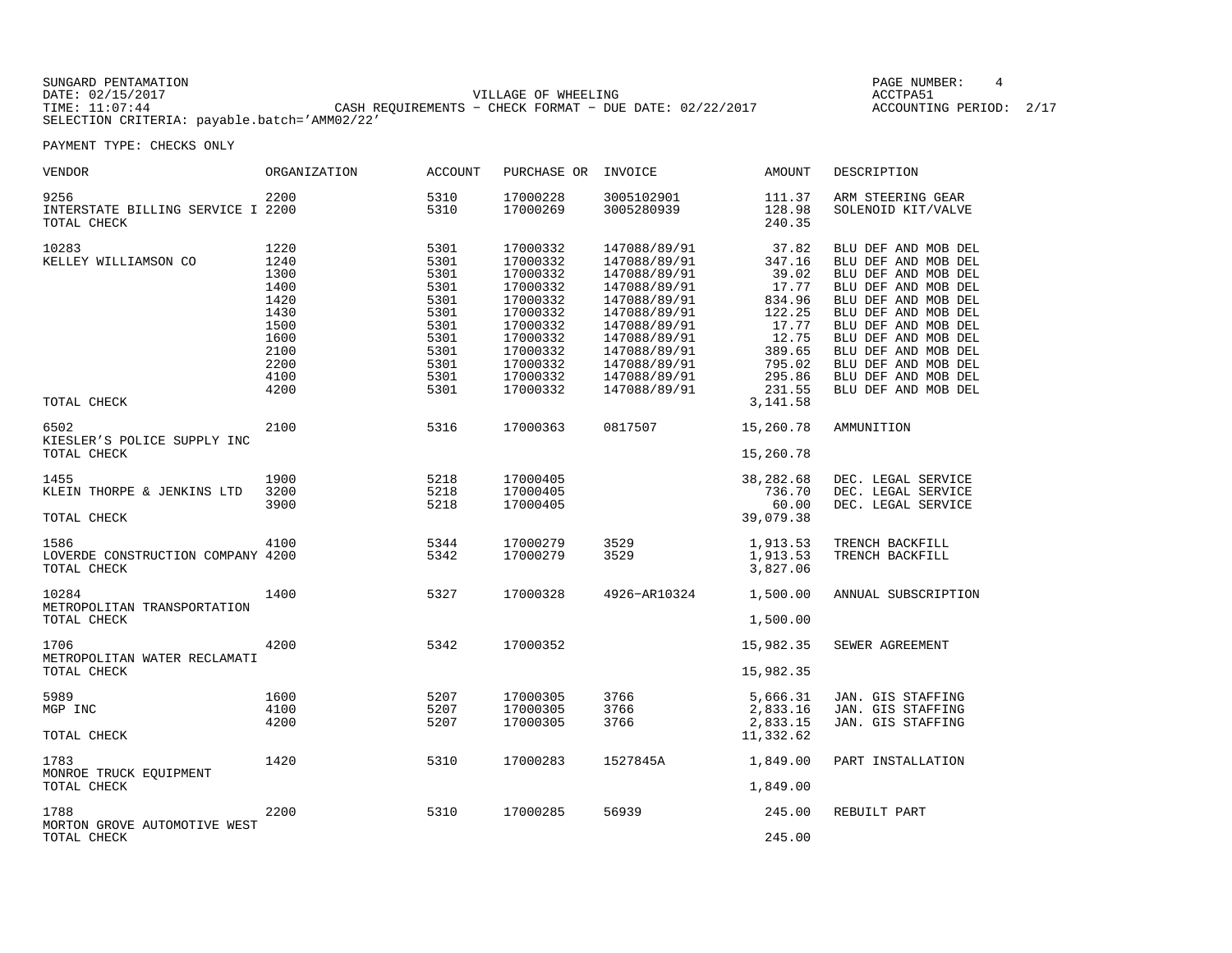| SUNGARD PENTAMATION                          |                                                         | PAGE NUMBER:            |
|----------------------------------------------|---------------------------------------------------------|-------------------------|
| DATE: 02/15/2017                             | VILLAGE OF WHEELING                                     | ACCTPA51                |
| TIME: 11:07:44                               | CASH REOUIREMENTS - CHECK FORMAT - DUE DATE: 02/22/2017 | ACCOUNTING PERIOD: 2/17 |
| SELECTION CRITERIA: payable.batch='AMM02/22' |                                                         |                         |

| VENDOR                                                   | ORGANIZATION                                                 | <b>ACCOUNT</b>                                               | PURCHASE OR INVOICE                                                                          |                                                                                                                              | AMOUNT                                                               | DESCRIPTION                                                                                                                                          |
|----------------------------------------------------------|--------------------------------------------------------------|--------------------------------------------------------------|----------------------------------------------------------------------------------------------|------------------------------------------------------------------------------------------------------------------------------|----------------------------------------------------------------------|------------------------------------------------------------------------------------------------------------------------------------------------------|
| 1792<br>MOTOROLA SOLUTIONS INC<br>TOTAL CHECK            | 15<br>2100<br>33                                             | 5412<br>5412<br>5412                                         | 17000079<br>17000079<br>17000079                                                             | 41232413<br>41232413<br>41232413                                                                                             | 101,859.82<br>90,000.00<br>345,000.00<br>536,859.82                  | RADIO NETWORK PURCHASE<br>RADIO NETWORK PURCHASE<br>RADIO NETWORK PURCHASE                                                                           |
|                                                          |                                                              |                                                              |                                                                                              |                                                                                                                              |                                                                      |                                                                                                                                                      |
| 6625<br>MUNICIPAL CODE CORP<br>TOTAL CHECK               | 1600                                                         | 5204                                                         | 17000300                                                                                     | 00280526                                                                                                                     | 688.20<br>688.20                                                     | VILLAGE CODE UPDATE                                                                                                                                  |
| 3294<br>NORTHEASTERN IL PUBLIC SAFET 2200<br>TOTAL CHECK | 2200                                                         | 5105<br>5105                                                 | 17000238<br>17000292                                                                         | 16096<br>16186                                                                                                               | 230.00<br>230.00<br>460.00                                           | TRAINING REGISTRATION<br>TRAINING REGISTRATION                                                                                                       |
| 1934<br>NORTHERN ILLINOIS POLICE ALA 2100<br>TOTAL CHECK | 2100                                                         | 5317<br>5317                                                 | 17000219<br>17000390                                                                         | 11259<br>11542                                                                                                               | 25.10<br>132.60<br>157.70                                            | LANGUAGE LINE-NOV.<br>LANGUAGE LINE-DEC.                                                                                                             |
| 3092<br>OFFICE DEPOT                                     | 1500<br>1500<br>1240<br>1240<br>1320<br>1600<br>1600<br>1320 | 5318<br>5318<br>5317<br>5317<br>5318<br>5318<br>5318<br>5318 | 17000329<br>17000329<br>17000270<br>17000270<br>17000233<br>17000302<br>17000301<br>17000234 | 892748000001<br>892750674001<br>893797091001<br>893797268001<br>894093372001<br>894093685001<br>894093899001<br>894093918001 | 91.98<br>3.19<br>15.79<br>6.87<br>109.43<br>116.16<br>11.98<br>16.98 | OFFICE SUPPLIES<br>OFFICE SUPPLIES<br>OFFICE SUPPLIES<br>OFFICE SUPPLIES<br>OFFICE SUPPLIES<br>OFFICE SUPPLIES<br>OFFICE SUPPLIES<br>OFFICE SUPPLIES |
| TOTAL CHECK                                              | 1700                                                         | 5318                                                         | 17000334                                                                                     | 895484190001                                                                                                                 | 111.66<br>484.04                                                     | OFFICE SUPPLIES                                                                                                                                      |
| 6711<br>O'REILLY AUTO PARTS<br>TOTAL CHECK               | 1240<br>4100                                                 | 5317<br>5310                                                 | 17000266<br>17000266                                                                         |                                                                                                                              | 15.96<br>37.08<br>53.04                                              | PARTS AND SUPPLIES<br>PARTS AND SUPPLIES                                                                                                             |
| 6959<br>PILGRIM PRODUCTIONS INC<br>TOTAL CHECK           | 5500                                                         | 5299                                                         | 17000315                                                                                     | WPSC03012017                                                                                                                 | 125.00<br>125.00                                                     | ENTERTAINMENT 3-1-17                                                                                                                                 |
| 10282<br>PR STREICH & SONS INC<br>TOTAL CHECK            | 1240                                                         | 5206                                                         | 17000314                                                                                     | 43418                                                                                                                        | 347.50<br>347.50                                                     | LIFT INSPECTION                                                                                                                                      |
| 2145<br>OUILL CORP<br>TOTAL CHECK                        | 1700                                                         | 5318                                                         | 17000335                                                                                     | 3957670                                                                                                                      | 282.82<br>282.82                                                     | OFFICE SUPPLIES                                                                                                                                      |
| 2185<br>RED CENTER<br>TOTAL CHECK                        | 15                                                           | 5231                                                         | 17000239                                                                                     | $301 - 17 - 02$                                                                                                              | 26,397.94<br>26,397.94                                               | FEB. DISPATCH SERVICE                                                                                                                                |
| 3712<br>RICOH USA INC<br>TOTAL CHECK                     | 2200<br>1300                                                 | 5220<br>5220                                                 | 17000394<br>17000330                                                                         | 5046877210<br>5046877450                                                                                                     | 139.99<br>88.29<br>228.28                                            | FD PHOTOCOPIES-JAN.<br>CD PHOTOCOPIES-JAN.                                                                                                           |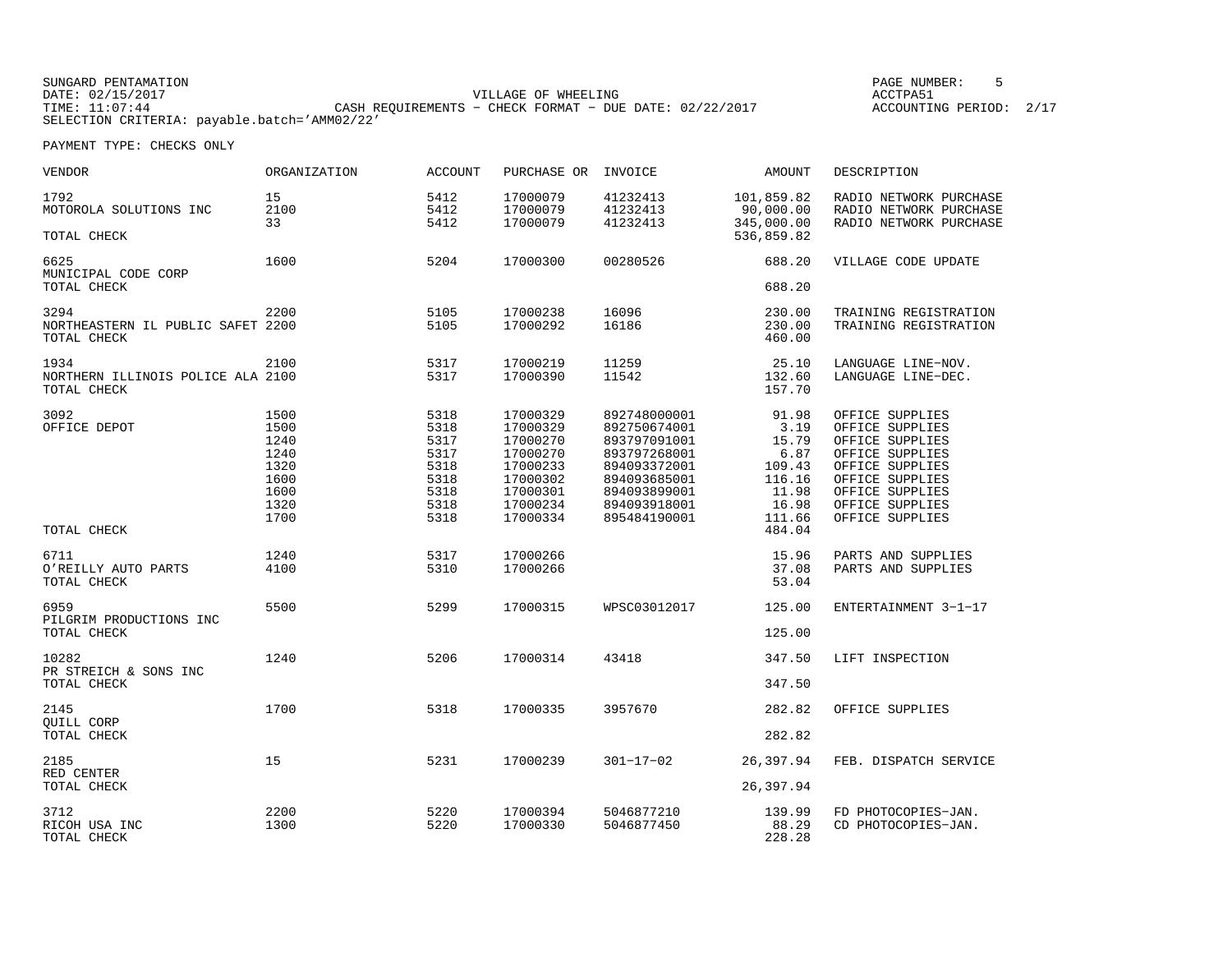| SUNGARD PENTAMATION                          |                                                         |                     | PAGE NUMBER:       |  |
|----------------------------------------------|---------------------------------------------------------|---------------------|--------------------|--|
| DATE: 02/15/2017                             |                                                         | VILLAGE OF WHEELING | ACCTPA5:           |  |
| TIME: 11:07:44                               | CASH REOUIREMENTS - CHECK FORMAT - DUE DATE: 02/22/2017 |                     | ACCOUNTING PERIOD: |  |
| SELECTION CRITERIA: payable.batch='AMM02/22' |                                                         |                     |                    |  |

| VENDOR                                              | ORGANIZATION                         | <b>ACCOUNT</b>                       | PURCHASE OR                                              | INVOICE                                            | AMOUNT                                             | DESCRIPTION                                                                                                                         |
|-----------------------------------------------------|--------------------------------------|--------------------------------------|----------------------------------------------------------|----------------------------------------------------|----------------------------------------------------|-------------------------------------------------------------------------------------------------------------------------------------|
| 4129<br>RONDOUT SERVICE CENTER                      | 1240<br>1420<br>4100<br>1420         | 5310<br>5310<br>5310<br>5310         | 17000265<br>17000265<br>17000265<br>17000284             | 10204/10/14<br>10204/10/14<br>10204/10/14<br>10340 | 23.50<br>23.50<br>23.50<br>23.50                   | SAFETY CHECK<br>SAFETY CHECK<br>SAFETY CHECK<br>SAFETY CHECK                                                                        |
| TOTAL CHECK                                         |                                      |                                      |                                                          |                                                    | 94.00                                              |                                                                                                                                     |
| 2288<br>THE SALEM GROUP                             | 1400                                 | 5103                                 | 17000324                                                 |                                                    | 1,273.94                                           | ENG TEMP CLERK                                                                                                                      |
| TOTAL CHECK                                         |                                      |                                      |                                                          |                                                    | 1,273.94                                           |                                                                                                                                     |
| 8815<br>SENSUS USA<br>TOTAL CHECK                   | 4100<br>4100                         | 5207<br>5207                         | 17000336<br>17000348                                     | FS17000148<br>FS17000148                           | 3,508.40<br>7,016.80<br>10,525.20                  | METER SYSTEM SUPPORT<br>METER SYSTEM SUPPORT                                                                                        |
| 3904<br>SPARTAN CHASSIS INC<br>TOTAL CHECK          | 2200<br>2200                         | 5310<br>5310                         | 17000230<br>17000230                                     | IN00675952<br>IN00676329                           | 543.51<br>99.23<br>642.74                          | TIE ROD/PARTS<br>TIE ROD/PARTS                                                                                                      |
| 2436<br>STANDARD EQUIPMENT COMPANY                  | 1420<br>1430<br>4200<br>1420<br>1430 | 5310<br>5310<br>5220<br>5310<br>5310 | 17000298<br>17000298<br>17000243<br>17000298<br>17000298 | C18755<br>C18755<br>C18993<br>C19199<br>C19199     | 10,081.09<br>2,216.87<br>995.00<br>368.73<br>81.09 | PICKUP HEAD AND SOLENOID<br>PICKUP HEAD AND SOLENOID<br>SEWER CAMERA MAINT.<br>PICKUP HEAD AND SOLENOID<br>PICKUP HEAD AND SOLENOID |
| TOTAL CHECK                                         |                                      |                                      |                                                          |                                                    | 13,742.78                                          |                                                                                                                                     |
| 2477<br>SUBURBAN ACCENTS, INC<br>TOTAL CHECK        | 33                                   | 5401                                 | 17000086                                                 | 24485                                              | 4,606.00<br>4,606.00                               | LETTER NEW AMBULANCES                                                                                                               |
|                                                     |                                      |                                      |                                                          |                                                    |                                                    |                                                                                                                                     |
| 2488<br>SUNGARD PUBLIC SECTOR PENTAM<br>TOTAL CHECK | 1750                                 | 5207                                 | 17000280                                                 | 132316                                             | 2,400.00<br>2,400.00                               | UB MODULE CUSTOM PROGRAMM                                                                                                           |
| 2509<br>T O P S IN DOG TRAINING CORP                | 2100                                 | 5317                                 | 17000366                                                 | 18801                                              | 89.00                                              | $K-9$ FOOD                                                                                                                          |
| TOTAL CHECK                                         |                                      |                                      |                                                          |                                                    | 89.00                                              |                                                                                                                                     |
| 2538<br>TERRACE SUPPLY CO                           | 1240                                 | 5303                                 | 17000251                                                 | 70333496                                           | 52.73                                              | OXYGEN CYLINDER                                                                                                                     |
| TOTAL CHECK                                         |                                      |                                      |                                                          |                                                    | 52.73                                              |                                                                                                                                     |
| 7276<br>THYSSEN KRUPP ELEVATOR                      | 1220                                 | 5299                                 | 17000339                                                 | 6000231292                                         | 300.00                                             | ELEVATOR TESTING                                                                                                                    |
| TOTAL CHECK                                         |                                      |                                      |                                                          |                                                    | 300.00                                             |                                                                                                                                     |
| 10101<br>TKK ELECTRONICS LLC                        | 2200                                 | 5313                                 | 16002848                                                 | 100256                                             | 1,928.00                                           | MDC TABLET                                                                                                                          |
| TOTAL CHECK                                         |                                      |                                      |                                                          |                                                    | 1,928.00                                           |                                                                                                                                     |
| 8760<br>TODAY'S UNIFORMS                            | 2200<br>2200<br>2200                 | 5106<br>5106<br>5106                 | 17000242<br>17000254<br>17000297                         |                                                    | 1,297.06<br>453.74<br>176.79                       | UNIFORM ALLOWANCE<br>UNIFORM ALLOWANCE<br>UNIFORM ALLOWANCE                                                                         |
| TOTAL CHECK                                         |                                      |                                      |                                                          |                                                    | 1,927.59                                           |                                                                                                                                     |